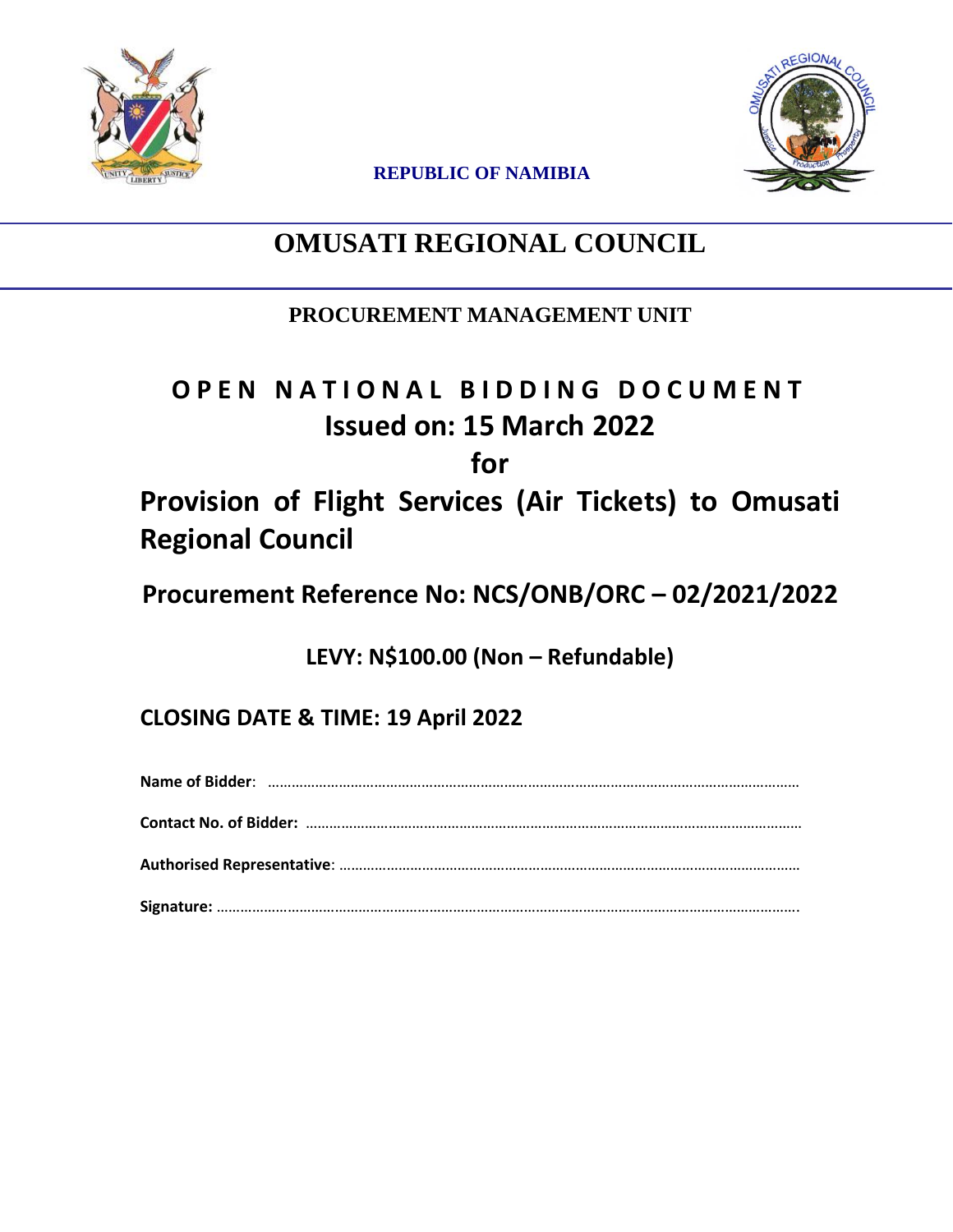## **Table of Contents**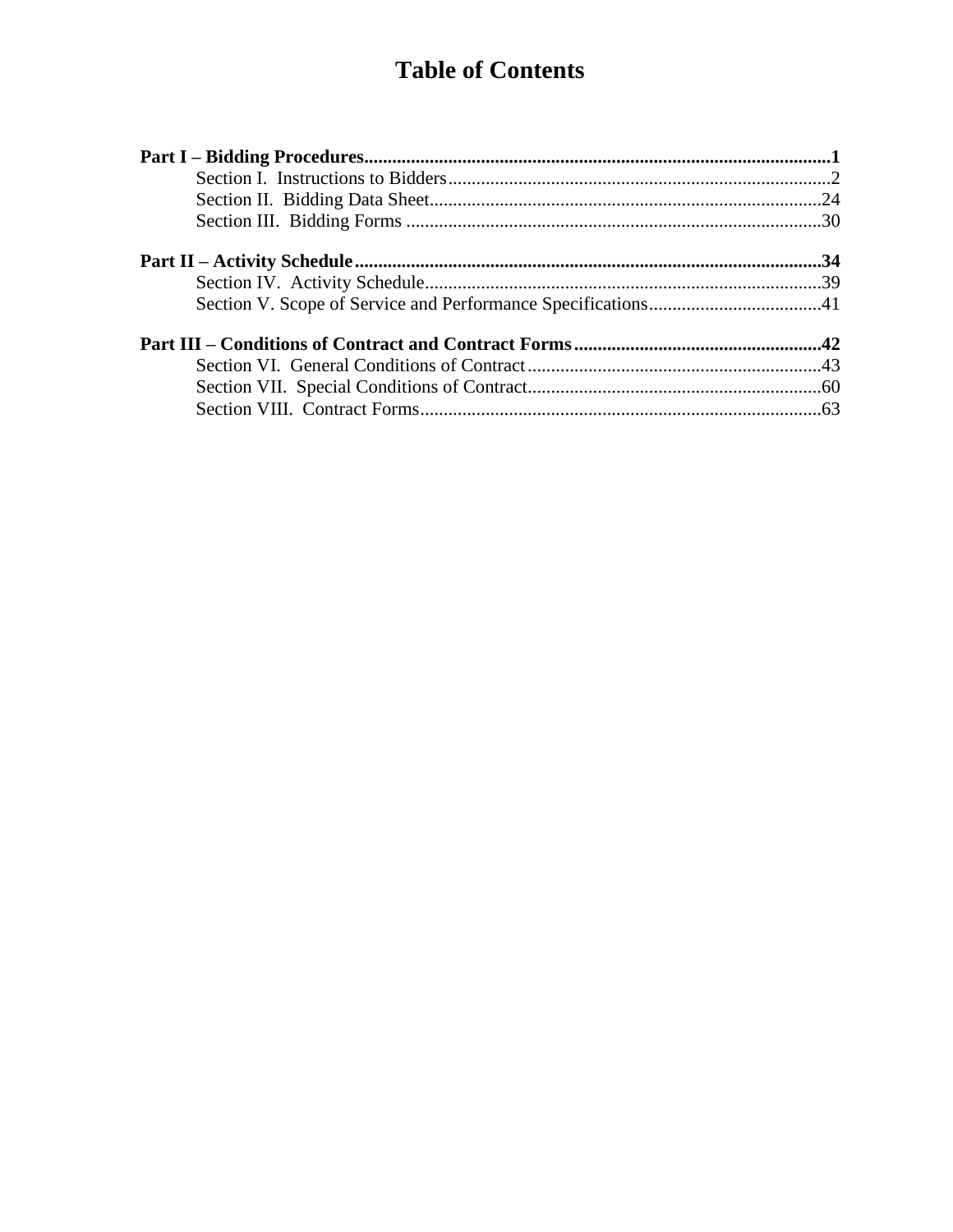# **Summary Description**

These Standard Bidding Documents for Procurement of non-Consultancy services (time based contracts) apply when a prequalification process has not taken place before bidding. A brief description of these documents is given below.

## **SBD for Procurement of Services**

### **Summary**

### **PART I – BIDDING PROCEDURES**

### **Section I: Instructions to Bidders (ITB)**

This Section provides relevant information to help Bidders prepare their bids. Information is also provided on the submission, opening, and evaluation of bids and on the award of Contracts. **Section I contains provisions that are to be used without modification.**

### **Section II. Bidding Data Sheet (BDS)**

This Section consists of provisions that are specific to each procurement and that supplement the information or requirements included in Section I, Instructions to Bidders.

### **Section III: Bidding Forms**

This Section contains the forms which are to be completed by the Bidder and submitted as part of its Bid.

### **PART II – ACTIVITY SCHEDULE**

### **Section IV. Activity Schedule**

This Section contains the activity schedule.

### **Section V. Scope of Services, Performance Specifications and Drawings**

This section contains Specifications that are intended only as information for the Employer or the person drafting the bidding documents. **They should not be included in the final documents.**

### **PART III –** *CONDITIONS OF* **CONTRACT** *AND CONTRACT FORMS*

### **Section VI. General Conditions of Contract (***GCC***)**

This Section contains the general clauses to be applied in all contracts. **The text of the clauses in this Section shall not be modified.**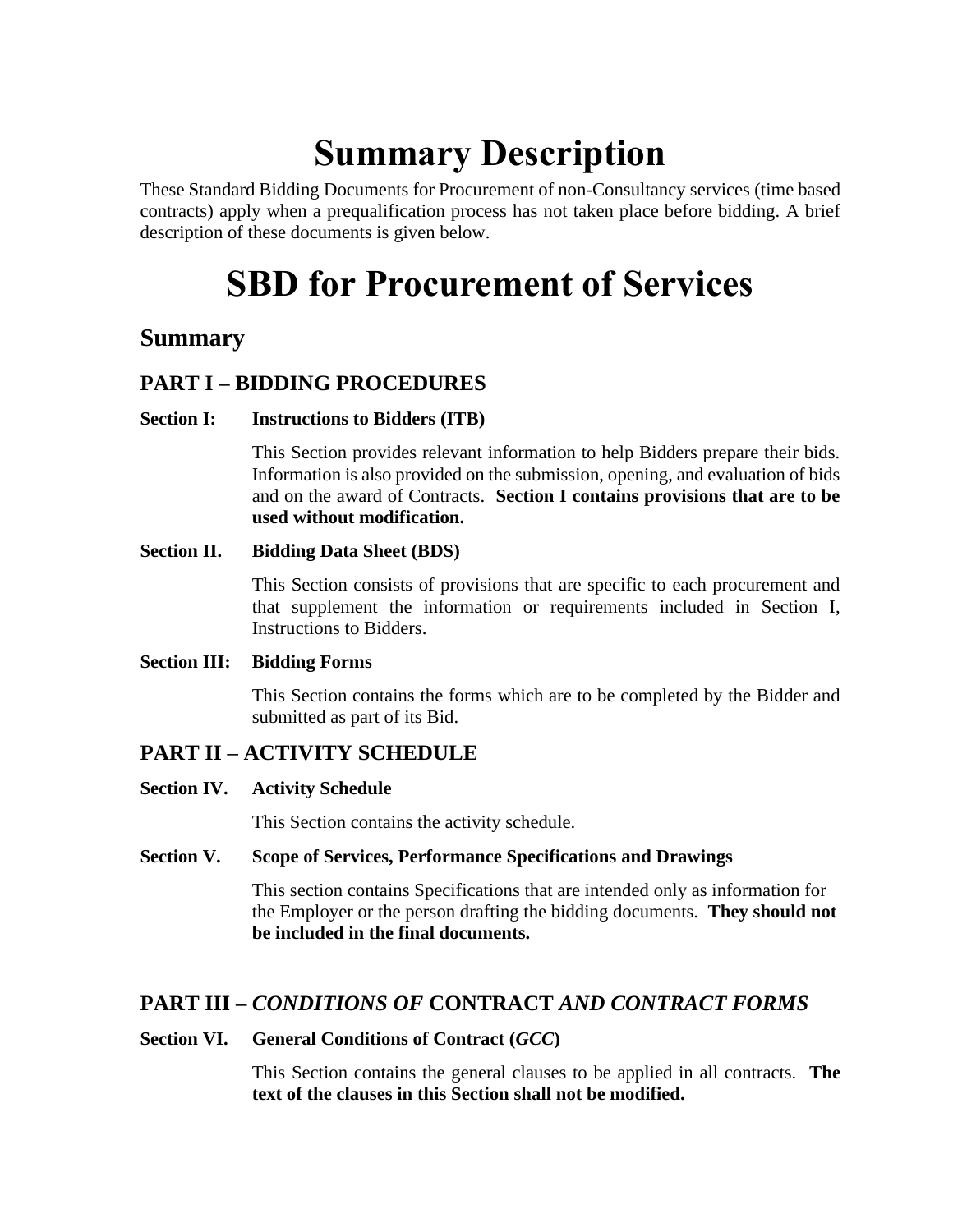### **Section VII. Special Conditions of Contract**

The contents of this Section supplement the General Conditions of Contract and shall be prepared by the Employer.

#### **Section VIII: Contract Forms**

This Section contains forms which, once completed, will form part of the Contract. The format of **Advance Payment Guarantee**, **Performance Security, Notification of award and Contract.**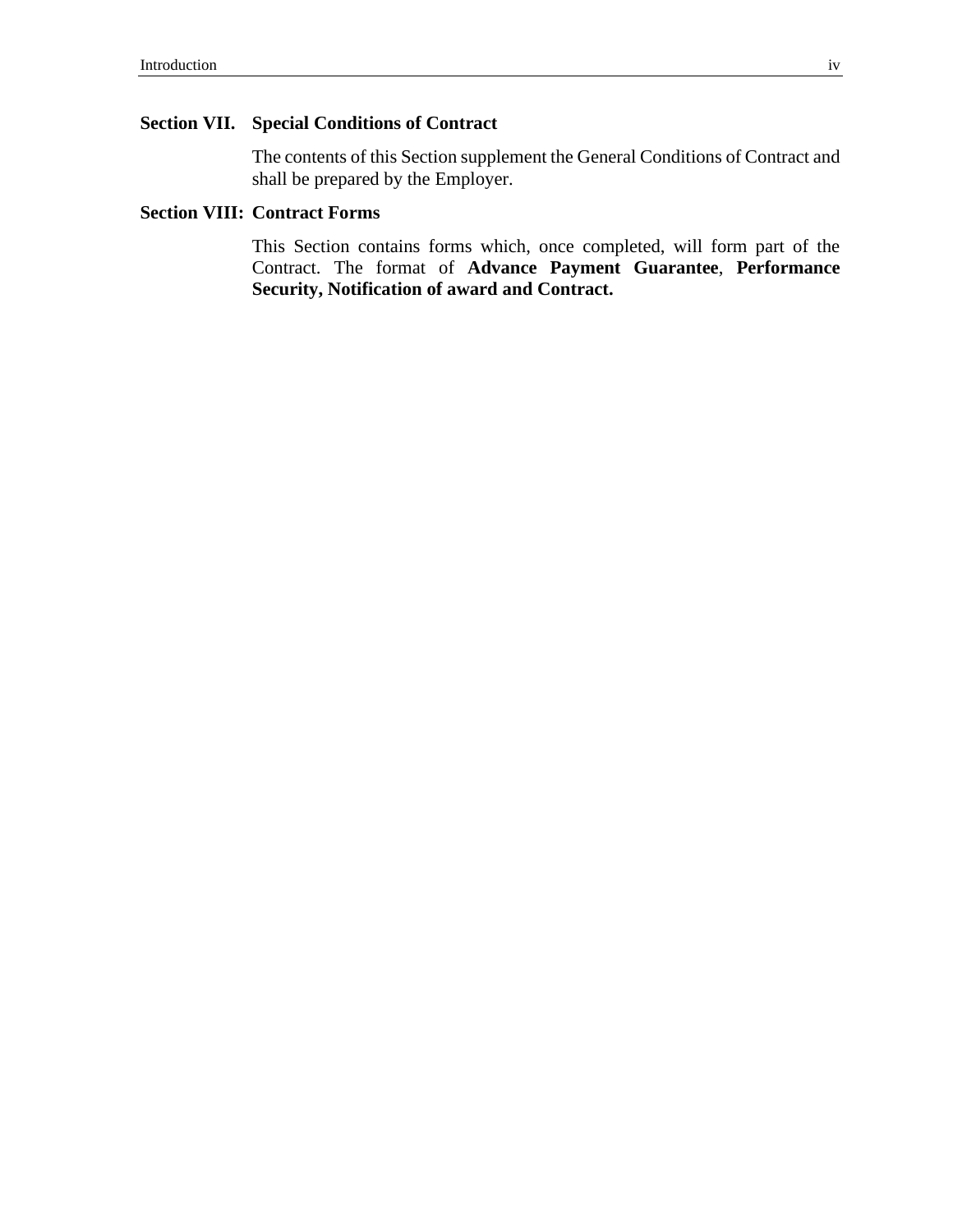# <span id="page-4-0"></span>**Part I – Bidding Procedures**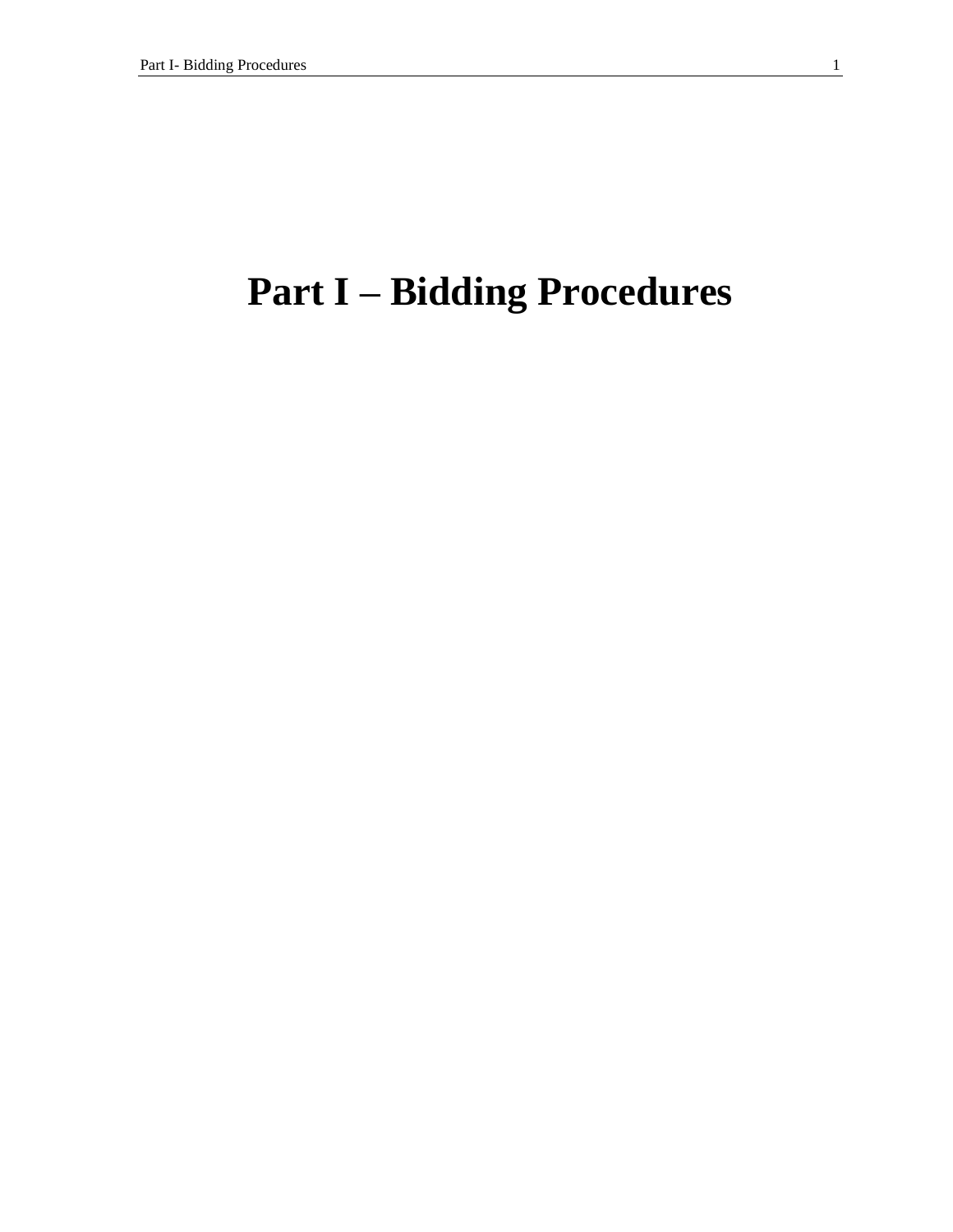## **Section I. Instructions to Bidders**

### **Table of Clauses**

<span id="page-5-0"></span>

| 1.  |                                                                     |  |
|-----|---------------------------------------------------------------------|--|
| 2.  | Public Entities Related to Bidding Documents and to application for |  |
|     | review4                                                             |  |
| 3.  |                                                                     |  |
| 4.  |                                                                     |  |
| 5.  |                                                                     |  |
| 6.  |                                                                     |  |
| 7.  |                                                                     |  |
| 8.  |                                                                     |  |
|     |                                                                     |  |
| 9.  |                                                                     |  |
| 10. |                                                                     |  |
| 11. |                                                                     |  |
|     |                                                                     |  |
| 12. |                                                                     |  |
| 13. |                                                                     |  |
| 14. |                                                                     |  |
| 15. |                                                                     |  |
| 16. |                                                                     |  |
| 17. |                                                                     |  |
| 18. |                                                                     |  |
| 19. |                                                                     |  |
|     |                                                                     |  |
| 20. |                                                                     |  |
| 21. |                                                                     |  |
| 22. |                                                                     |  |
| 23. |                                                                     |  |
|     |                                                                     |  |
| 24. |                                                                     |  |
| 25. |                                                                     |  |
| 26. |                                                                     |  |
| 27. | Examination of Bids and Determination of Responsiveness20           |  |
| 28. |                                                                     |  |
| 29. |                                                                     |  |
| 30. |                                                                     |  |
| 31. |                                                                     |  |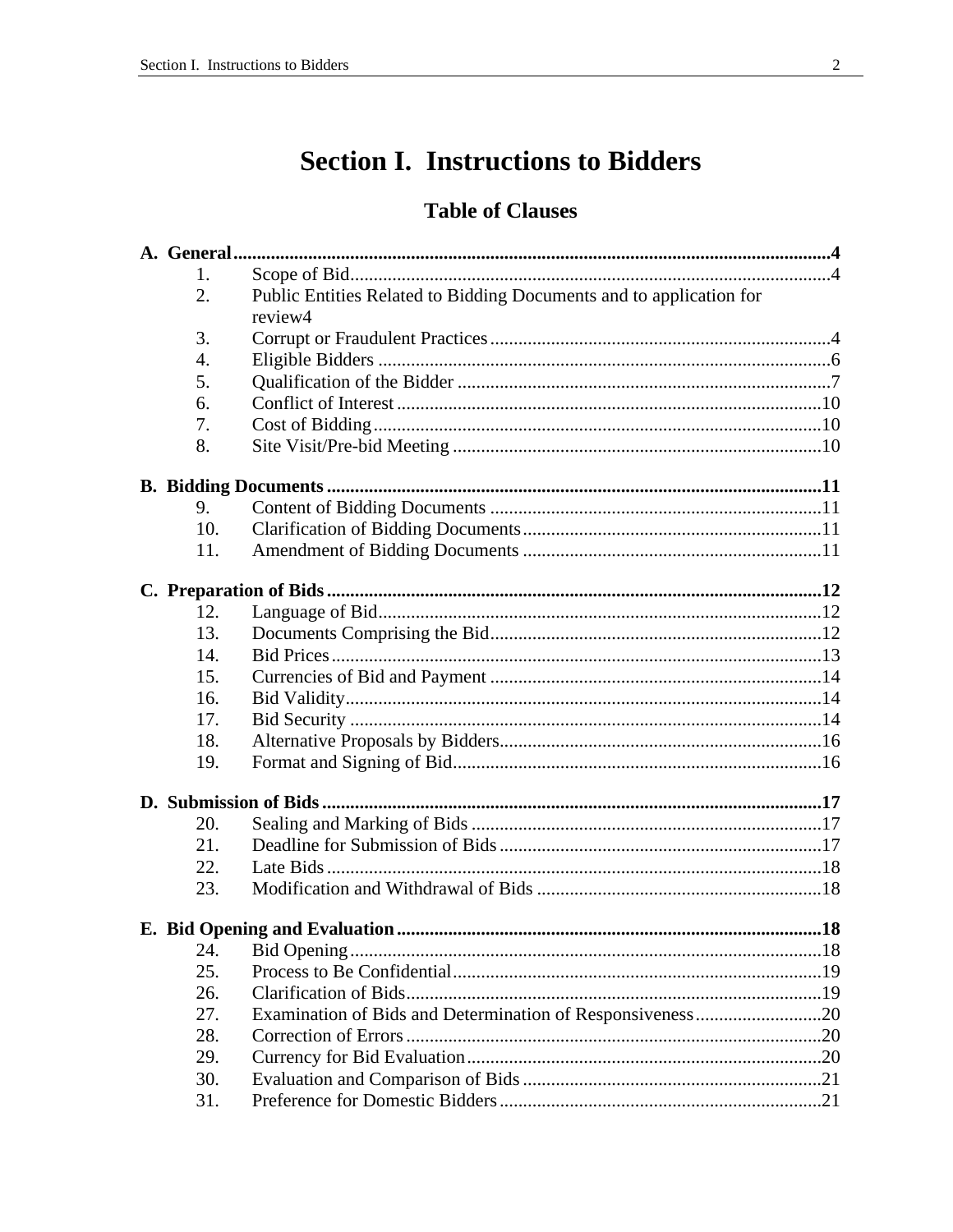| 32 <sub>1</sub>                                                            |  |
|----------------------------------------------------------------------------|--|
| 33.<br>Employer's Right to Accept any Bid and to Reject any or all Bids 22 |  |
| 34.                                                                        |  |
| 35.                                                                        |  |
| 36.                                                                        |  |
| 37.                                                                        |  |
|                                                                            |  |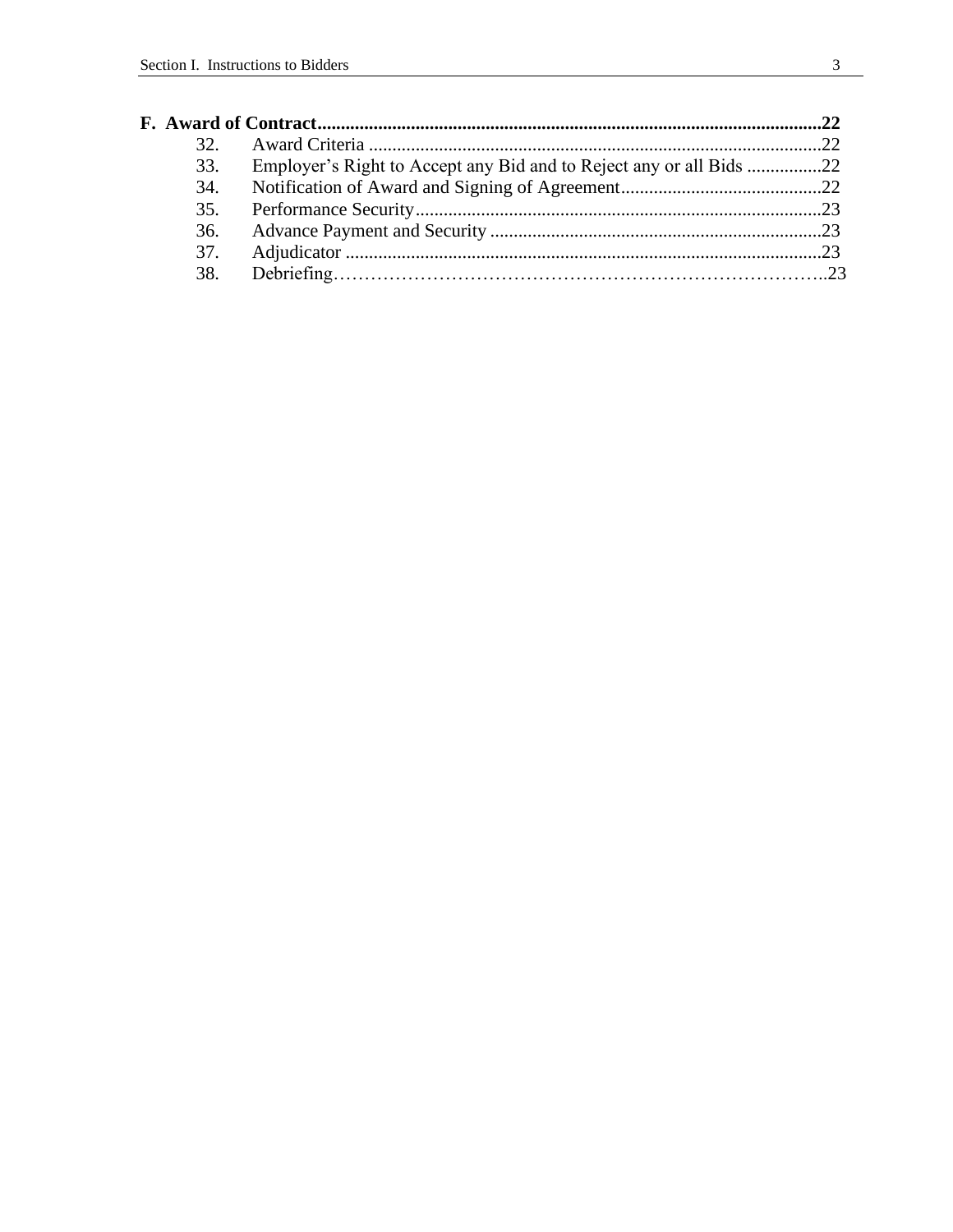### **Instructions to Bidders**

### **A. General**

| 1. Scope of Bid                                                                                                                    | 1.1 | The Public Entity referred to herein after as the Employer, as<br>defined in the <b>Bidding Data Sheet (BDS)</b> , invites bids for the<br>Services, as described in the <b>BDS</b> . The name and identification<br>number of the Contract is <b>provided in the BDS.</b>                                                                                                                                                                                                                                                 |  |
|------------------------------------------------------------------------------------------------------------------------------------|-----|----------------------------------------------------------------------------------------------------------------------------------------------------------------------------------------------------------------------------------------------------------------------------------------------------------------------------------------------------------------------------------------------------------------------------------------------------------------------------------------------------------------------------|--|
|                                                                                                                                    | 1.2 | The successful Bidder will be expected to complete the<br>performance of the Services during the period provided in the<br>BDS and the SCC Clause 2.3.                                                                                                                                                                                                                                                                                                                                                                     |  |
|                                                                                                                                    | 1.3 | Throughout these Bidding Documents:                                                                                                                                                                                                                                                                                                                                                                                                                                                                                        |  |
|                                                                                                                                    |     | the term "in writing" means communicated in written form<br>(a)<br>(e.g. by mail, e-mail, fax,) with proof of receipt;                                                                                                                                                                                                                                                                                                                                                                                                     |  |
|                                                                                                                                    |     | if the context so requires, "singular" means "plural" and<br>(b)<br>vice versa; and                                                                                                                                                                                                                                                                                                                                                                                                                                        |  |
|                                                                                                                                    |     | "day" means calendar day unless otherwise stated.<br>(c)                                                                                                                                                                                                                                                                                                                                                                                                                                                                   |  |
| 2. Public Entities<br><b>Related to</b><br><b>Bidding</b><br><b>Documents</b><br>and to<br><b>Application for</b><br><b>Review</b> | 2.1 | The public entities related to these bidding documents are the<br>Public Entity, acting as procuring entity (Purchaser), the<br>Procurement Policy Unit, in charge of issuing standard bidding<br>documents and responsible for any amendment these may<br>require, the Central Procurement Board in charge of vetting<br>Bidding document, receiving and evaluation of bids in respect of<br>major contracts and the Review Panel, set up under the Public<br>Procurement Act, 2015 (hereinafter referred to as the Act.) |  |
|                                                                                                                                    |     | Application for Review shall be addressed to:                                                                                                                                                                                                                                                                                                                                                                                                                                                                              |  |
|                                                                                                                                    |     | <b>The Chairperson</b><br><b>Review Panel</b><br><b>Ministry of Finance</b><br>Private Bag 13295<br>Windhoek, Namibia                                                                                                                                                                                                                                                                                                                                                                                                      |  |

- **3. Corrupt or Fraudulent Practices**
- 3.1 The Government of the Republic of Namibia requires that bidders/suppliers/contractors, participating in procurement in Namibia, observe the highest standard of ethics during the procurement process and execution of contracts.
	- 3.2 The Employer will reject a proposal for award if it determines that the Bidder recommended for award has, directly or through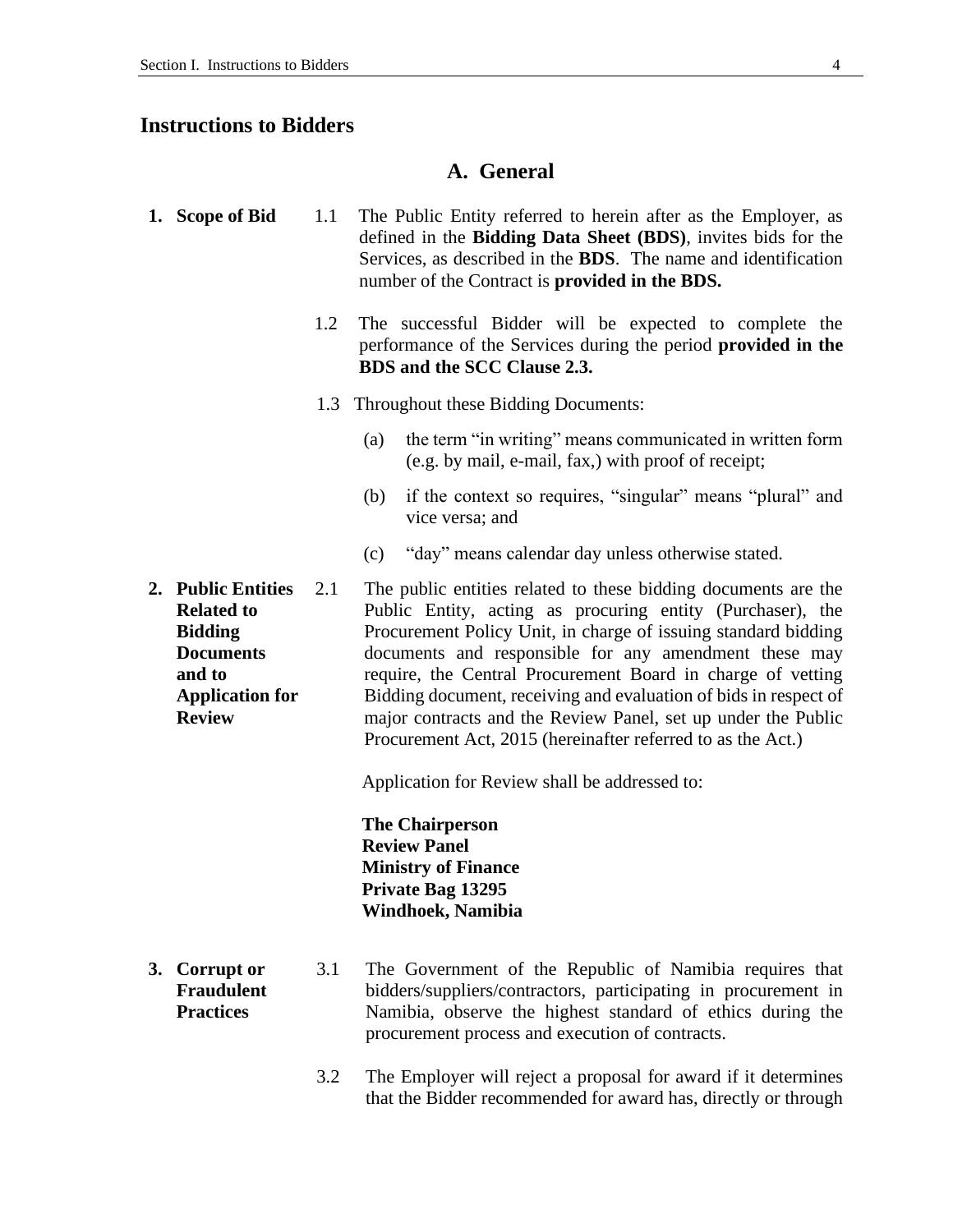an agent, engaged in corrupt, fraudulent, collusive, coercive, or obstructive practices in competing for the contract in question.

For the purposes of this Sub-Clause:

(i) "corrupt practice"<sup>1</sup> is the offering, giving, receiving, or soliciting, directly or indirectly, of anything of value to influence improperly the actions of another party.

(ii) "fraudulent practice"<sup>2</sup> is any act or omission, including a misrepresentation, that knowingly or recklessly misleads, or attempts to mislead, a party to obtain a financial or other benefit or to avoid an obligation.

(iii)"collusive practice"<sup>3</sup> is an arrangement between two or more parties designed to achieve an improper purpose, including to influence improperly the actions of another party.

 $(iv)$ "coercive practice"<sup>4</sup> is impairing or harming, or threatening to impair or harm, directly or indirectly, any party or the property of the party to influence improperly the actions of a party.

(v) "obstructive practice" is deliberately destroying, falsifying, altering or concealing of evidence material to the investigation or making false statements to investigators in order to materially impede an investigation into allegations of a corrupt, fraudulent, coercive or collusive practice; and/or threatening, harassing or intimidating any party to prevent it from disclosing its knowledge of matters relevant to the investigation or from pursuing the investigation.

3.3 In further pursuance of this policy, Bidders shall permit the Employer to inspect any accounts and records and other documents relating to the Bid submission and contract performance, and to have them audited by auditors appointed by the Employer.

3.4 Furthermore, bidders shall be aware of the provision in Clauses 3.1 and 35.1 (a) of the General Conditions of Contract.

<sup>1</sup> For the purpose of this Contract, "another party" refers to a public official acting in relation to the procurement process or contract execution.

<sup>&</sup>lt;sup>2</sup> For the purpose of this Contract, "party" refers to a public official; the terms "benefit" and "obligation" relate to the procurement process or contract execution; and the "act or omission" is intended to influence the procurement process or contract execution.

<sup>&</sup>lt;sup>3</sup> For the purpose of this Contract, "parties" refers to participants in the procurement process (including public officials) attempting to establish bid prices at artificial, non competitive levels.

<sup>&</sup>lt;sup>4</sup> For the purpose of this Contract, "party" refers to a participant in the procurement process or contract execution.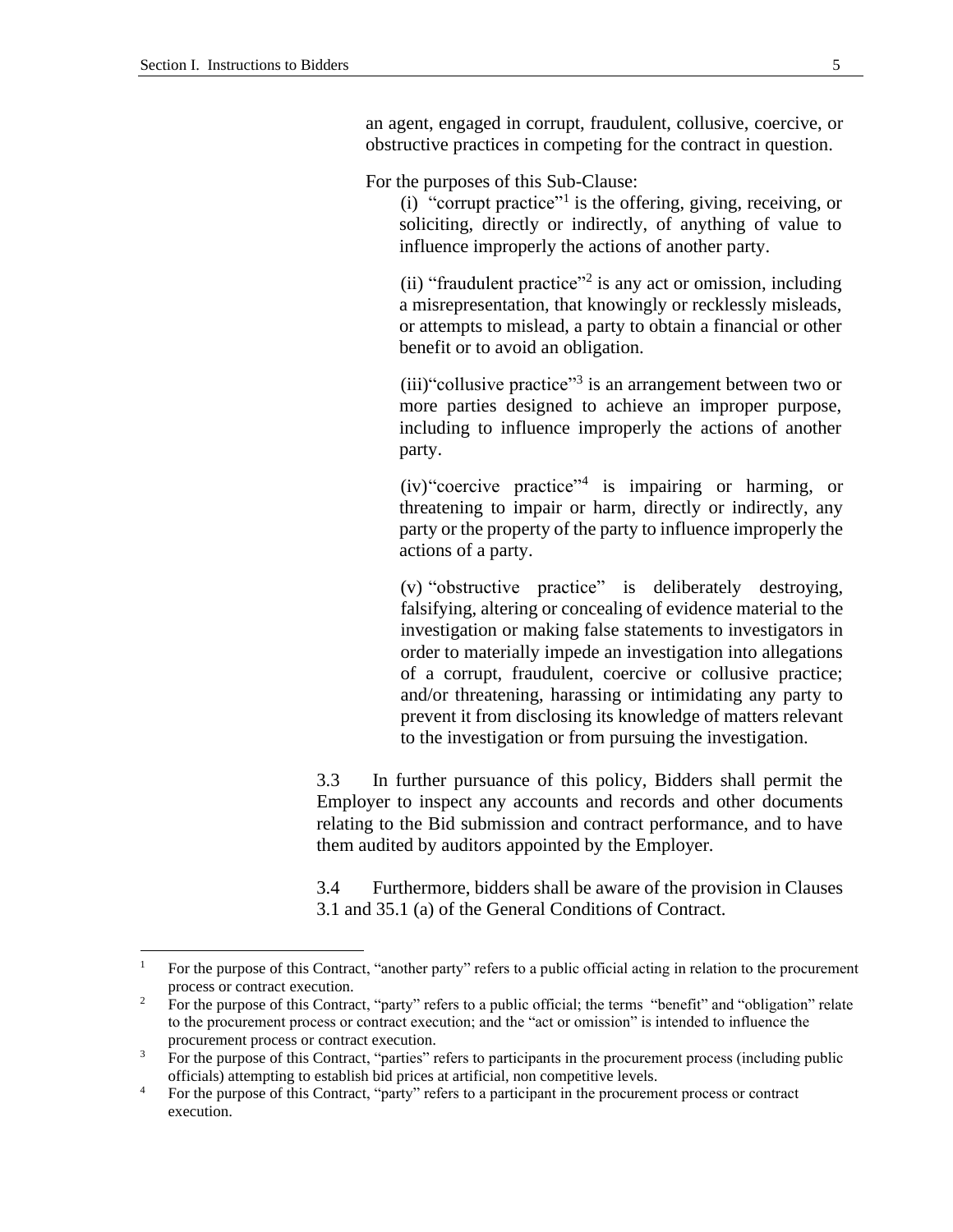3.5 Bidders, suppliers and public officials shall also be aware of the provisions stated in section 65 – 68 (Part 10) of the Public Procurement Act, 2015 which can be consulted on the website of the Procurement Policy Unit (PPU) : **[www.mof.gov.na/procurement-policy-unit](http://www.mof.gov.na/procurement-policy-unit)**

- **4. Eligible Bidders** 4.1 Subject to ITB 4.4, a Bidder, and all parties constituting the Bidder, may have the nationality of any country except in the case of open national bidding where the bidding documents may limit participation to citizens of Namibia or entities incorporated in Namibia. A Bidder shall be deemed to have the nationality of a country if the Bidder is a citizen or is constituted, incorporated, or registered and operates in conformity with the provisions of the laws of that country. This criterion shall also apply to the determination of the nationality of proposed subcontractors or service providers for any part of the Contract.
	- 4.2 All bidders shall provide in Section III, Bidding Forms, a statement that the Bidder (including all members of a joint venture and subcontractors) is not associated, nor has been associated in the past, directly or indirectly, with the consultant or any other entity that has prepared the design, specifications, and other documents for the Project or being proposed as Project Manager for the Contract.
	- 4.3 (a) A Bidder that is under a declaration of ineligibility by the Government of Namibia in accordance with applicable laws at the date of the deadline for bid submission or thereafter, shall be disqualified.

(b) Bids from service providers appearing on the ineligibility lists of African Development Bank, Asian Development Bank, European Bank for Reconstruction and Development, Inter-American Development Bank Group and World Bank Group shall be rejected.

Links for checking the ineligibility lists are available on the Procurement Policy Unit's website: **[www.mof.gov.na/procurement-policy-unit](http://www.mof.gov.na/procurement-policy-unit)**

4.4 A firm shall be excluded if by an act of compliance with a decision of the United Nations Security Council taken under Chapter VII of the Charter of the United Nations, Namibia prohibits any import of goods or contracting of works or services from a country where it is based or any payment to persons or entities in that country.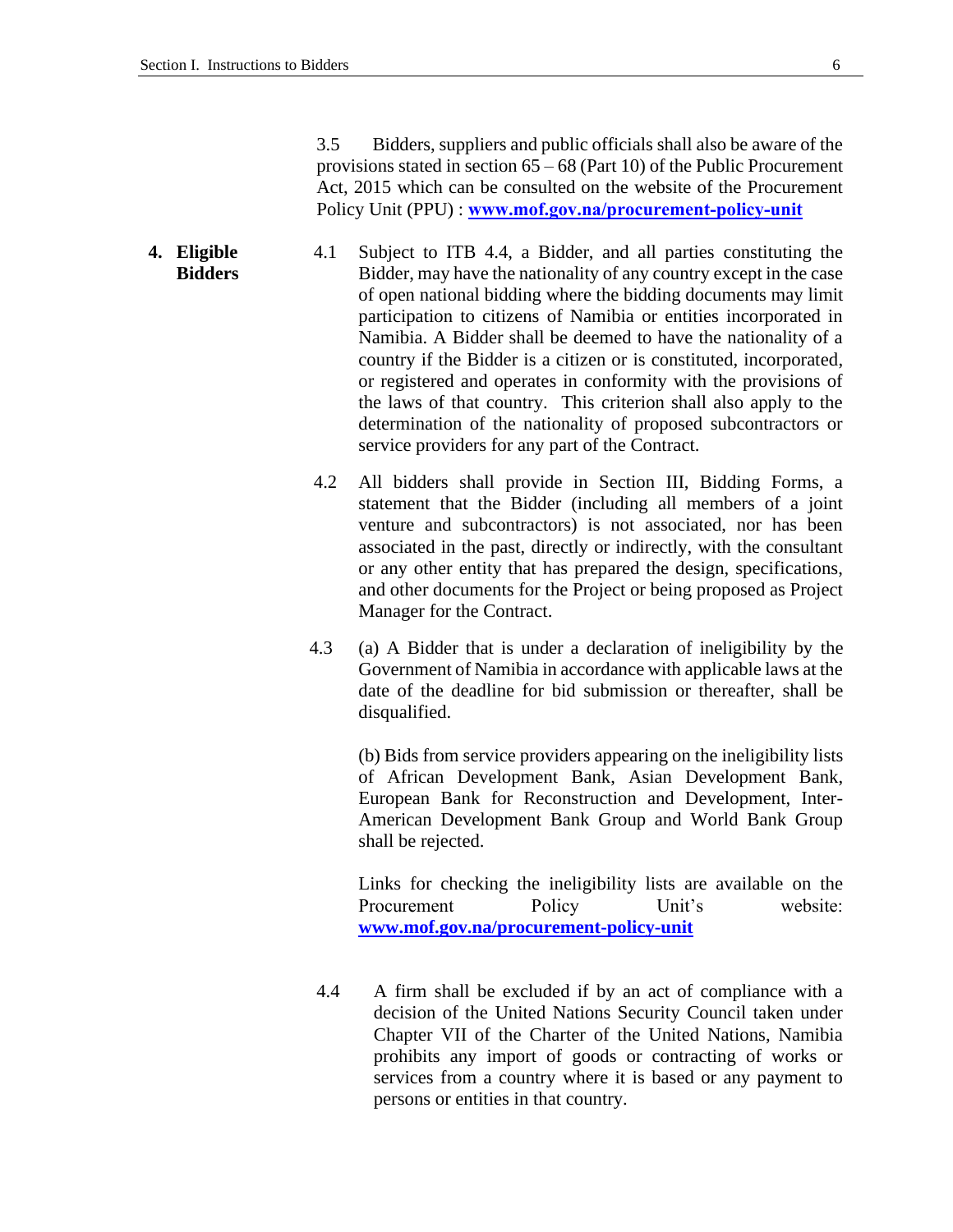- 4.5 Government-owned enterprises in the Republic of Namibia shall be eligible only if they can establish that they:
	- (i) are legally and financially autonomous.
	- (ii) operate under commercial law, and
	- (iii) are not a dependent agency of the Purchaser.
- 4.6 Bidders shall provide such evidence of their continued eligibility satisfactory to the Employer, as the Employer shall reasonably request.
- **5. Qualification of the Bidder** 5.1 All bidders shall provide in Section III, Bidding Forms, a preliminary description of the proposed work method and schedule, including drawings and charts, as necessary.
	- 5.2 (a) In the event that prequalification of potential bidders has been undertaken **as stated in the BDS**, only bids from prequalified bidders shall be considered for award of Contract, in which case the provisions of sub-clauses 5.3 to 5.6 hereafter shall not apply. These qualified bidders should submit with their bids any information updating their original prequalification applications or, alternatively, confirm in their bids that the originally submitted prequalification information remains essentially correct as of the date of bid submission. The update or confirmation should be provided in Section IV.

(b) If, after opening of bids, where prequalification has not been undertaken, it is found that any of the document listed in 5.3 and 5.4 is missing the Employer may request the submission of that document subject to the bid being substantially responsive as per clause 27. The non-submission of the document by the Bidder within the prescribed period may lead to the rejection of its bid.

- 5.3 If the Employer has not undertaken prequalification of potential bidders, all bidders shall include the following information and documents with their bids in Section IV, unless otherwise **stated in the BDS**:
	- (a) copies of original documents defining the constitution or legal status, place of registration, and principal place of business.
	- (b) written power of attorney of the signatory of the Bid or any other acceptable document to commit the Bidder and as otherwise **specified in the BDS**.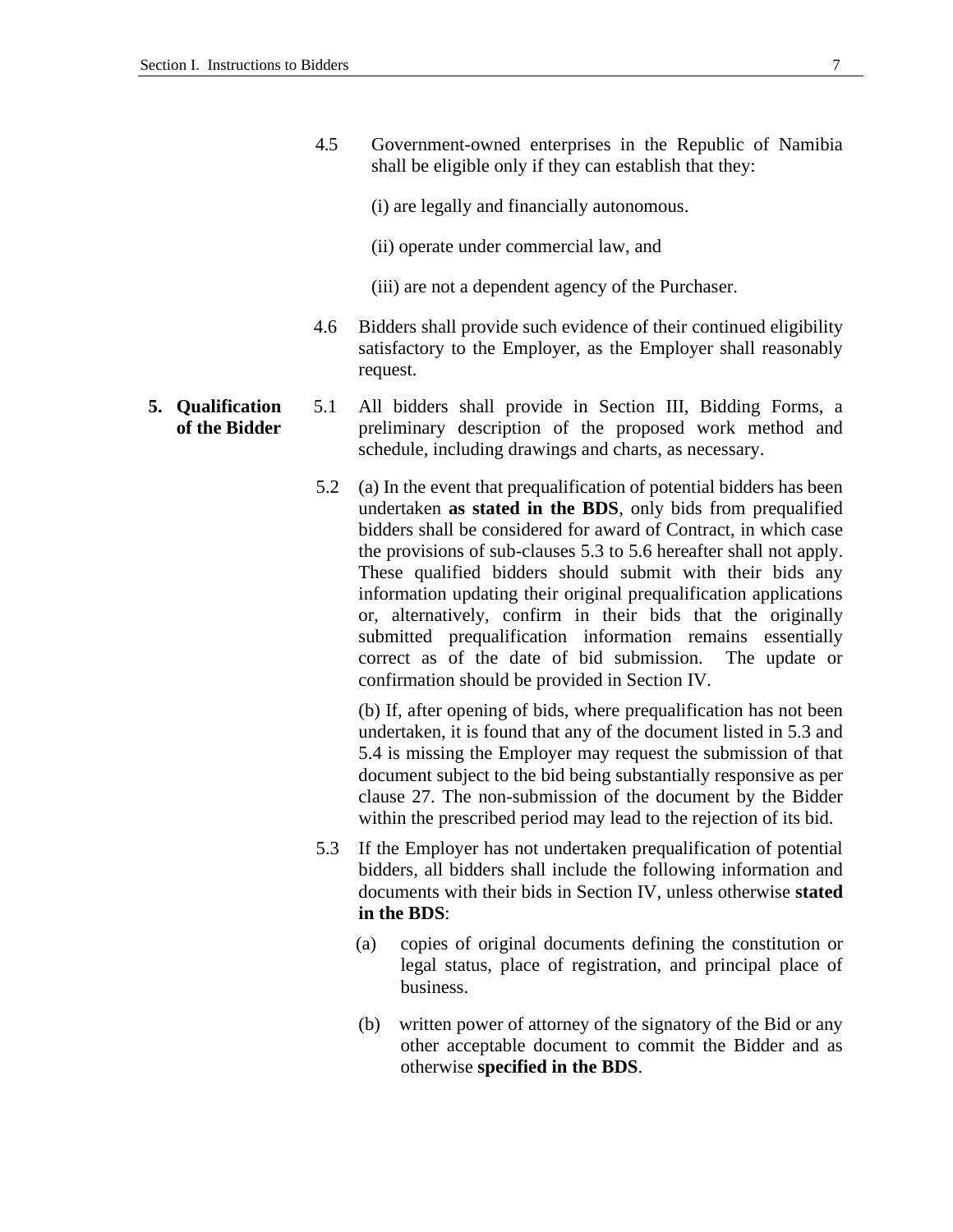- (c) total monetary value of Services performed for each of the last five years.
- (d) experience in Services of a similar nature and size for each of the last five years, and details of Services under way or contractually committed; and names and address of clients who may be contacted for further information on those contracts.
- (e) list of major items of equipment proposed to carry out the Contract.
- (f) qualifications and experience of key site management and technical personnel proposed for the Contract.
- (g) reports on the financial standing of the Bidder, such as profit and loss statements and auditor's reports for the past five years.
- (h) evidence of adequacy of working capital for this Contract (access to line(s) of credit and availability of other financial resources);
- (i) authority to the Employer to seek references from the Bidder's bankers.
- (j) information regarding any litigation, current or during the last five years, in which the Bidder is involved, the parties concerned, and disputed amount; and
- (k) proposals for subcontracting components of the Services amounting to more than 10 percent of the Contract Price.
- 5.4 Bids submitted by a joint venture of two or more firms as partners shall comply with the following requirements, unless otherwise stated in the **BDS**:
	- (a) the Bid shall include all the information listed in ITB Sub-Clause 5.3 above for each joint venture partner.
	- (b) the Bid shall be signed to be legally binding on all partners.
	- (c) the Bid shall include a copy of the agreement entered into by the joint venture partners defining the division of assignments to each partner and establishing that all partners shall be jointly and severally liable for the execution of the Contract in accordance with the Contract terms; alternatively, a Letter of Intent to execute a joint venture agreement in the event of a successful bid shall be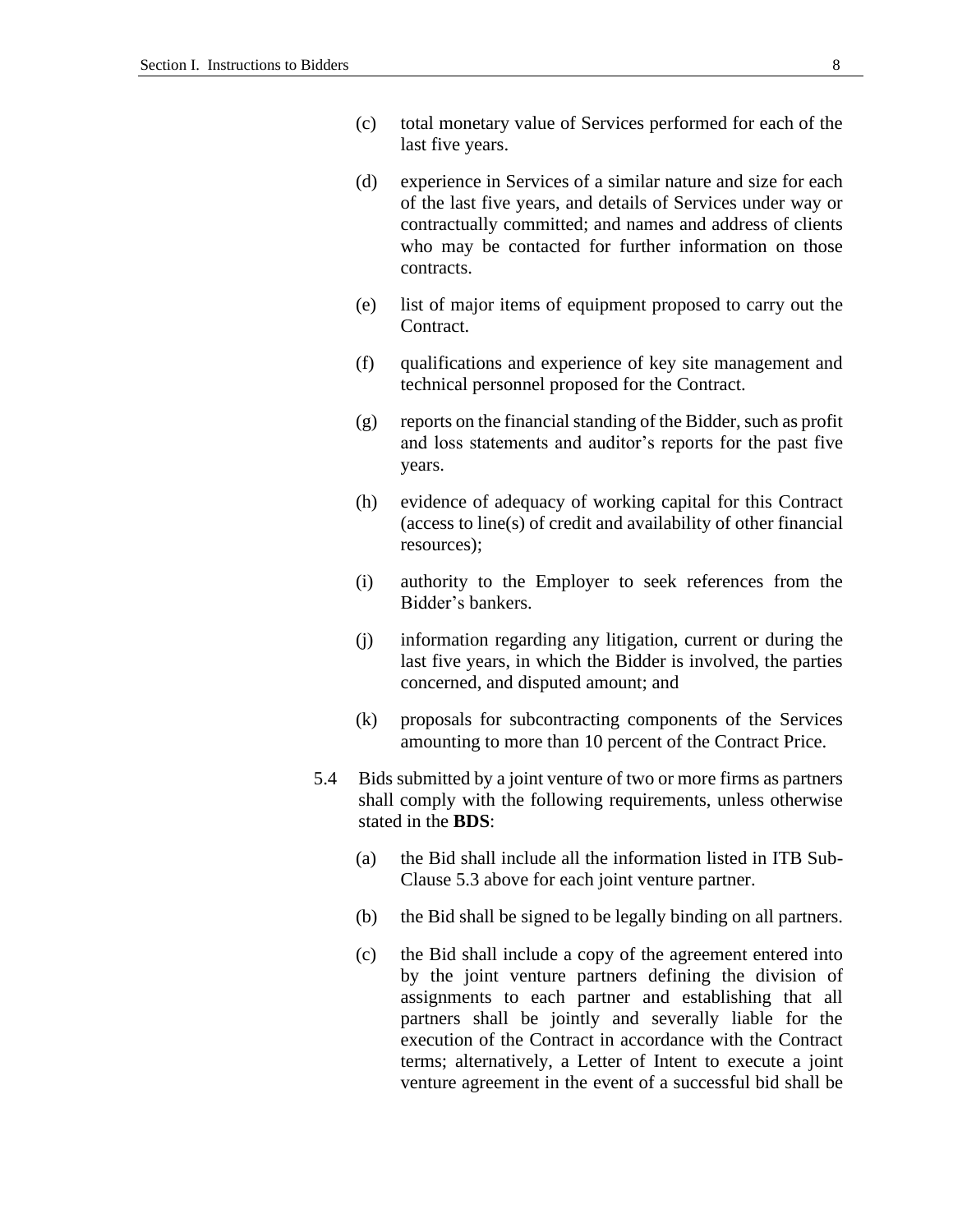signed by all partners and submitted with the bid, together with a copy of the proposed agreement;

- (d) one of the partners shall be nominated as being in charge, authorized to incur liabilities, and receive instructions for and on behalf of all partners of the joint venture; and
- (e) the execution of the entire Contract, including payment, shall be done exclusively with the partner in charge.
- 5.5 To qualify for award of the Contract, bidders shall meet the following minimum qualifying criteria unless otherwise stated in the **BDS**:
	- (a) a minimum average annual financial amount of work over the period **specified in the BDS**.
	- (b) experience as prime contractor in the provision of at least two service contracts of a nature and complexity equivalent to the Services over the last 3 years (to comply with this requirement, Services contracts cited should be at least 70 percent complete) **as specified in the BDS.**
	- (c) proposals for the timely acquisition (own, lease, hire, etc.) of the essential equipment **listed in the BDS**.
	- (d) a Contract Manager with five years' experience in Services of an equivalent nature and volume, including no less than three years as Manager; and
	- (e) liquid assets and/or credit facilities, net of other contractual commitments and exclusive of any advance payments which may be made under the Contract, of no less than the amount specified in the **BDS**.

A consistent history of litigation or arbitration awards against the Applicant or any partner of a Joint Venture may result in disqualification.

5.6 The figures for each of the partners of a joint venture shall be added together to determine the Bidder's compliance with the minimum qualifying criteria of ITB Sub-Clause 4.4(a), (b) and (e); however, for a joint venture to qualify the partner in charge must meet at least 40 percent of those minimum criteria for an individual Bidder and other partners at least 25% of the criteria. Failure to comply with this requirement will result in rejection of the joint venture's Bid. Subcontractors' experience and resources will not be taken into account in determining the Bidder's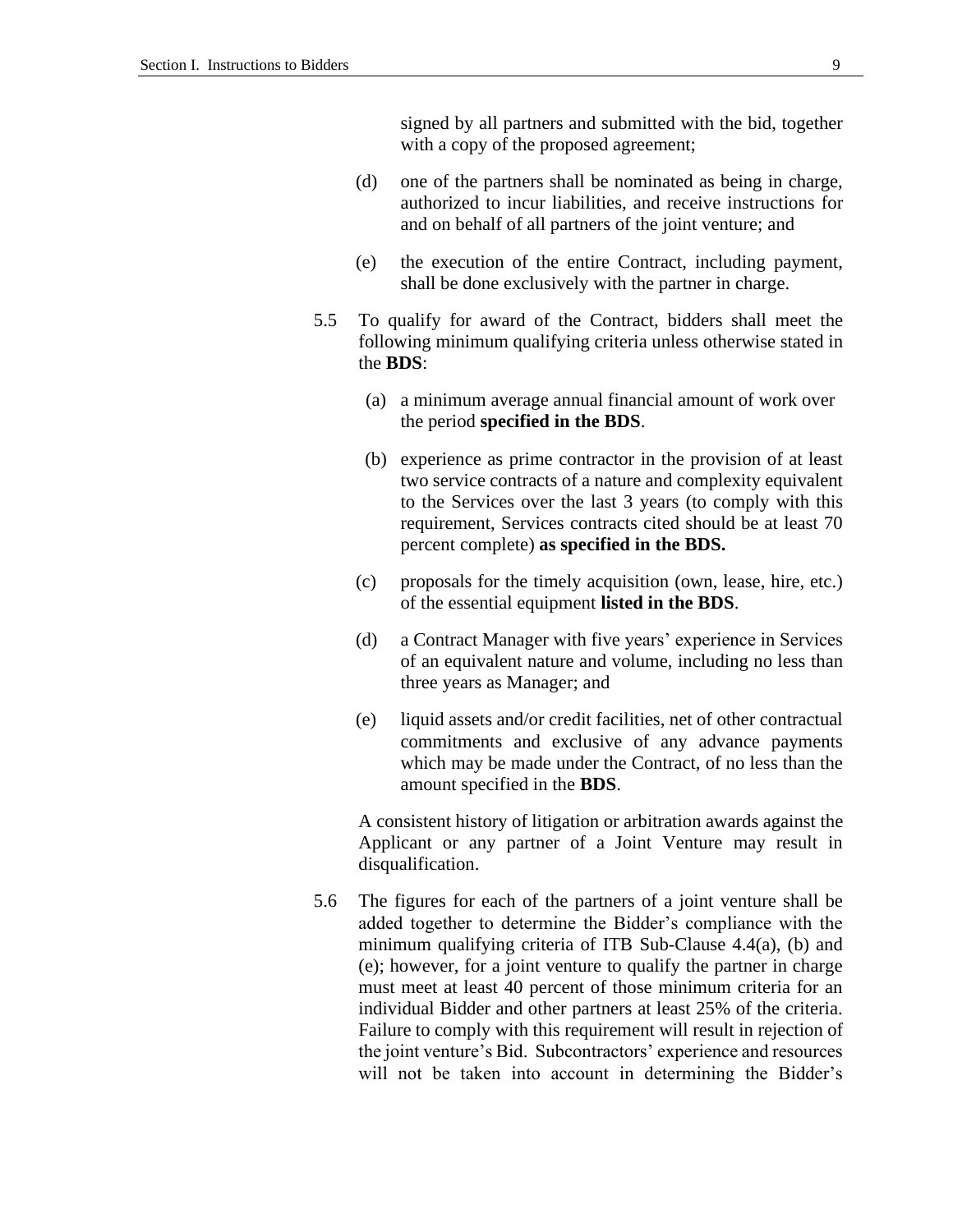compliance with the qualifying criteria, unless otherwise **stated in the BDS**.

**6. Conflict of Interest** 6.1 A Bidder shall not have a conflict of interest. All Bidders found to have a conflict of interest shall be disqualified. A Bidder may be considered to have a conflict of interest with one or more parties in this bidding process, if: (a) they have a controlling partner in common; or (b) they receive or have received any direct or indirect subsidy from any of them; or (c) they have the same legal representative for purposes of this bid; or (d) they have a relationship with each other, directly or through common third parties, that puts them in a position to have access to information about or influence on the Bid of another Bidder, or influence the decisions of the Employer regarding this bidding process; or (e) a Bidder participates in more than one bid in this bidding process. Participation by a Bidder in more than one Bid will result in the disqualification of all Bids in which the party is involved. However, this does not limit the inclusion of the same subcontractor in more than one bid: or (f) a Bidder or any of its affiliates participated as a consultant in the preparation of the design or technical specifications of the contract that is the subject of the Bid. **7. Cost of Bidding** 7.1 The Bidder shall bear all costs associated with the preparation and submission of his Bid, and the Employer will in no case be responsible or liable for those costs. **8. Site Visit/Prebid Meeting** 8.1 (a) The Bidder, at the Bidder's own responsibility and risk, is encouraged to visit and examine the Site of required Services and its surroundings and obtain all information that may be necessary for preparing the Bid and entering a contract for the Services. The costs of visiting the Site shall be at the Bidder's own expense. (b) A pre-bid meeting shall be held if so, indicated **in the BDS** to allow bidders to obtain clarifications on the bidding documents. Any information given during the meeting that may have an incidence in the preparation of the bids shall be issued by the Public Entity as addendum after the meeting, as per ITB 11.2, to

form part of the Bidding Documents.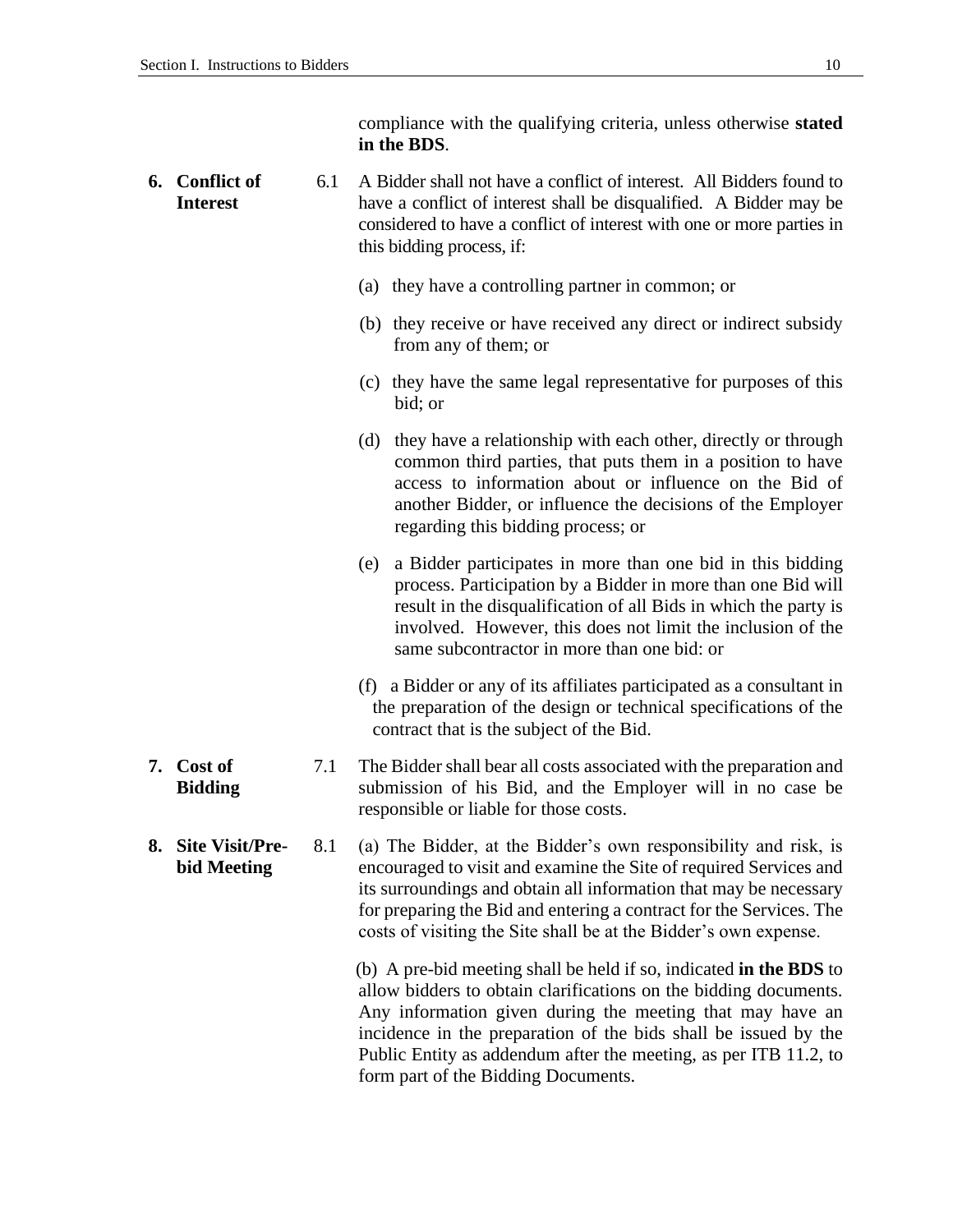(c) **No bidder shall be disqualified from the bidding process because of not attending the pre-bid meeting.**

#### **B. Bidding Documents**

**9. Content of Bidding Documents** 9.1 The set of bidding documents comprises the documents listed in the table below and addenda issued in accordance with ITB Clause 11:

| Section I         | <b>Instructions to Bidders</b>                  |
|-------------------|-------------------------------------------------|
| Section II        | <b>Bidding Data Sheet</b>                       |
| Section III       | <b>Bidding Forms</b>                            |
| <b>Section IV</b> | <b>Activity Schedule</b>                        |
| Section V         | Scope of Service and Performance Specifications |
| Section VI        | <b>General Conditions of Contract</b>           |
| Section VII       | <b>Special Conditions of Contract</b>           |
|                   | <b>Section VIII</b> Contract Forms              |

- 9.2 The Bidder is expected to examine all instructions, forms, terms, and specifications in the bidding documents. Failure to furnish all information required by the bidding documents or to submit a bid not substantially responsive to the bidding documents in every respect will be at the Bidder's risk and may result in the rejection of its bid. Sections III and IV should be completed and returned with the Bid in the number of copies specified in the **BDS**.
- 10. **Clarification of** 10.1 A prospective Bidder requiring any clarification of the bidding **Bidding Documents** documents may notify the Employer in writing or by facsimile at the Employer's address indicated in the invitation to bid. The Employer will respond to any request for clarification received earlier than 14 days prior to the deadline for submission of bids and by the date indicated in **the BDS.** Copies of the Employer's response will be forwarded to all purchasers of the bidding documents, including a description of the inquiry, but without identifying its source.
- **11. Amendment of Bidding Documents** 11.1 Before the deadline for submission of bids, the Employer may modify the bidding documents by issuing addenda.
	- 11.2 Any addendum thus issued shall be part of the bidding documents and shall be communicated in writing or by cable to all purchasers of the bidding documents. Prospective bidders shall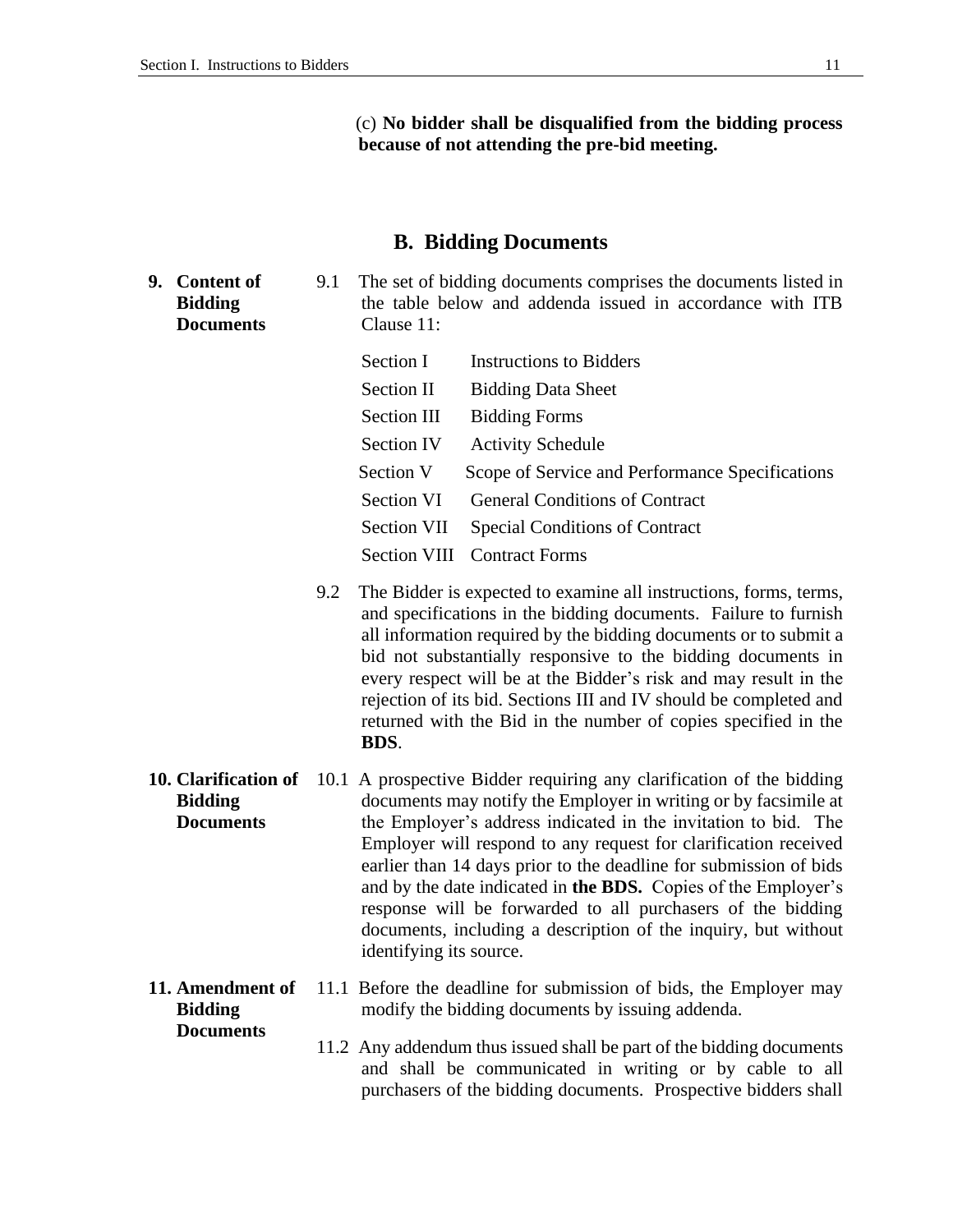acknowledge receipt of each addendum in writing to the Employer.

11.3 To give prospective bidders reasonable time in which to take an addendum into account in preparing their bids, the Employer shall extend, as necessary, the deadline for submission of bids, in accordance with ITB Sub-Clause 21.2 below.

### **C. Preparation of Bids**

- **12. Language of Bid** 12.1 The bid prepared by the Bidder, as well as all correspondence and documents relating to the bid exchanged by the Bidder and the Employer shall be written in English. Supporting documents and printed literature furnished by the Bidder may be in another language provided they are accompanied by an accurate translation of the relevant passages in the language specified in the Bidding Data Sheet, in which case, for purposes of interpretation of the Bid, the translation shall govern.
- **13. Documents Comprising the Bid**
	- 13.1 The Bid submitted by the Bidder shall comprise the following:
		- (a) The Form of Bid (in the format indicated in Section III);
			- (b) Bid Security or Bid Securing declaration (where applicable).
			- (c) Priced Activity Schedule.
			- (d) Qualification Information Form and Documents.
			- (e) Alternative offers where invited.
			- (f) following documentary evidence (required from Namibian bidders):
				- **1.** have a valid company Registration Certificate.
				- **2.** have an original of valid good Standing Tax Certificate or certified copy by the Namibian Police or by a commissioner of Oath appointed in terms of the Justices of the Peace and Commissioners of Oaths Act, 1963 (Act No. 16 of 1963) as amended.
				- **3.** have an original of valid good Standing Social Security Certificate or certified copy by the Namibian Police or by a commissioner of Oath appointed in terms of the Justices of the Peace and Commissioners of Oaths Act, 1963 (Act No. 16 of 1963) as amended.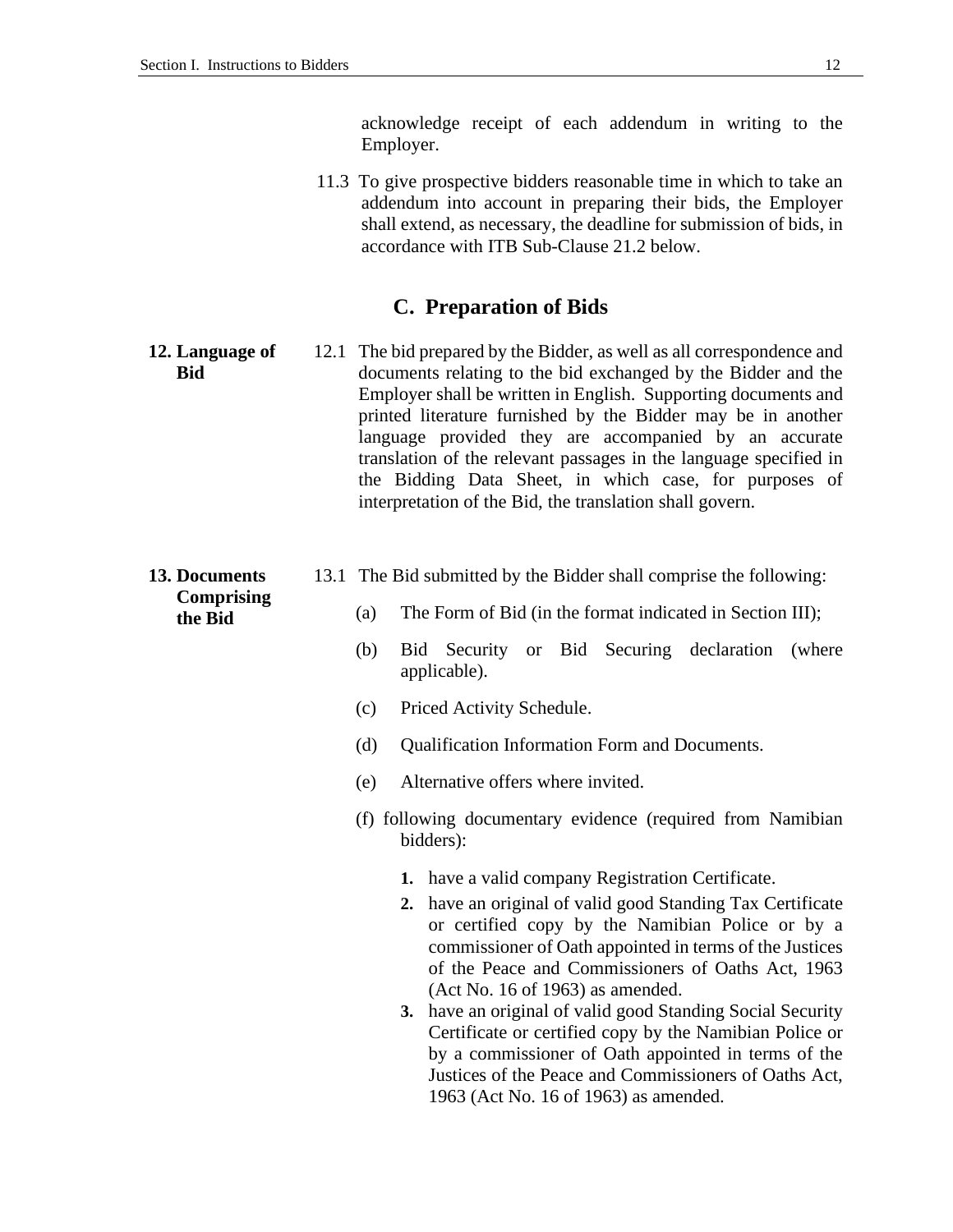- **4.** have a valid certified copy of Affirmative Action Compliance Certificate, proof from Employment Equity Commissioner that bidder is not a relevant employer, or exemption issued in terms of Section 42 of the Affirmative Action Act, 1998;
- **5.** have a certificate indicating SME Status (for Bids reserved for SMEs).
- **6.** An undertaking on the part of the Bidder that the salaries and wages payable to its personnel in respect of this proposal are compliant to the relevant laws, Remuneration Order, and Award, where applicable and that it will abide to sub-clause 4.6 of the General conditions of Contract if it is awarded the contract or part thereof; and;
- (g) any other materials required to be completed and submitted by bidders, as **specified in the BDS**.
- 13.2 Bidders bidding for this contract together with other contracts stated in the IFB to form a package will so indicate in the bid together with any discounts offered for the award of more than one contract
- **14. Bid Prices** 14.1 The Contract shall be for the Services, as described in Appendix A to the contract and in the Specifications, Section IV, based on the priced Activity Schedule, Section V, submitted by the Bidder.
	- 14.2 The Bidder shall fill in rates and prices for all items of the Services described in Section IV-the Scope of Service and Performance Specifications and listed in Section V the Activity Schedule, Items for which no rate or price is entered by the Bidder will not be paid for by the Employer when executed and shall be deemed covered by the other rates and prices in the Activity Schedule.
	- 14.3 All duties, taxes, and other levies payable by the Service Provider under the Contract, or for any other cause, as of the date 30 days prior to the deadline for submission of bids, shall be included in the total Bid price submitted by the Bidder.
	- 14.4 If **provided for in the BDS**, the rates and prices quoted by the Bidder shall be subject to adjustment during the performance of the Contract in accordance with and the provisions of Clause 6.6 of the General Conditions of Contract and/or Special Conditions of Contract. The Bidder shall submit with the Bid all the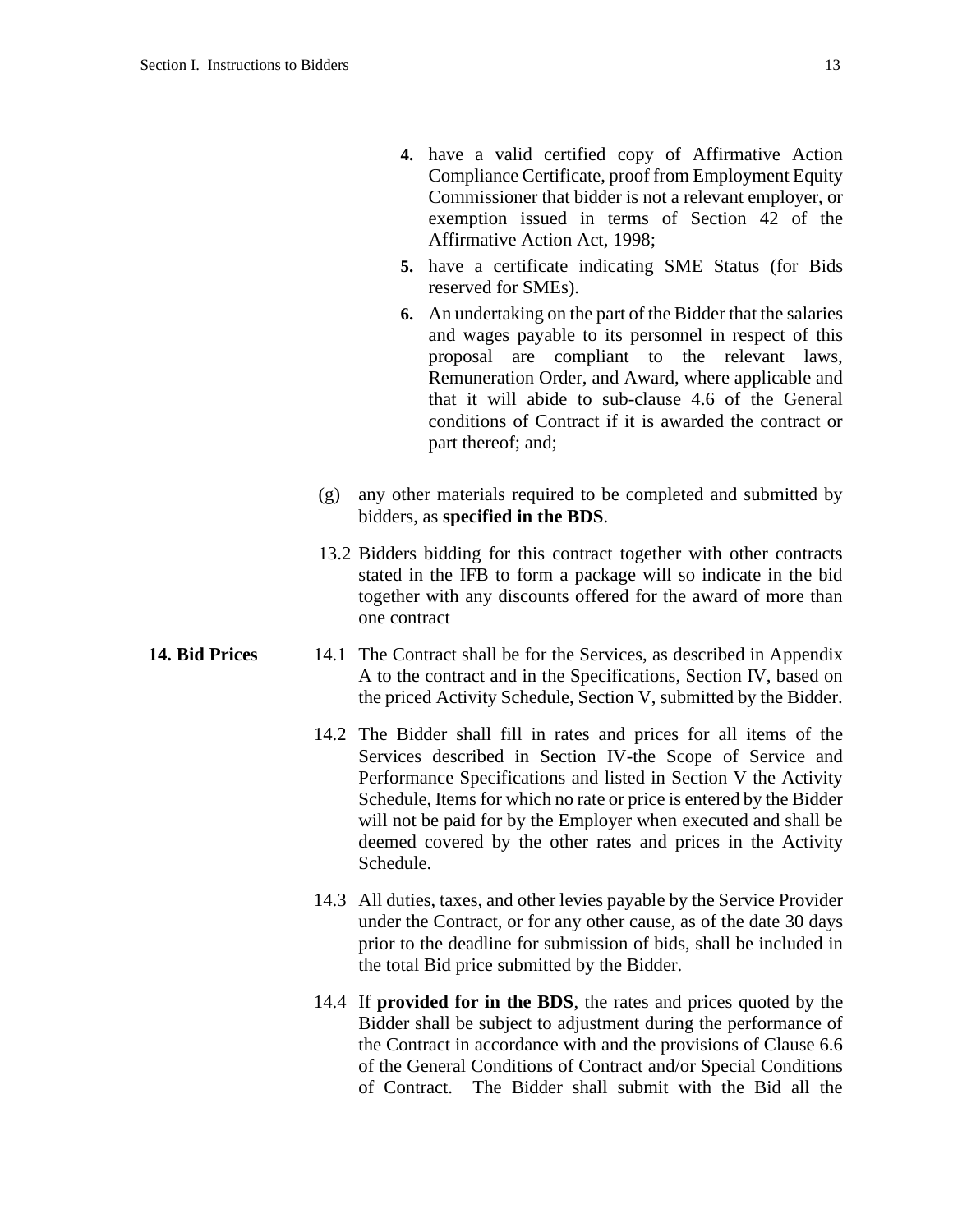information required under the Special Conditions of Contract and of the General Conditions of Contract.

- 14.5 For the purpose of determining the remuneration due for additional Services, a breakdown of the Time-Based price shall be provided by the Bidder in the form of Appendices D and E to the Contract.
- **15. Currencies of Bid and Payment** 15.1 The time-based price shall be quoted by the Bidder in Namibian Dollars Only.

#### **16. Bid Validity** 16.1 Bids shall remain valid for the period **specified in the BDS**.

- 16.2 In exceptional circumstances, the Employer may request that the bidders extend the period of validity for a specified additional period. The request and the bidders' responses shall be made in writing or by facsimile. A Bidder may refuse the request without forfeiting the Bid Security. A Bidder agreeing to the request will not be required or permitted to otherwise modify the Bid but will be required to extend the validity of Bid Security/Bid Securing Declaration for the period of the extension, and in compliance with ITB Clause 17 in all respects.
- 16.3 In the case of contracts in which the Contract Price is fixed (not subject to price adjustment), if the period of bid validity is extended by more than 60 days, the amounts payable in local currency to the Bidder selected for award, shall be increased by applying to the local currency component of the payments, respectively, the factors specified in the request for extension, for the period of delay beyond 60 days after the expiry of the initial bid validity, up to the notification of award. Bid evaluation will be based on the Bid prices without taking the above correction into consideration.
- **17. Bid Security** 17.1 The Bidder shall furnish, as part of the Bid, a Bid Security, or a Bid-Securing Declaration, if required, as **specified in the BDS**.
	- 17.2 The Bid-Securing Declaration shall be in the form of a signed subscription in the Bid Submission Form.
	- 17.3 The Bid Security shall be in the amount **specified in the BDS** and denominated in Namibian Dollars, and shall:
	- (a) be issued by a reputable overseas bank located in any eligible country counter guarantee from a commercial bank having its place of business in Namibia or any commercial bank operating in Namibia selected by the Bidder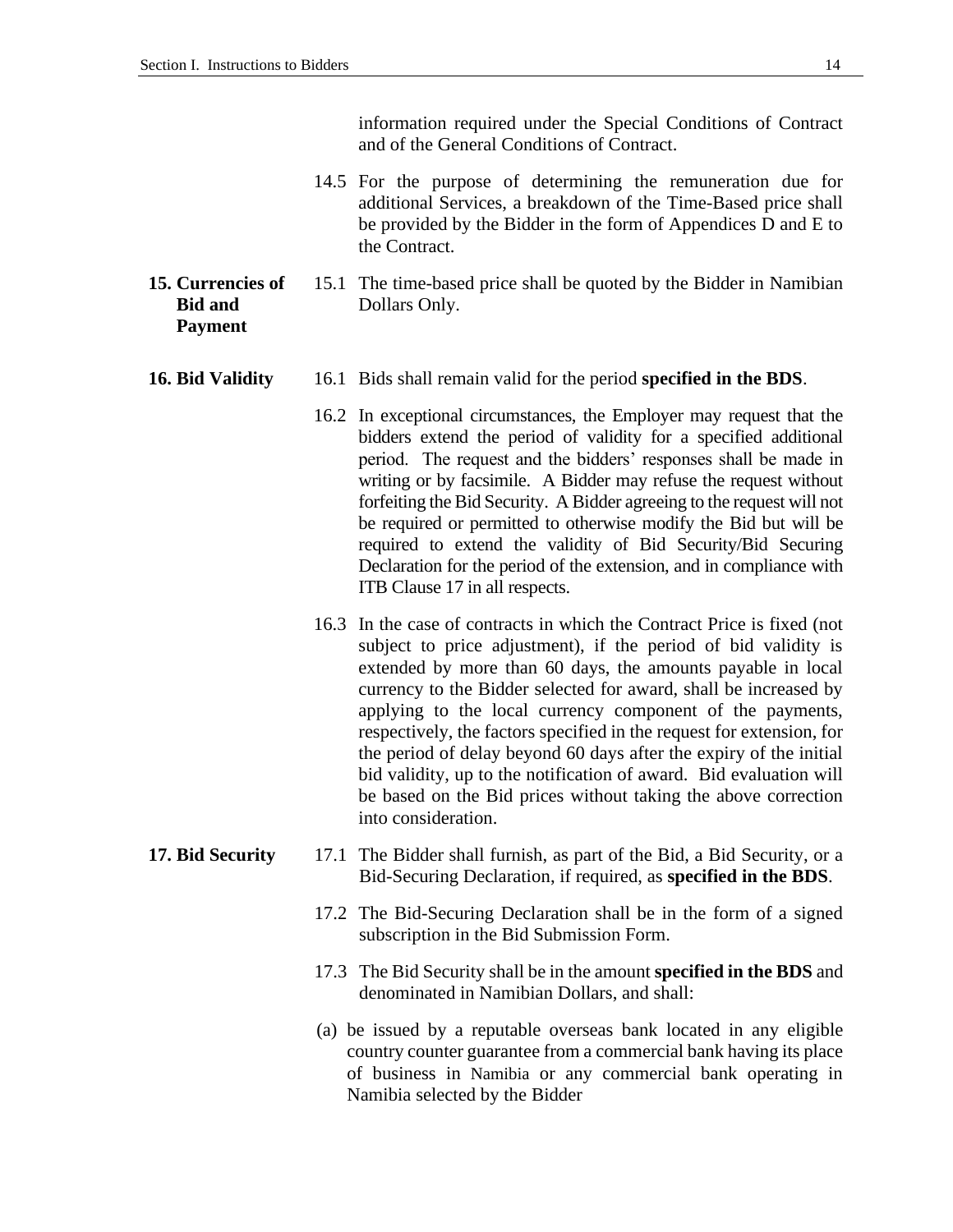- (b) be substantially in accordance with the form of Bid Security included in Section III, Bidding Forms.
- (c) be payable promptly upon written demand by the Employer in case the conditions listed in ITB Sub-Clause 17.5 are invoked.
- (d) be submitted in its original form; copies will not be accepted.
- (e) remain valid for a period of 30 days beyond the validity period of the bids, as extended, if applicable, in accordance with ITB Sub-Clause 16.2.
- 17.4 If a Bid Security is required in accordance with ITB Sub-Clause 17.1, any bid not accompanied by a substantially responsive Bid Security in accordance with ITB Sub-Clause 17.1, shall be rejected by the Employer as non-responsive.
- 17.5 The Bid Security of unsuccessful Bidders shall be returned as promptly as possible upon the successful Bidder's furnishing of the Performance Security pursuant to ITB Clause 35.
- 17.6 The Bid Security shall be forfeited, or the Bid Securing Declaration executed:
	- (a) if a Bidder withdraws its bid during the period of bid validity specified by the Bidder on the Bid Submission Form, except as provided in ITB Sub-Clause 16.2; or
	- (b) if a bidder refuses to accept a correction of an error appearing on the face of the Bid; or
	- (c) if the successful Bidder fails to:
		- (i) sign the Contract in accordance with ITB Clause 34; or
		- (ii) furnish a Performance Security in accordance with ITB Clause 35.
- 17.7 The Bid Security or Bid- Securing Declaration of a JV must be in the name of the JV that submits the bid. If the JV has not been legally constituted at the time of bidding, the Bid Security or Bid-Securing Declaration shall be in the names of all future partners as named in the letter of intent to constitute the JV.
- 17.8 If a bid security is **not required in the BDS**, and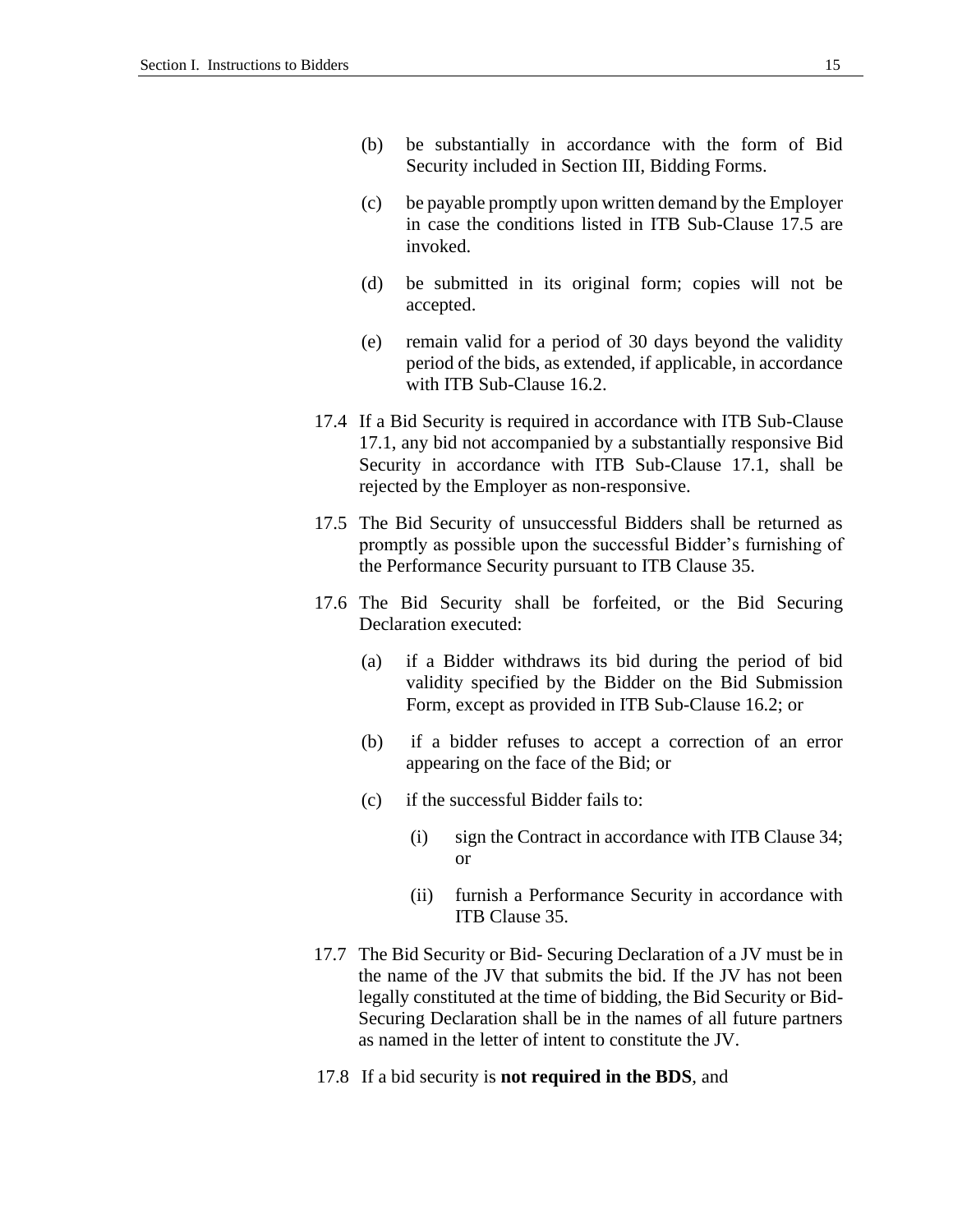- (a) if a Bidder withdraws its bid during the period of bid validity specified by the Bidder on the Letter of Bid Form, except as provided in ITB 16.2, or
- (b) if a bidder refuses to accept a correction of an error appearing on the face of the Bid; or
- (c) if the successful Bidder fails to:
	- (i) sign the Contract in accordance with ITB Clause 34; or
	- (ii) furnish a Performance Security in accordance with ITB Clause 35.

The Bidder may be disqualified to be awarded a public contract in the Republic of Namibia for a period to be determined by the Procurement Policy Unit**.**

- 18.1 **Unless otherwise indicated in the BDS**, alternative bids shall not be considered.
- 18.2 When alternative times for completion are explicitly invited, a statement to that effect will be **included in the BDS,** as will the method of evaluating different times for completion.
- 18.3 Except as provided under ITB Sub-Clause 18.4 below, bidders wishing to offer technical alternatives to the requirements of the bidding documents must first submit a Bid that complies with the requirements of the bidding documents, including the scope, basic technical data, graphical documents, and specifications. In addition to submitting the basic Bid, the Bidder shall provide all information necessary for a complete evaluation of the alternative by the Employer, including calculations, technical specifications, breakdown of prices, proposed work methods and other relevant details. Only the technical alternatives, if any, of the lowest evaluated Bidder conforming to the basic technical requirements shall be considered by the Employer. Alternatives to the specified performance levels shall not be accepted.
- 18.4 When bidders are **permitted in the BDS** to submit alternative technical solutions for specified parts of the Services, such parts shall be described in the Specifications (or Terms of Reference) and Drawings, Section V. In such case, the method for evaluating such alternatives will be as **indicated in the BDS.**
- **19. Format and Signing of Bid** 19.1 The Bidder shall prepare one original of the documents comprising the Bid as described in ITB Clause 11 of these Instructions to Bidders, bound with the volume containing the

**18. Alternative Proposals by Bidders**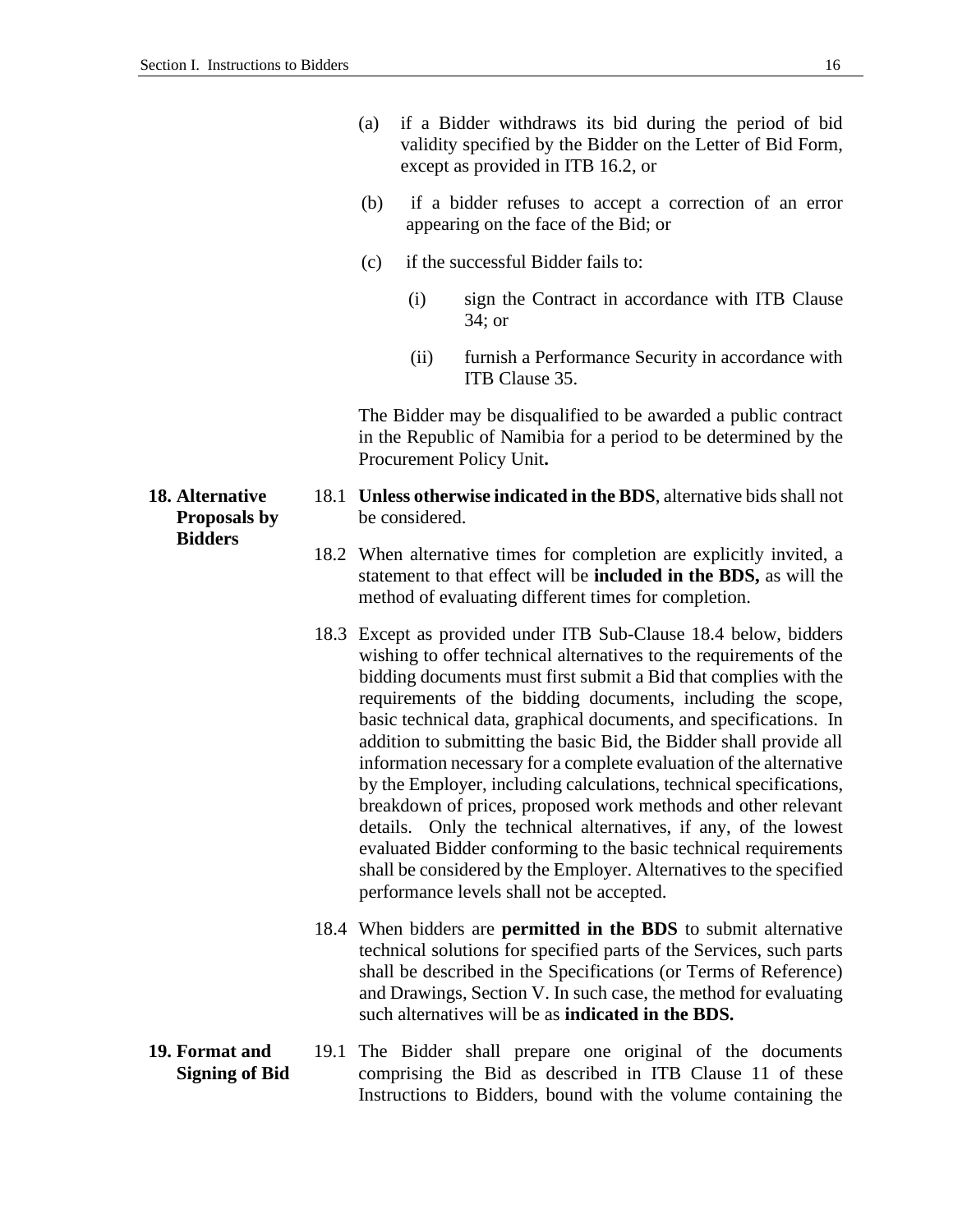Form of Bid, and clearly marked "ORIGINAL." In addition, the Bidder shall submit copies of the Bid, in the number **specified in the BDS,** and clearly marked as "COPIES." In the event of discrepancy between them, the original shall prevail.

- 19.2 The original and all copies of the Bid shall be typed or written in indelible ink and shall be signed by a person or persons duly authorized to sign on behalf of the Bidder, pursuant to Sub-Clauses 5.3(a) or 5.4(b). All pages of the Bid where entries or amendments have been made shall be initialled by the person or persons signing the Bid.
- 19.3 The Bid shall contain no alterations or additions, except those to comply with instructions issued by the Employer, or as necessary to correct errors made by the Bidder, in which case such corrections shall be initialled by the person or persons signing the Bid.

### **D. Submission of Bids**

- 20.1 The Bidder shall seal the original and all copies of the Bid in two inner envelopes and one outer envelope, duly marking the inner envelopes as "ORIGINAL" and "COPIES".
	- 20.2 The inner and outer envelopes shall
		- (a) be addressed to the Employer at the address **provided in the BDS.**
		- (b) bear the name and identification number of the Contract as **defined in the BDS** and Special Conditions of Contract; and
		- (c) provide a warning not to open before the specified time and date for Bid opening as **defined in the BDS.**
	- 20.3 In addition to the identification required in ITB Sub-Clause 20.2, the inner envelopes shall indicate the name and address of the Bidder to enable the Bid to be returned unopened in case it is declared late, pursuant to ITB Clause 22.
	- 20.4 If the outer envelope is not sealed and marked as above, the Employer will assume no responsibility for the misplacement or premature opening of the Bid.
- **21. Deadline for Submission of Bids** 21.1 Bids shall be delivered to the Employer at the address specified above no later than the time and date **specified in the BDS.**

**20. Sealing and Marking of Bids**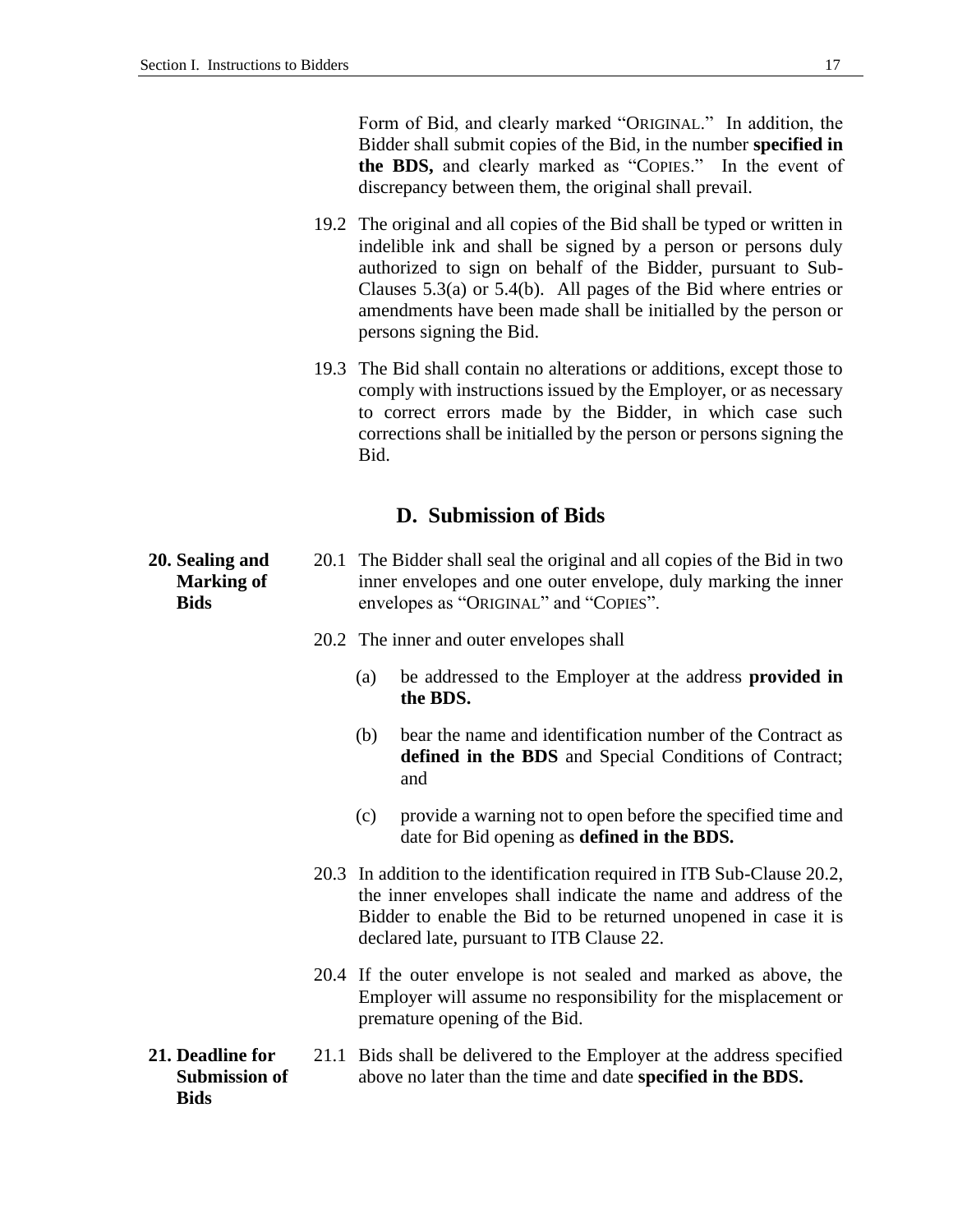- 21.2 The Employer may extend the deadline for submission of bids by issuing an amendment in accordance with ITB Clause 11, in which case all rights and obligations of the Employer and the bidders previously subject to the original deadline will then be subject to the new deadline.
- **22. Late Bids** 22.1 Any Bid received by the Employer after the deadline prescribed in ITB Clause 21 will be returned unopened to the Bidder.
- **23. Modification and Withdrawal of**  23.1 Bidders may modify or withdraw their bids by giving notice in writing before the deadline prescribed in ITB Clause 21.
	- **Bids** 23.2 Each Bidder's modification or withdrawal notice shall be prepared, sealed, marked, and delivered in accordance with ITB Clauses 19 and 20, with the outer and inner envelopes additionally marked "MODIFICATION" or "WITHDRAWAL," as appropriate.
		- 23.3 No Bid may be modified after the deadline for submission of Bids.
		- 23.4 Withdrawal of a Bid between the deadline for submission of bids and the expiration of the period of Bid validity specified in the BDS or as extended pursuant to ITB Sub-Clause 16.2 may result in the forfeiture of the Bid Security or execution of the Bid Securing Declaration pursuant to ITB Clause 17.
		- 23.5 Bidders may only offer discounts to, or otherwise modify the prices of their bids by submitting Bid modifications in accordance with this clause or included in the original Bid submission.

#### **E. Bid Opening and Evaluation**

- **24. Bid Opening** 24.1 The Employer will open the bids, including modifications made pursuant to ITB Clause 23, in the presence of the bidders' representatives who choose to attend at the time and in the place **specified in the BDS.**
	- 24.2 Envelopes marked "WITHDRAWAL" shall be opened and read out first. Bids for which an acceptable notice of withdrawal has been submitted pursuant to ITB Clause 23 shall not be opened.
	- 24.3 The bidders' names, the Bid prices, the total amount of each Bid and of any alternative Bid (if alternatives have been requested or permitted), any discounts, bid modifications and withdrawals, the presence or absence of Bid Security/subscription to Bid Securing Declaration, and such other details as the Employer may consider appropriate, will be announced by the Employer at the opening.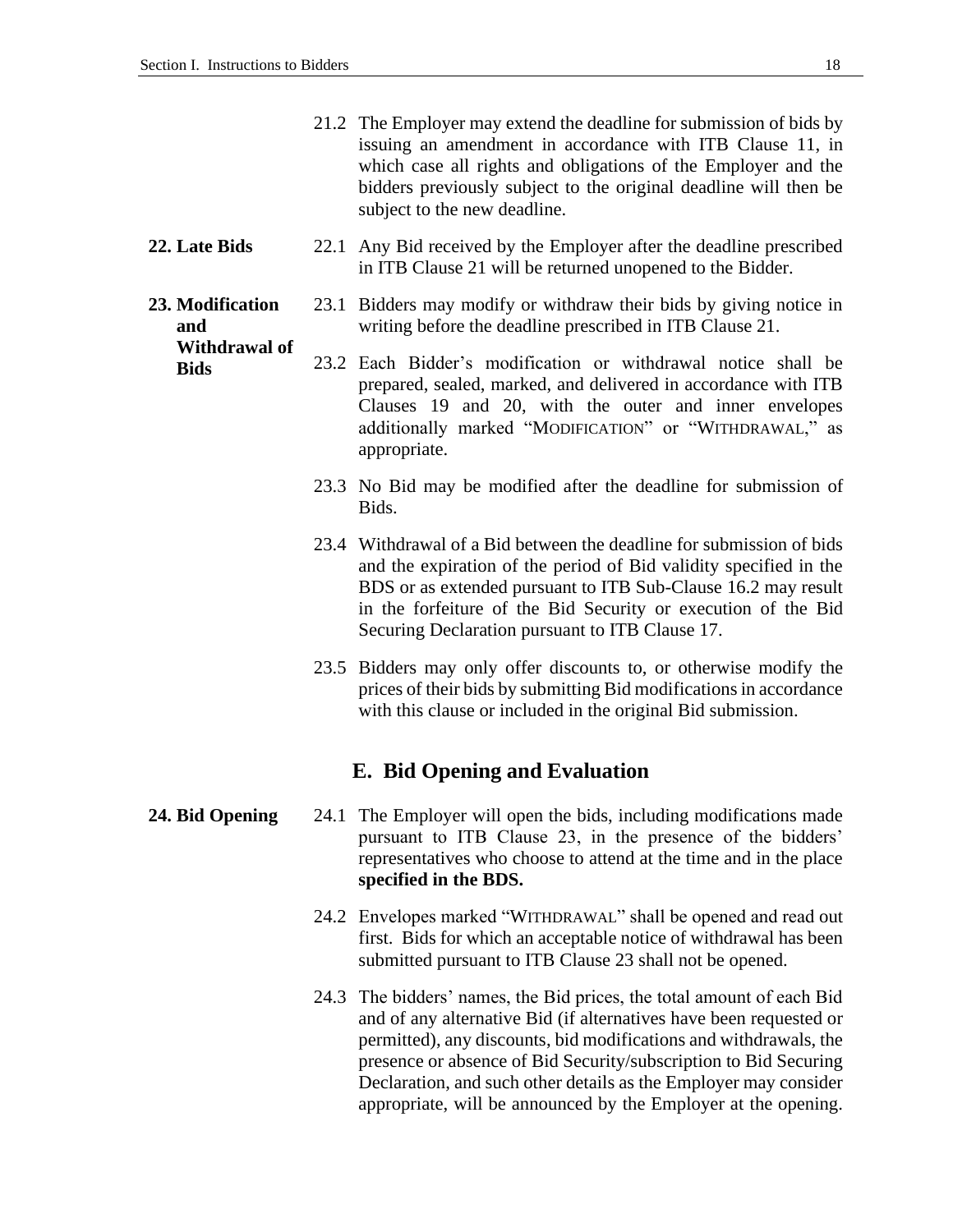No bid shall be rejected at bid opening except for the late bids pursuant to ITB Clause 22; Bids, and modifications, sent pursuant to ITB Clause 23 that are not opened and read out at bid opening will not be considered for further evaluation regardless of the circumstances. Late and withdrawn bids will be returned unopened to the bidders as per section  $47(2)$  of the Public Procurement Act, Act 15 of 2015.

- 24.4 The Employer will prepare minutes of the Bid opening, including the information disclosed to those present in accordance with ITB Sub-Clause 24.3.
- **25. Process to Be Confidential** 25.1 Information relating to the examination, clarification, evaluation, and comparison of bids and recommendations for the award of a contract shall not be disclosed to bidders or any other persons not officially concerned with such process. Any effort by a Bidder to influence the Employer's processing of bids or award decisions may result in the rejection of his Bid.
	- 25.2 If, after notification of award, a bidder wishes to ascertain the grounds on which its bid was not selected, it should address its request to the Employer, who will provide written explanation. Any request for explanation from one bidder should relate only to its own bid; information about the bid of competitors will not be addressed.
- **26. Clarification of** 26.1 To assist in the examination, evaluation, and comparison of bids, **Bids** the Employer may, at the Employer's discretion, ask any Bidder for clarification of the Bidder's Bid, including breakdowns of the prices in the Activity Schedule, and other information that the Employer may require. The request for clarification and the response shall be in writing via e-mail or facsimile, but no change in the price or substance of the Bid shall be sought, offered, or permitted except as required to confirm the correction of arithmetic errors discovered by the Employer in the evaluation of the bids in accordance with ITB Clause 28.
	- 26.2 Subject to ITB Sub-Clause 26.1, no Bidder shall contact the Employer on any matter relating to its bid from the time of the bid opening to the time the contract is awarded. If the Bidder wishes to bring additional information to the notice of the Employer, he should do so in writing.
	- 26.3 Any effort by the Bidder to influence the Employer in the Employer's bid evaluation or contract award decisions may result in the rejection of the Bidder's bid.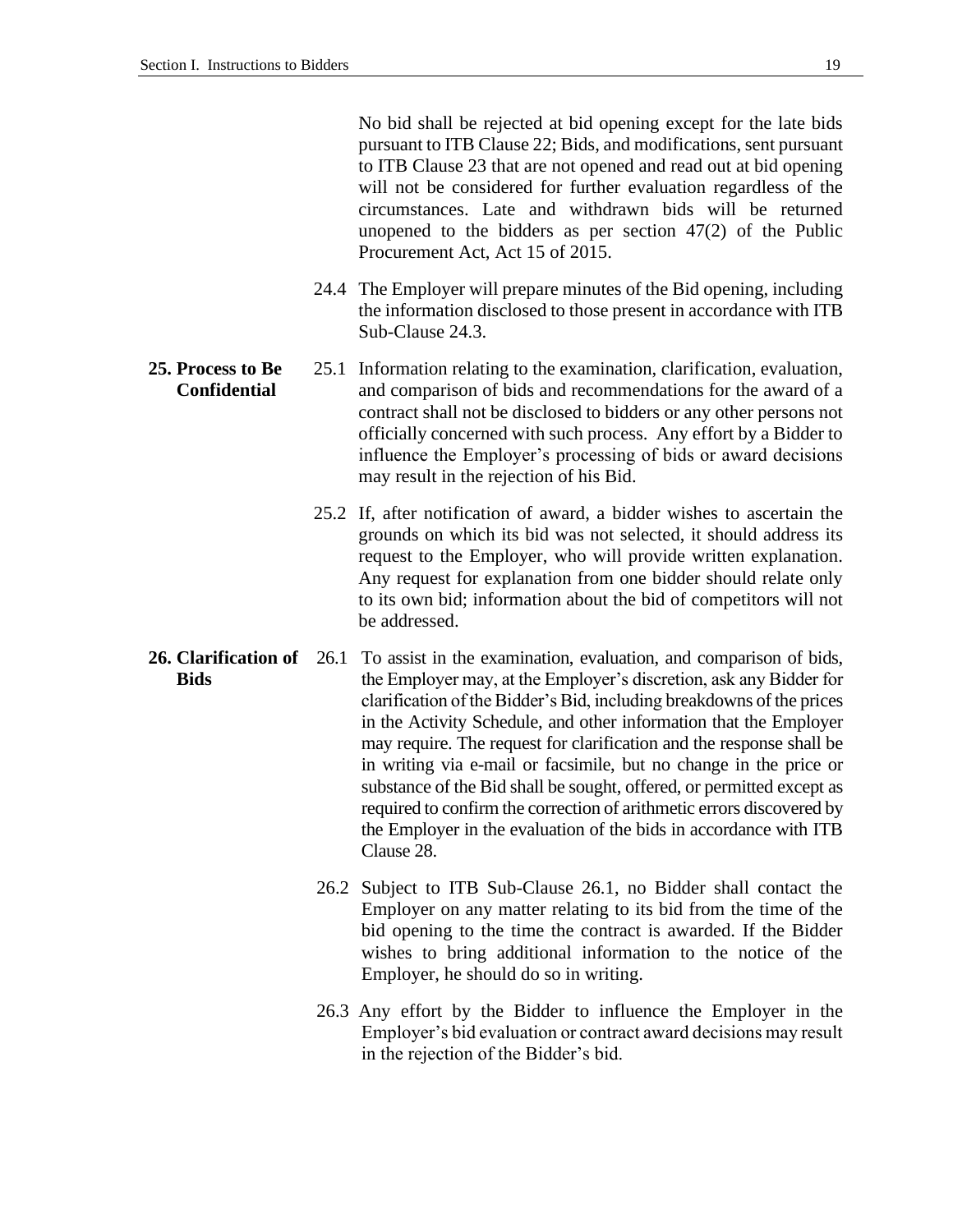- 27. **Examination of** 27.1 Prior to the detailed evaluation of bids, the Employer will **Bids and Determination of Responsiveness** determine whether each Bid (a) meets the eligibility criteria defined in ITB Clause 4; (b) has been properly signed; (c) is accompanied by the required securities; and (d) is substantially responsive to the requirements of the bidding documents.
	- 27.2 A substantially responsive Bid is one which conforms to all the terms, conditions, and specifications of the bidding documents, without material deviation or reservation. A material deviation or reservation is one (a) which affects in any substantial way the scope, quality, or performance of the Services; (b) which limits in any substantial way, inconsistent with the bidding documents, the Employer's rights, or the Bidder's obligations under the Contract; or (c) whose rectification would affect unfairly the competitive position of other bidders presenting substantially responsive bids.
	- 27.3 If a Bid is not substantially responsive, it will be rejected by the Employer, and may not subsequently be made responsive by correction or withdrawal of the nonconforming deviation or reservation.
- **28. Correction of Errors** 28.1 Bids determined to be substantially responsive will be checked by the Employer for any arithmetic errors. Arithmetical errors will be rectified by the Employer on the following basis: if there is a discrepancy between unit prices and the total price that is obtained by multiplying the unit price and quantity, the unit price shall prevail, and the total price shall be corrected; if there is an error in a total corresponding to the addition or subtraction of subtotals, the subtotals shall prevail and the total shall be corrected; if there is a discrepancy between the amounts in figures and in words, the amount in words will prevail.
	- 28.2 The amount stated in the Bid will be adjusted by the Employer in accordance with the above procedure for the correction of errors and, with the concurrence of the Bidder, shall be considered as binding upon the Bidder. If the Bidder does not accept the corrected amount, the Bid will be rejected, and the Bid Security shall be forfeited, or the Bid Securing Declaration exercised and in accordance with ITB Sub-Clause 17.6(b).
- **29. Currency for Bid Evaluation** 29.1 The Employer will evaluate the amounts in Namibian Dollars in which is the Bid Price, corrected pursuant to ITB Clause 28, is payable (excluding Provisional Sums but including Daywork where priced competitively) in Namibian Dollars at the selling rates on the closing date, established for similar transactions by the Bank of Namibia**.**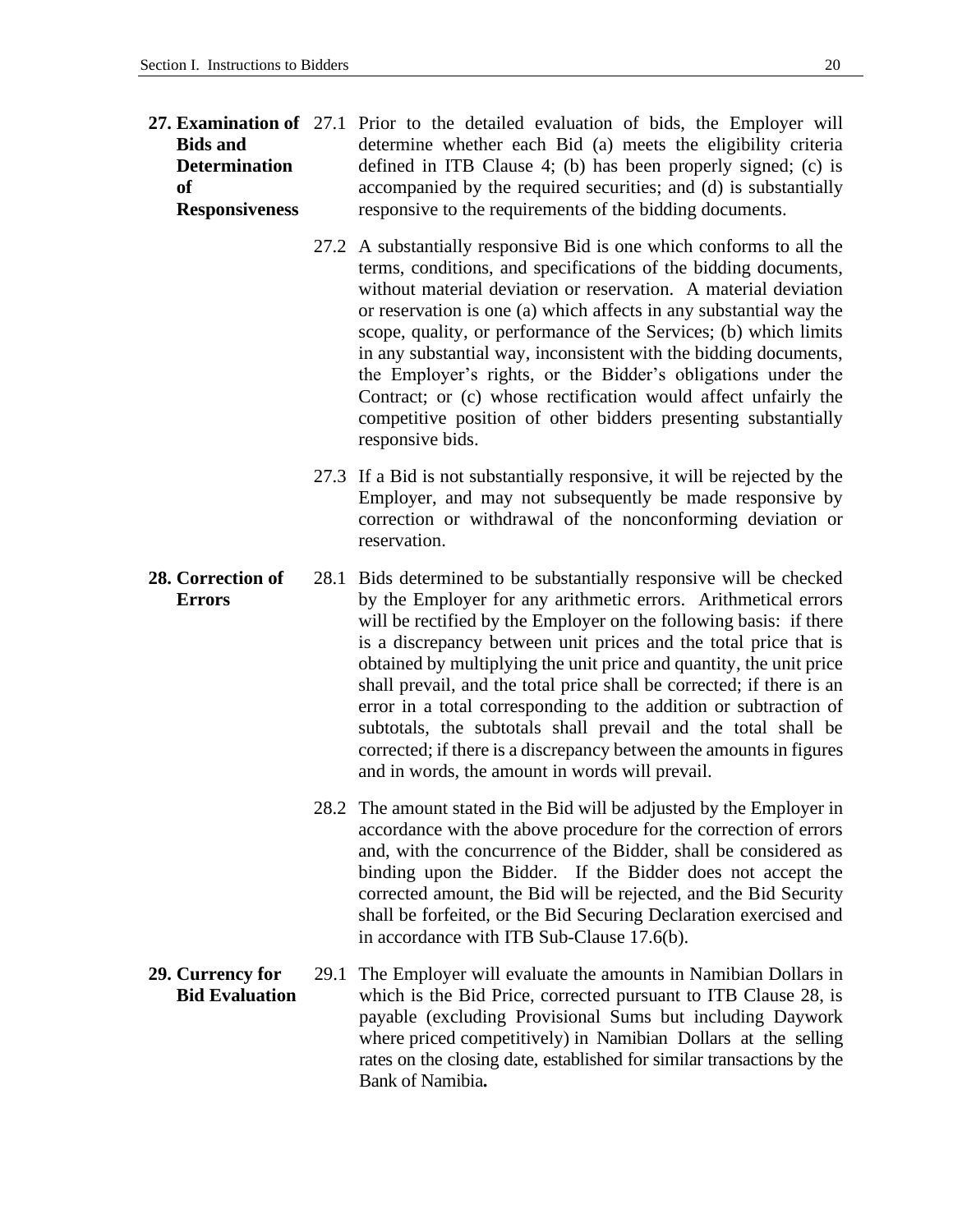#### **30. Evaluation and**  30.1 The Employer will evaluate and compare only the bids **Comparison of Bids** determined to be substantially responsive in accordance with ITB Clause 27.

- 30.2 In evaluating the bids, the Employer will determine for each Bid the evaluated Bid price by adjusting the Bid price as follows:
	- (a) making any correction for errors pursuant to ITB Clause 28.
	- (b) excluding provisional sums and the provision, if any, for contingencies in the Activity Schedule, Section IV, but including Day work, when requested in the Specifications (or Terms of Reference) Section V.
	- (c) making an appropriate adjustment for any other acceptable variations, deviations, or alternative offers submitted in accordance with ITB Clause 18; and
	- (d) making appropriate adjustments to reflect discounts or other price modifications offered in accordance with ITB Sub-Clause 23.5.
- 30.3 The Employer reserves the right to accept or reject any variation, deviation, or alternative offer. Variations, deviations, and alternative offers and other factors, which are more than the requirements of the bidding documents or otherwise result in unsolicited benefits for the Employer will not be considered in Bid evaluation.
- 30.4 The estimated effect of any price adjustment conditions under Sub-Clause 6.6 of the General Conditions of Contract, during the period of implementation of the Contract, will not be considered in Bid evaluation.

#### **31. Preference for Domestic Bidders** 1.1 Margin of Preference shall be applicable.

- 2.1 Procurement contracts with Joint ventures requires that: entities incorporated in Namibia with no less than 51% percent equity that is owned by Namibia citizens of which no less than 30% percent is owned by previously disadvantaged persons.
- 2.2 The procurement of Services shall be from Namibia SMES and the procurement of goods and Services not manufactured or produced in Namibia is only allowed if locally produced goods/Services are not available, and all local suppliers have confirmed in writing that these goods are not available in Namibia.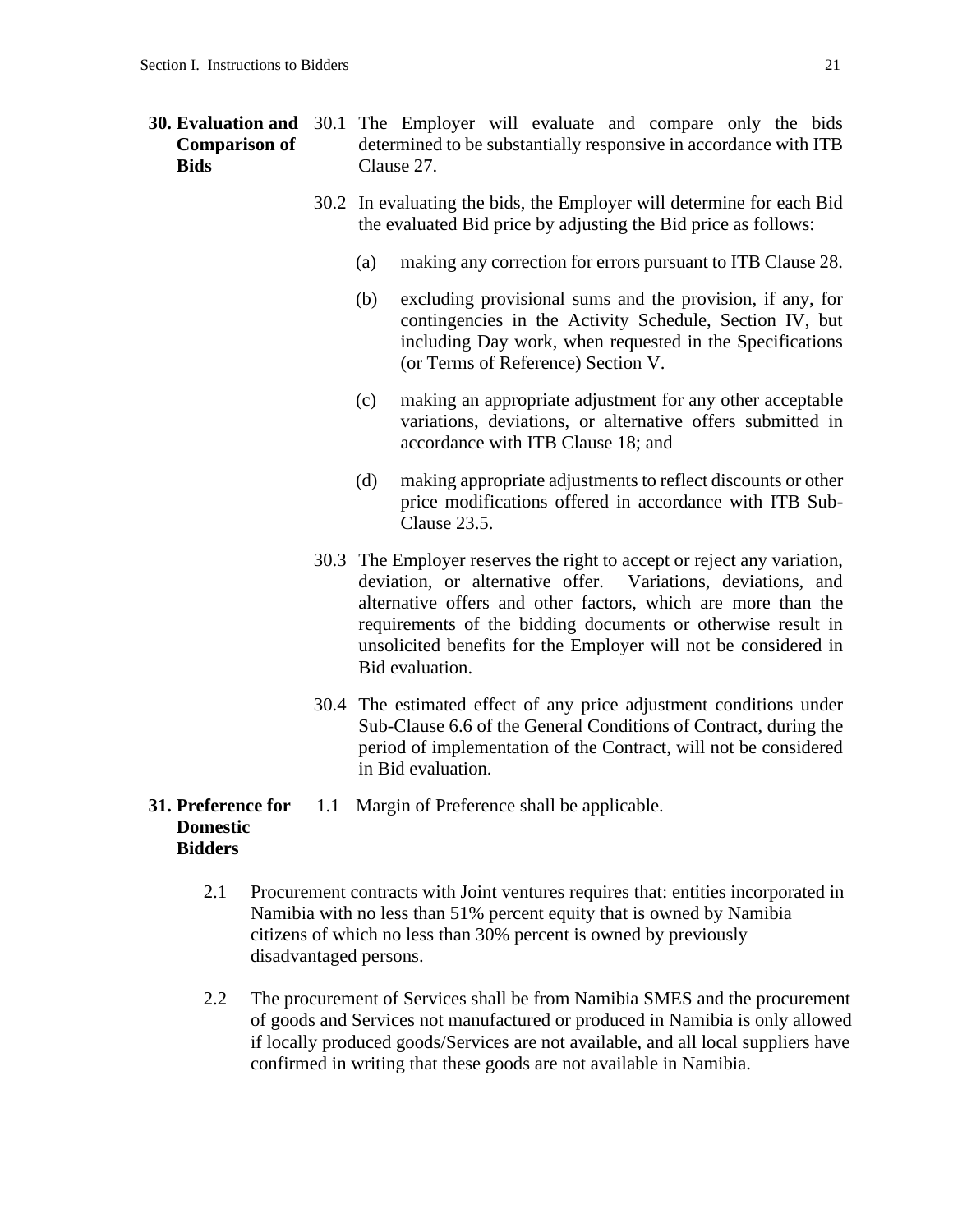Proof of non-availability must be submitted to the Omusati Regional Council as form part of the procurement documents.

2.4 Cost structure for value added calculation per product for the procurement of goods. Attached on page 28 of the bid document.

### **F. Award of Contract**

- **32. Award Criteria** 32.1 Subject to ITB Clause 33, the Employer will award the Contract to the Bidder whose Bid has been determined to be substantially responsive to the bidding documents and who has offered the lowest evaluated Bid price, provided that such Bidder has been determined to be (a) eligible in accordance with the provisions of ITB Clause 4, and (b) qualified in accordance with the provisions of ITB Clause 5.
	- 32.2 If, pursuant to ITB Sub-Clause 13.2 this contract is being let on a "slice and package" basis, the lowest evaluated Bid Price will be determined when evaluating this contract in conjunction with other contracts to be awarded concurrently. Taking into account any discounts offered by the bidders for the award of more than one contract.
- **33. Employer's Right to Accept any Bid and to Reject any or all Bids**
	- 33.1 Notwithstanding ITB Clause 32, the Employer reserves the right to accept or reject any Bid, and to cancel the bidding process and reject all bids, at any time prior to the award of Contract, without thereby incurring any liability to the affected Bidder or bidders.
- **34. Notification of Award and Signing of Agreement** 34.1 Prior to the expiration of the period of bid validity, the Employer shall, for contract amount above the prescribed threshold of N\$ 2 M, notify the selected bidder of the proposed award and accordingly notify unsuccessful bidders. Subject to any application for review to the Review Panel the Employer shall notify the selected Bidder, in writing, by issuing a notification of award for the contract. It will state the sum that the Employer will pay to the Service Provider in consideration of the execution of the services by the Service Provider as prescribed by the Contract (hereinafter and in the Contract called the "Contract Price"). Within seven days from the issue of the notification of award the Employer shall publish on the Public Procurement Portal and the Employer's website, the results of the Bidding process.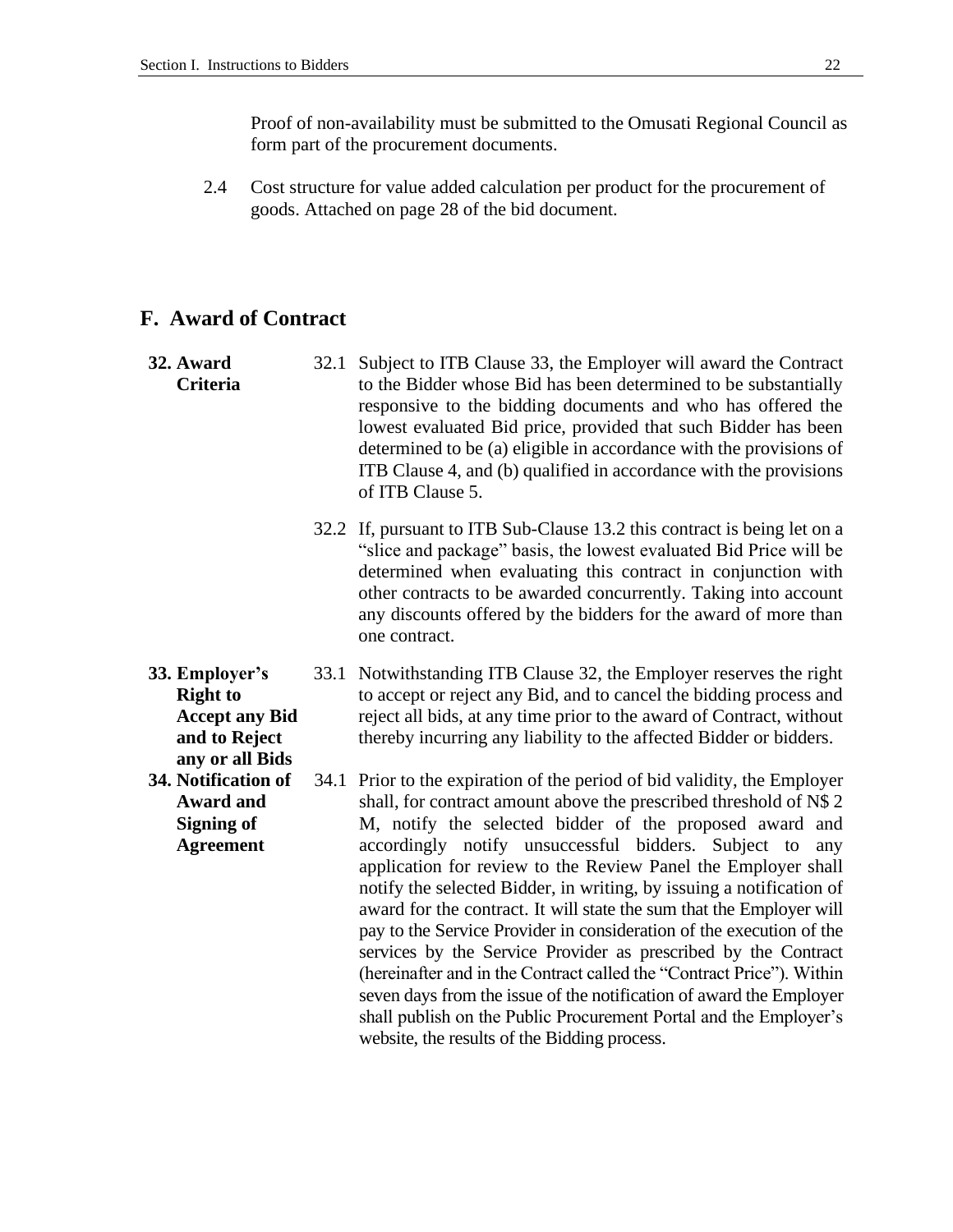- 34.2 The issue of the notification of award will constitute the formation of the Contract.
- 34.3 The Contract, in the form provided in the bidding documents, will incorporate all agreements between the Employer and the successful Bidder. It will be signed by the Employer and sent to the successful Bidder along with the notification of award. Within 21 days of receipt of the Contract, the successful bidder shall sign the Contract and return it to the Employer, together with the required performance security pursuant to Clause 35.
- **35. Performance Security** 35.1 Within thirty (30) days after receipt of the Notification of award, the successful Bidder shall deliver to the Employer a Performance Security in the amount and in the form of a Bank Guarantee **stipulated in the BDS,** denominated in Namibian dollars in accordance with the General Conditions of Contract.
	- 35.2 If the Performance Security is provided by the successful Bidder in the form of a Bank Guarantee, it shall be issued either at the Bidder's option, by a commercial bank located in the Republic of Namibia or a foreign bank through a correspondent commercial bank located in the Republic of Namibia.
	- 35.3 Failure of the successful Bidder to comply with the requirements of ITB Sub-Clause 35.1 shall constitute sufficient grounds for cancellation of the award and forfeiture of the Bid Security.
- **36. Advance Payment and Security** 36.1 The Employer will provide an Advance Payment on the Contract Price as stipulated in the Conditions of Contract, subject to the amount **stated in the BDS.**
- <span id="page-26-0"></span>**37. Adjudicator** 37.1 The Employer proposes the person **named in the BDS** to be appointed as Adjudicator under the Contract, at an hourly fee **specified in the BDS**, plus reimbursable expenses. If the Bidder disagrees with this proposal, the Bidder should so state in the Bid. If, in the Notification of award, the Employer has not agreed on the appointment of the Adjudicator, the Adjudicator shall be appointed by the Appointing Authority designated in the Special Conditions of Contract at the request of either party.
- **38.Debriefing** 38.1 The Employer shall promptly attend to all requests for debriefing for the contract, made in writing, and within 30 days from the date of the publication of award or date the unsuccessful bidders are informed about the award.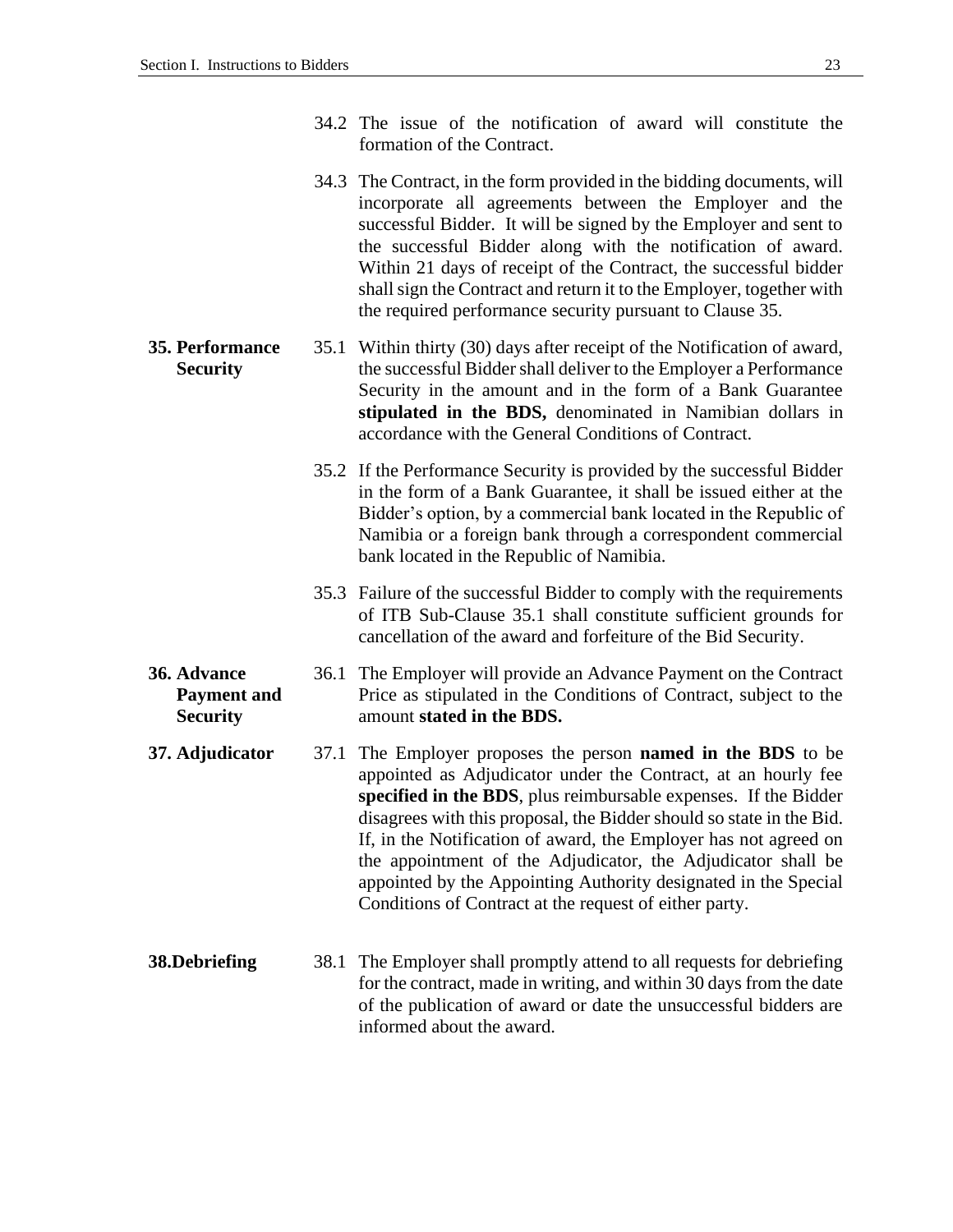## **Section II. Bidding Data Sheet**

<span id="page-27-0"></span>The following specific data for the services to be procured shall complement, supplement, or amend the provisions in the Instructions to Bidders (ITB). Whenever there is a conflict, the provisions herein shall prevail over those in ITB.

|                | A. General                                                                                                                                                                                                                                                                                                                                                                                                                                                                                                                                                                                                                                                                                                                                                                                                                                                                                                                                                |
|----------------|-----------------------------------------------------------------------------------------------------------------------------------------------------------------------------------------------------------------------------------------------------------------------------------------------------------------------------------------------------------------------------------------------------------------------------------------------------------------------------------------------------------------------------------------------------------------------------------------------------------------------------------------------------------------------------------------------------------------------------------------------------------------------------------------------------------------------------------------------------------------------------------------------------------------------------------------------------------|
| <b>ITB 1.1</b> | The Employer is Omusati Regional Council                                                                                                                                                                                                                                                                                                                                                                                                                                                                                                                                                                                                                                                                                                                                                                                                                                                                                                                  |
|                | The name and identification number of the Procurement is $NCS/ONB/ORC -$<br>02/2021/2022                                                                                                                                                                                                                                                                                                                                                                                                                                                                                                                                                                                                                                                                                                                                                                                                                                                                  |
| <b>ITB 1.2</b> | The Intended Contract Period The contract shall be based on fixed rates for an initial<br>period of 24 Months.                                                                                                                                                                                                                                                                                                                                                                                                                                                                                                                                                                                                                                                                                                                                                                                                                                            |
| ITB $5.2(a)$   | Pre-qualifications have not been carried out.                                                                                                                                                                                                                                                                                                                                                                                                                                                                                                                                                                                                                                                                                                                                                                                                                                                                                                             |
| <b>ITB 5.3</b> | The Qualification Information and Bidding forms to be submitted are as follows:                                                                                                                                                                                                                                                                                                                                                                                                                                                                                                                                                                                                                                                                                                                                                                                                                                                                           |
|                | Experience in Services of a similar nature and size for each of the last two years,<br>and details of Services under way or contractually committed; and names and<br>address of clients who may be contacted for further information on those contracts;                                                                                                                                                                                                                                                                                                                                                                                                                                                                                                                                                                                                                                                                                                 |
| ITB 5.3(b)     | $(b)$ This authorization shall consist of written confirmation and shall be attached<br>to the bid. It may include a delegation of power by resolution of the Board of<br>a company or from the CEO, himself holding power from the Board or from a<br>Director being a shareholder of a company or through a Power of Attorney.<br>The name and position held by each person signing the authorization must be<br>typed or printed below the signature.<br>(c) In the case of Bids submitted by an existing or intended JV an undertaking<br>signed by all parties (i) stating that all parties shall be jointly and severally<br>liable, if so required in accordance with ITB 5.4, and (ii) nominating a<br>Representative who shall have the authority to conduct all business for and<br>on behalf of any and all the parties of the JV during the bidding process and,<br>in the event the JV is awarded the Contract, during contract execution."] |
|                | Note: The power of Attorney or other written authorization to sign may be required for a<br>determined period or limited to a specific purpose.                                                                                                                                                                                                                                                                                                                                                                                                                                                                                                                                                                                                                                                                                                                                                                                                           |
| <b>ITB 5.4</b> | The information needed for Bids submitted by joint ventures is as follows (Attach<br>proof)                                                                                                                                                                                                                                                                                                                                                                                                                                                                                                                                                                                                                                                                                                                                                                                                                                                               |
| <b>ITB</b> 5.5 | The qualification criteria in Sub-Clause 5.5 are modified as follows: Not applicable                                                                                                                                                                                                                                                                                                                                                                                                                                                                                                                                                                                                                                                                                                                                                                                                                                                                      |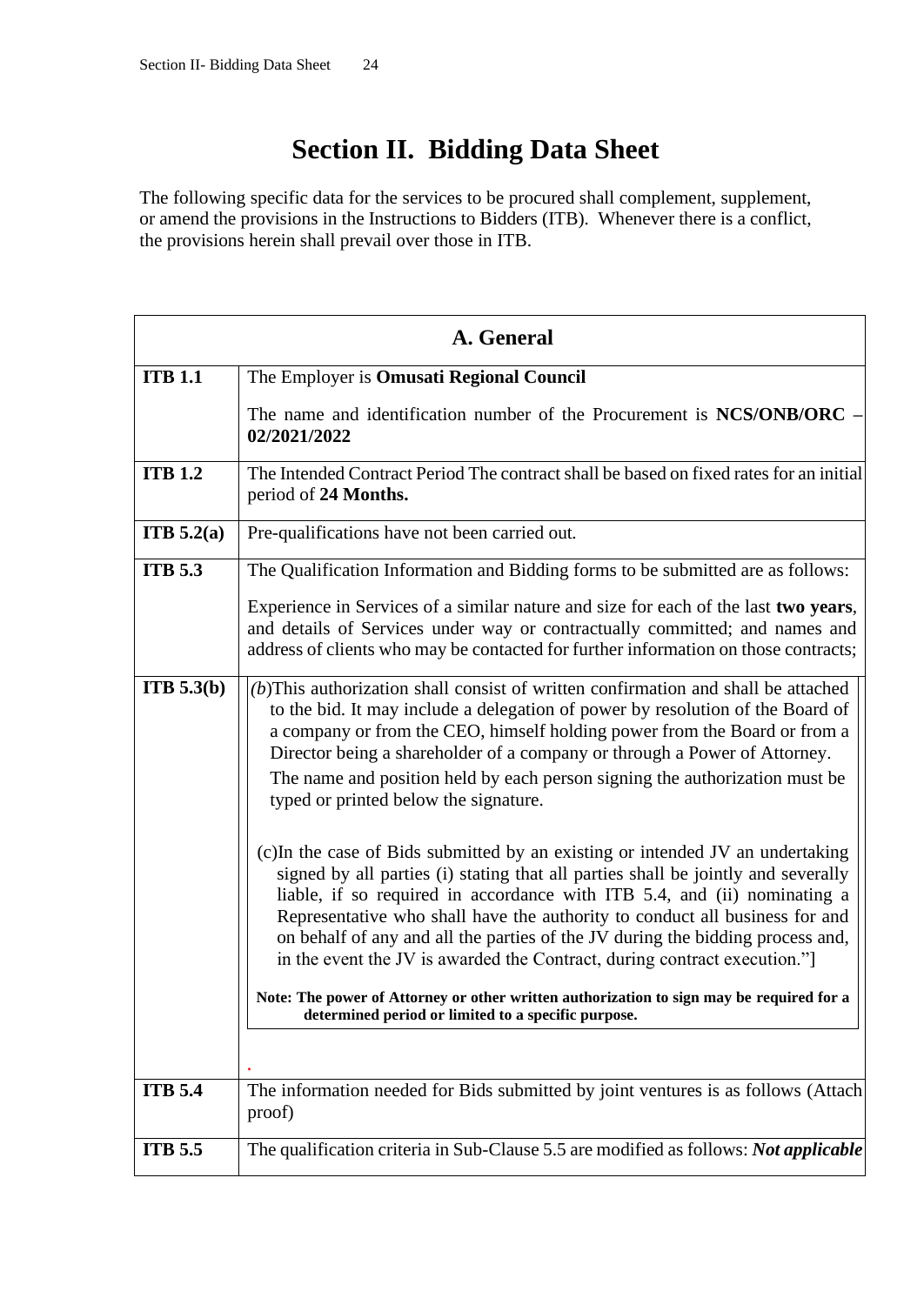| <b>ITB</b> $5.5(a)$        | The minimum required annual volume of Services for the successful Bidder in any<br>of the last two years shall be 2 times the annual contract amount payable to the                               |  |
|----------------------------|---------------------------------------------------------------------------------------------------------------------------------------------------------------------------------------------------|--|
|                            | selected bidder for the contract or part therefore, as applicable.                                                                                                                                |  |
| ITB 5.5(b)                 | The experience required to be demonstrated by the Bidder should include as a<br>minimum that he has executed during the last two years the following: provide Air<br>Services to Public Entities. |  |
| <b>ITB</b> $5.5(c)$        | The essential Services to be made available for the Contract by the successful<br>Bidder shall be Air Tickets. Services                                                                           |  |
| ITB 5.5(e)                 | The minimum amount of liquid assets and/or credit facilities net of other contractual<br>commitments of the successful Bidder shall not be required.                                              |  |
| <b>ITB 5.6</b>             | Subcontractors' experience will not be considered.                                                                                                                                                |  |
|                            | <b>B.</b> Bidding Data                                                                                                                                                                            |  |
| ITB 8.1 <sub>(b)</sub>     | A site meeting will not be held.                                                                                                                                                                  |  |
|                            | The address and date for the site visit will be: (It will not be applicable)                                                                                                                      |  |
| <b>ITB 9.2</b><br>and 19.1 | The number of copies of the Bid to be completed and returned shall be zero.                                                                                                                       |  |
|                            | <b>C. Preparation of Bids</b>                                                                                                                                                                     |  |
| <b>ITB 10.1</b>            | The deadline to seek clarifications is 04 April 2022.                                                                                                                                             |  |
| <b>ITB</b><br>13.1(g)      | The additional materials/Services required to be completed and submitted are: Safe<br>flight                                                                                                      |  |
| <b>ITB 14.1</b>            | Local inputs shall be quoted in Namibian Dollars                                                                                                                                                  |  |
| <b>ITB 14.4</b>            | The Contract is subject to price adjustment in accordance with Sub-Clause 6.6 of<br>the Conditions of Contract.                                                                                   |  |
| <b>ITB 16.1</b>            | The period of Bid validity shall be 180 days after the deadline for Bid submission<br>specified in the BDS.                                                                                       |  |
| <b>ITB 17.1</b>            | No Bid Security is required.<br>(a)                                                                                                                                                               |  |
|                            | The Bidder shall subscribe to a Bid Securing Declaration by signing<br>(b)<br>the Bid Submission Form containing the provision with regard thereto.                                               |  |
| <b>ITB 17.3</b>            | The amount of Bid Security shall be: Not applicable                                                                                                                                               |  |
| <b>ITB 18.1</b>            | Alternative bids are not permitted.                                                                                                                                                               |  |
| <b>ITB 18.2</b>            | Alternative times for completion are not permitted.                                                                                                                                               |  |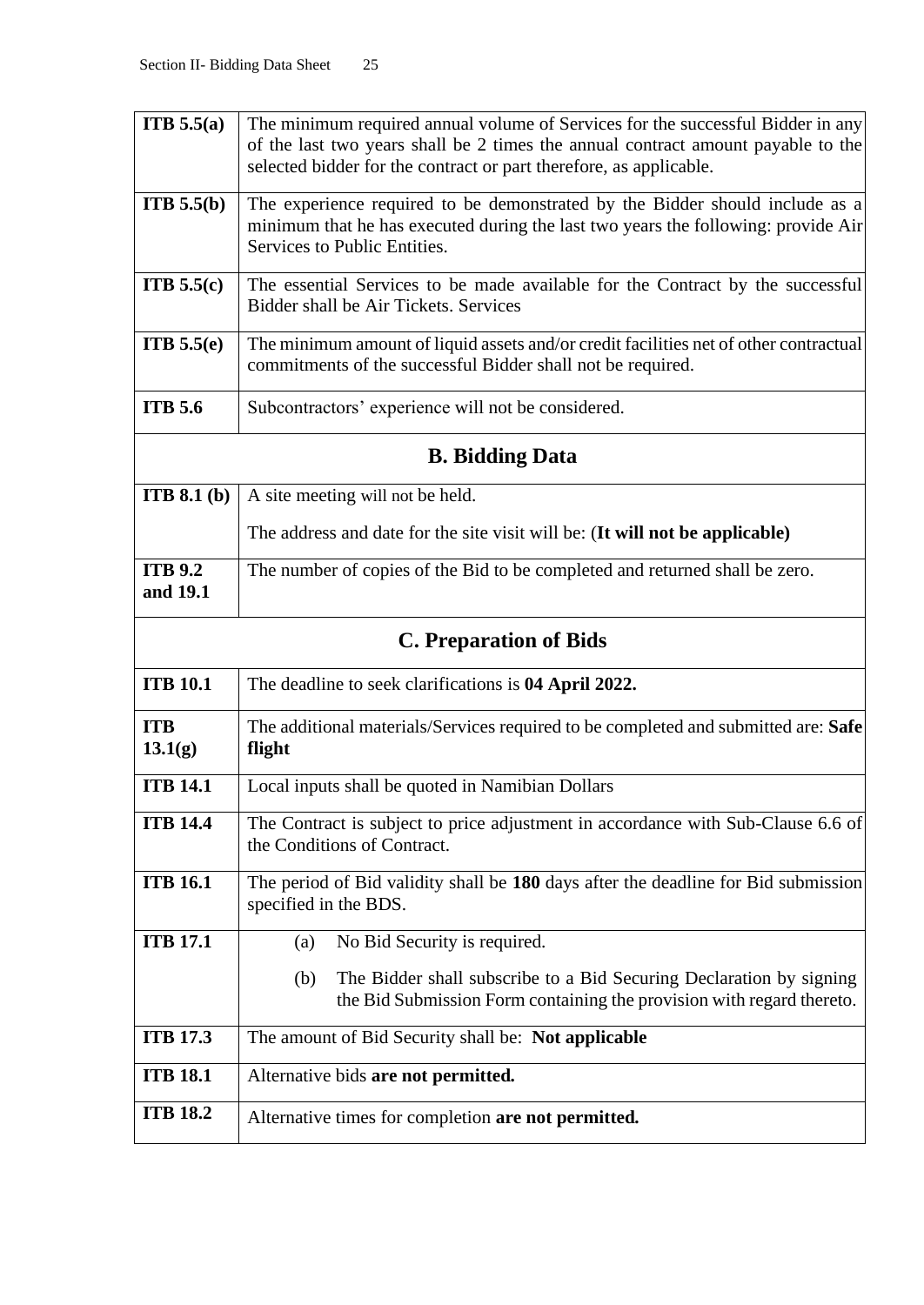| <b>ITB 18.4</b> | Alternative technical solutions shall be permitted for the following parts of the<br>Services: Not applicable                                                                                    |  |  |
|-----------------|--------------------------------------------------------------------------------------------------------------------------------------------------------------------------------------------------|--|--|
|                 | <b>D.</b> Submission of Bids                                                                                                                                                                     |  |  |
| <b>ITB 20.2</b> | The Employer's address for the purpose of Bid submission is: Omusati Regional<br><b>Council</b>                                                                                                  |  |  |
|                 | Private Bag 523, Outapi<br>Room number: D-7, Registry Office                                                                                                                                     |  |  |
|                 | Namaungu street                                                                                                                                                                                  |  |  |
|                 | Outapi                                                                                                                                                                                           |  |  |
|                 | For identification of the bid the envelopes should indicate:                                                                                                                                     |  |  |
|                 | <b>Contract: Provision of Flight services (Air Tickets) to Omusati Regional</b><br>Council                                                                                                       |  |  |
|                 | Reference Number: NCS/ONB/ORC - 02/2021/2022                                                                                                                                                     |  |  |
|                 | Markings on envelope: "DO NOT OPEN BEFORE CLOSING DATE<br>AND TIME "with the name of the bidder/ company on the other side<br>of the envelope with correct contact details and Physical address. |  |  |
| <b>ITB 21.1</b> | The deadline for submission of bids shall be 19 April 2022.                                                                                                                                      |  |  |
|                 | <b>E.</b> Bid Opening and Evaluation                                                                                                                                                             |  |  |
| <b>ITB 24.1</b> | Bids will be opened at 11H10 of the day 19 April 2022 at the following address<br>Omusati Regional Council Main Hall, Namaungu Street, Outapi.                                                   |  |  |
|                 | <b>F.</b> Award of Contract                                                                                                                                                                      |  |  |
| <b>ITB 35.1</b> | The Performance Security acceptable to the Employer shall not be required in the<br>Standard Form of an unconditional Bank Guarantee.                                                            |  |  |
| <b>ITB 36.1</b> | The Advance Payment is not applicable.                                                                                                                                                           |  |  |
| <b>ITB 37.1</b> | The Adjudicator proposed by the Employer will be applicable as the case might be<br>in line with the Public Procurement Act.                                                                     |  |  |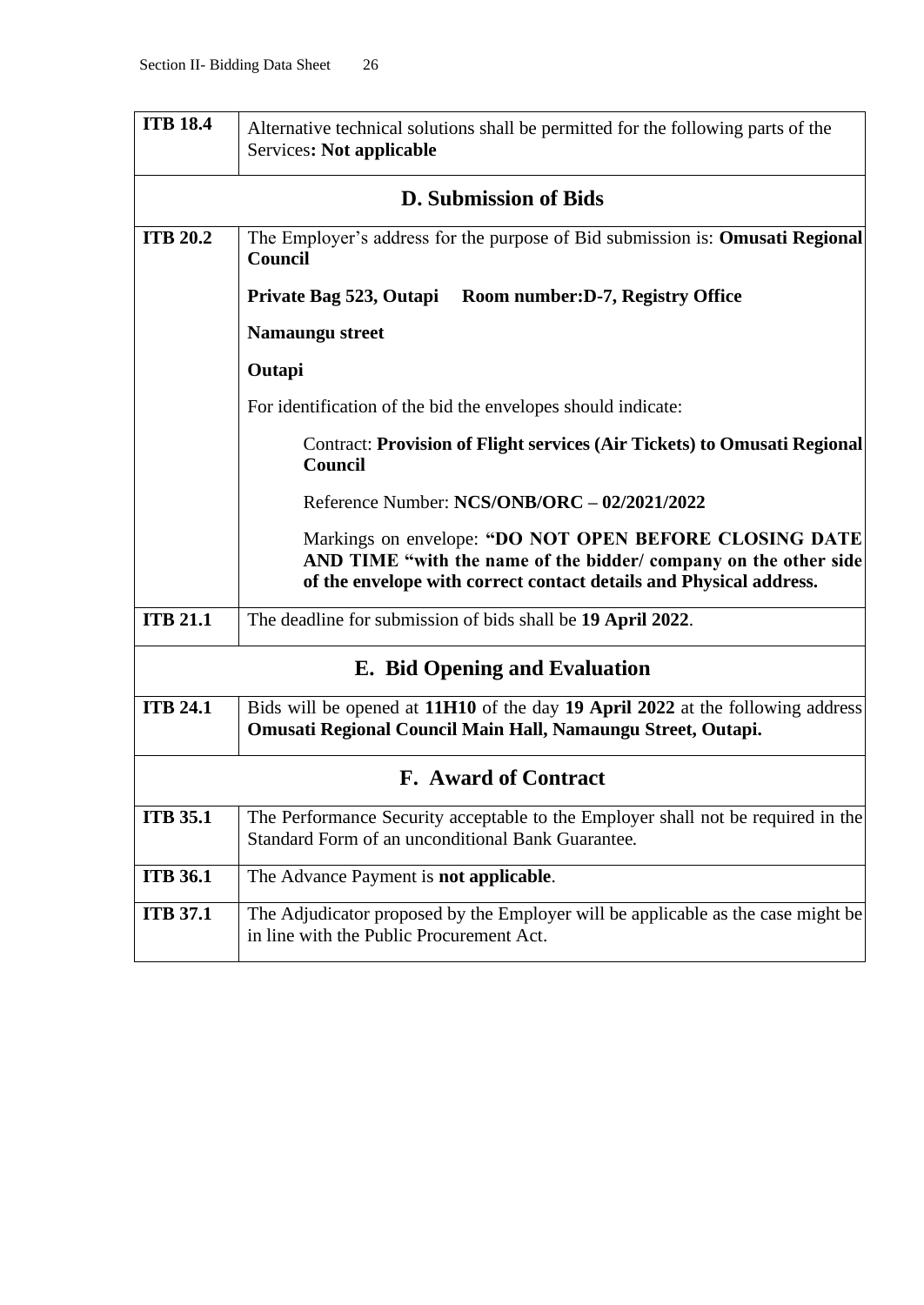## **Section III. Evaluation Criteria**

This section contains supplementary criteria that the Employer shall use to evaluate bids.

### **1. Evaluation**

In addition to the criteria listed in ITB 30 the following criteria shall apply:

- a) All pages of the Bidding document must be initialed by the Bidder.
- b) Bid document must be completed in black ink.
- c) No eraser fluid (tippex) must be used in the Bidding Document.
- d) All corrections must be initialed where necessary.
- e) The Bidder `s principal business must be in line with the project.

Technical qualifications: Evidence of the technical capability by a service provider may be furnished by the following:

- a) A list of the main services of a similar size and nature provided in the past three years with the sums, dates and recipients involved, whether public or private.
- b) A statement of the tools, or equipment available to the service provider for carrying out contract.
- c) A statement of the average annual manpower of the service provider and the number of managerial staff for the last three years.

Economic and Financial qualifications: Supporting documents to prove economic and financial standing may include the following:

- a) Statement from the bankers of a bidder up to 31 March 2022.
- b) Statements of liabilities and assets and profit and loss.
- c) A statement of the overall inventory turnover of the business of the bidder.

d) Other information needed to assess the economic and financial standing of the bidder.

### 2. **Margin of Preference**

- 2.1 Procurement contracts with Joint ventures requires that: entities incorporated in Namibia with no less than 51% percent equity that is owned by Namibia citizens of which no less than 30% percent is owned by previously disadvantaged persons.
- 2.2 The procurement of the products shall be from Namibia manufacturers. Producer and suppliers only and the procurement of goods not manufactured or produced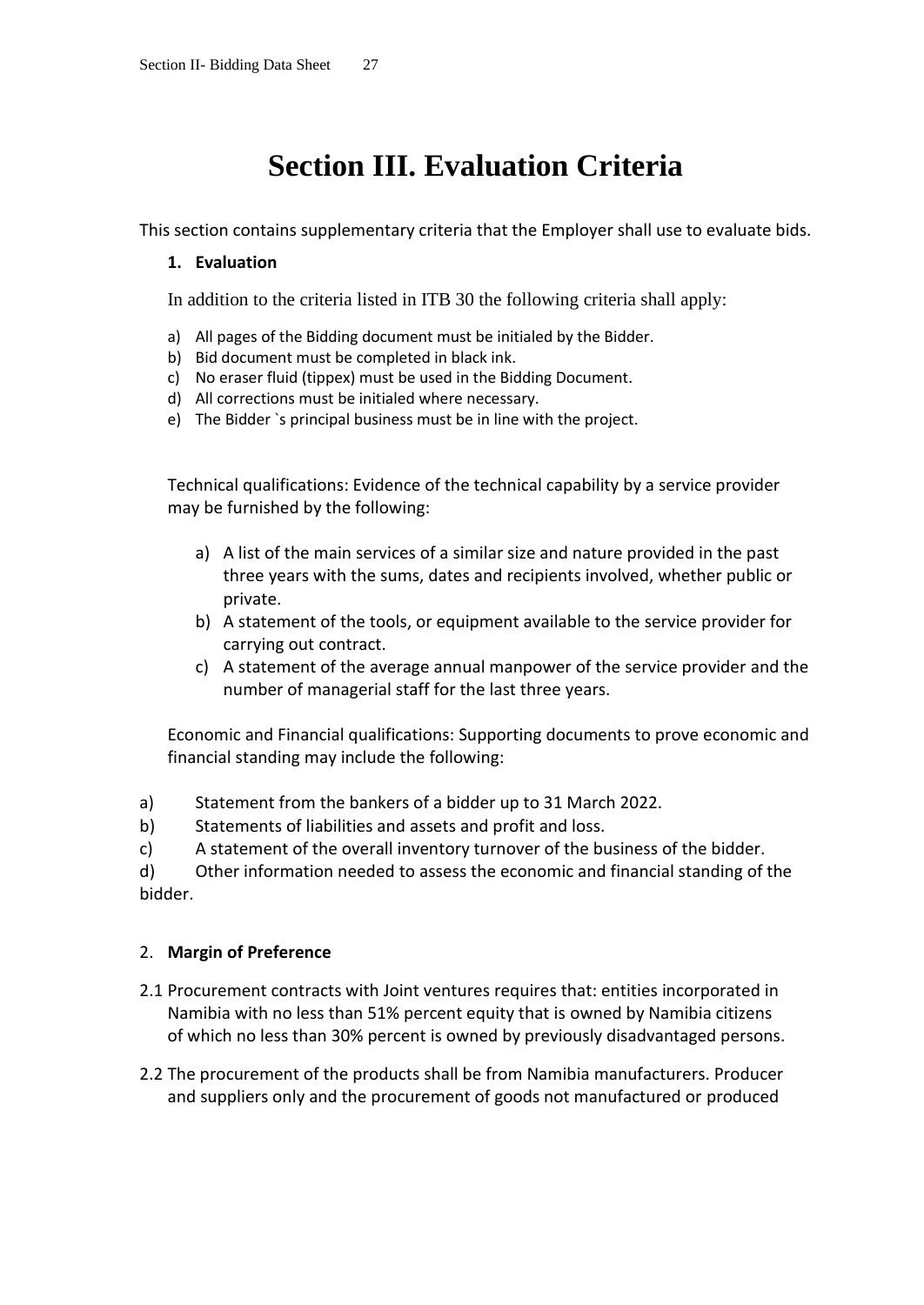in Namibia is only allowed if locally produced goods are not available, and all local suppliers have confirmed in writing that these goods are not available in Namibia.

- 2.3 Proof of non-availability must be submitted to the Omusati Regional Council as form part of the procurement documents.
- 2.4 Cost structure for value added calculation per product for the procurement of goods.

| <b>COST STRUCTURE FOR VALUE ADDED CALCULATION</b>                                   |            |  |
|-------------------------------------------------------------------------------------|------------|--|
| PER PRODUCT GROUP                                                                   |            |  |
|                                                                                     | <b>N\$</b> |  |
| <b>Raw Materials, Accessories &amp; Componets</b><br>(a)                            |            |  |
| • Value of Import (including cost, Insurance,<br>Freight)                           |            |  |
|                                                                                     |            |  |
| (b) Labour Cost                                                                     |            |  |
| Value of Non-Namibian labour/consultancy cost<br>attributable to this product group |            |  |
|                                                                                     |            |  |
| (c)<br><b>Bid Price</b>                                                             |            |  |
| <b>Total Bid Price</b><br><b>Other (Please Specify)</b>                             |            |  |
| <b>TOTAL COST</b>                                                                   |            |  |

**Local Value Added = c -**  $(a + b)$  **x 100** 

Bidder must complete the local sourcing declaration form below.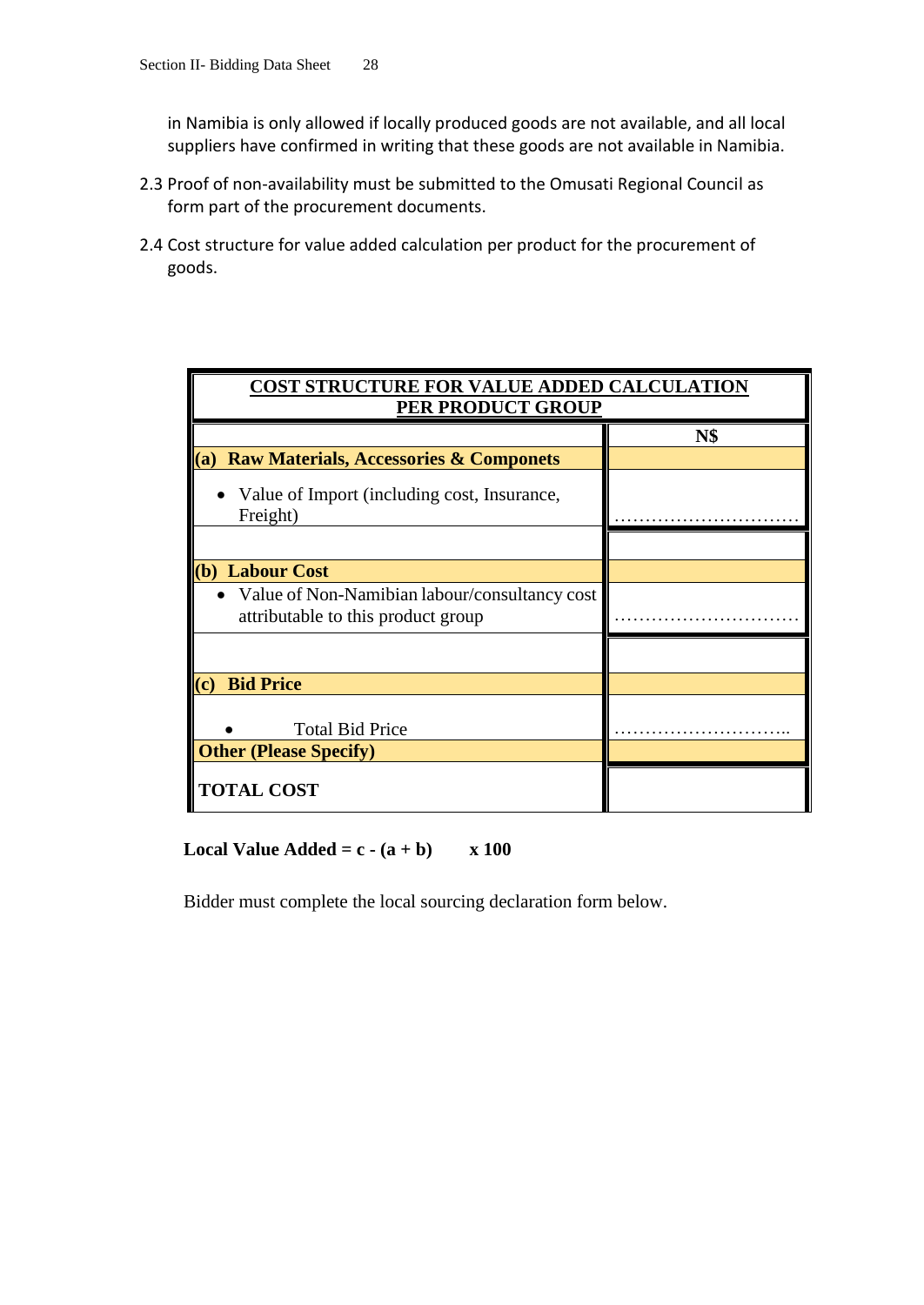#### **LOCAL SOURCING DECLARATION FORM**

(Section 73 of Act) (Regulation 37 $(5)$  and 56 $(2)$ )

Date: …………………………………… Bid N0.: …………………………………………

To:

……………………………………………………………………………………… …………………………………………………..

*[insert complete name of Public Entity]*

- I/We\*understand that in terms of section 45 of the Act a public entity must include in the bidding document the requirement for and local sourcing declaration by the bidders.
- I/We\* accept that under section 45 of the Act, I/We\* may be suspended or disqualified in the event of-
- (a) If found that the goods, works and services are found to be not meeting the local content and is not supplied by the suppliers based and operating from the 14 regions of Namibia, and where the goods are required
- (b) I/We\* understand this local sourcing declaration ceases to be valid if I am/We are\* not the successful Bidder.

Signed:

…………………………………………………………………………………… ………………………………………

[insert signature of person whose name and capacity are shown]

Capacity of: [indicate legal capacity of person (s) sinning the local sourcing declaration]

Name:

……………………………………………………………………………………

………………………………………….

[insert complete name of person signing the local sourcing declaration]

Duly authorized to sign the bid for and on behalf of: {insert complete name of Bidder]

Date on\_\_\_\_\_\_\_\_\_\_\_\_\_\_\_\_\_\_ day of \_\_\_\_\_\_\_\_\_\_\_\_\_\_\_, \_\_\_\_\_\_\_[insert date of signing]

Corporate Seal (where appropriate)

[Note\*: In case of a joint venture that submits the.] \* delete if not applicable Please accept the assurance of my highest consideration.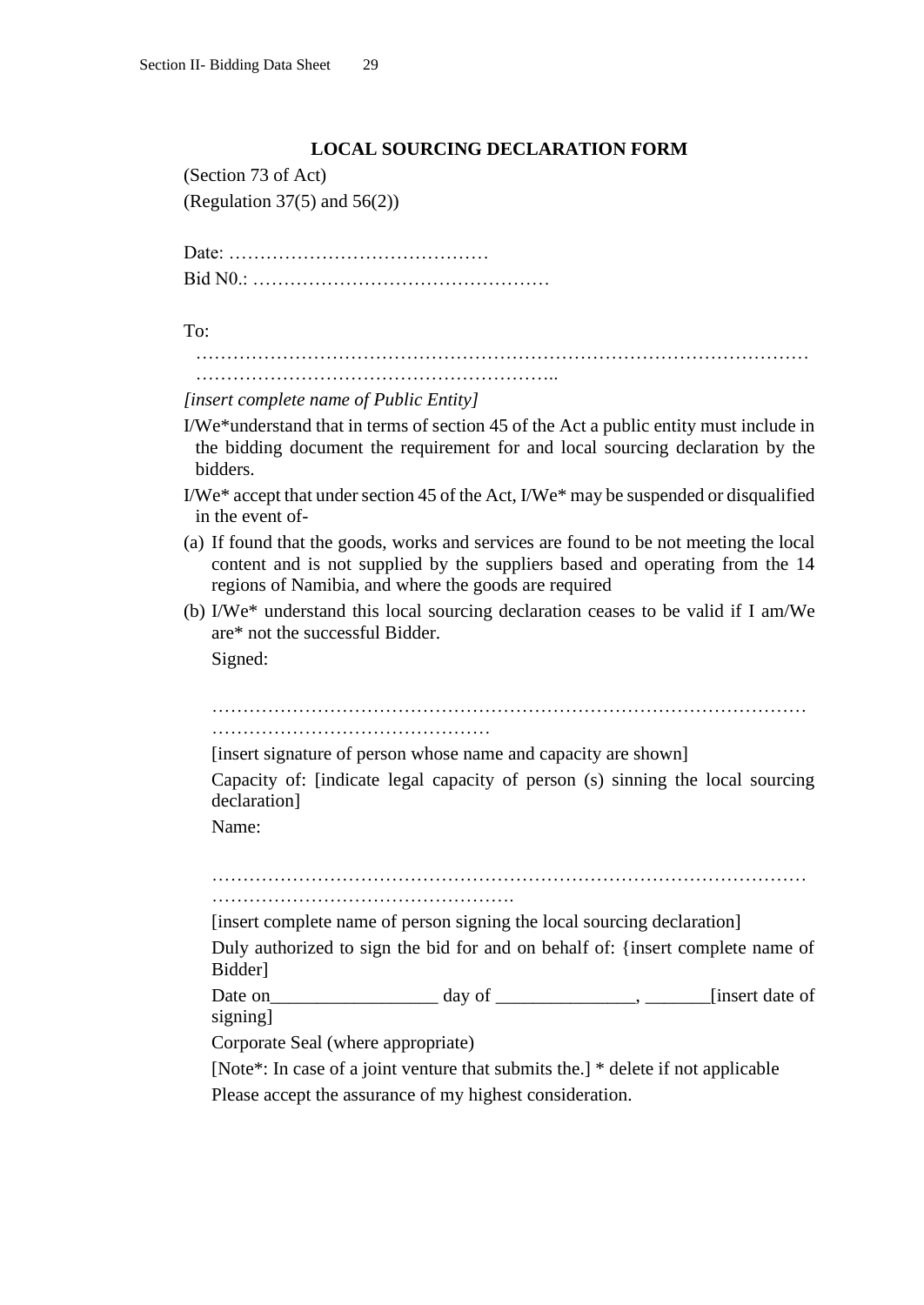<span id="page-33-0"></span>Section IV. Bidding Forms

### **Table of Forms**

| Written Undertaking in terms of Section 138 of the Labour Act, 2007 34 |  |
|------------------------------------------------------------------------|--|
|                                                                        |  |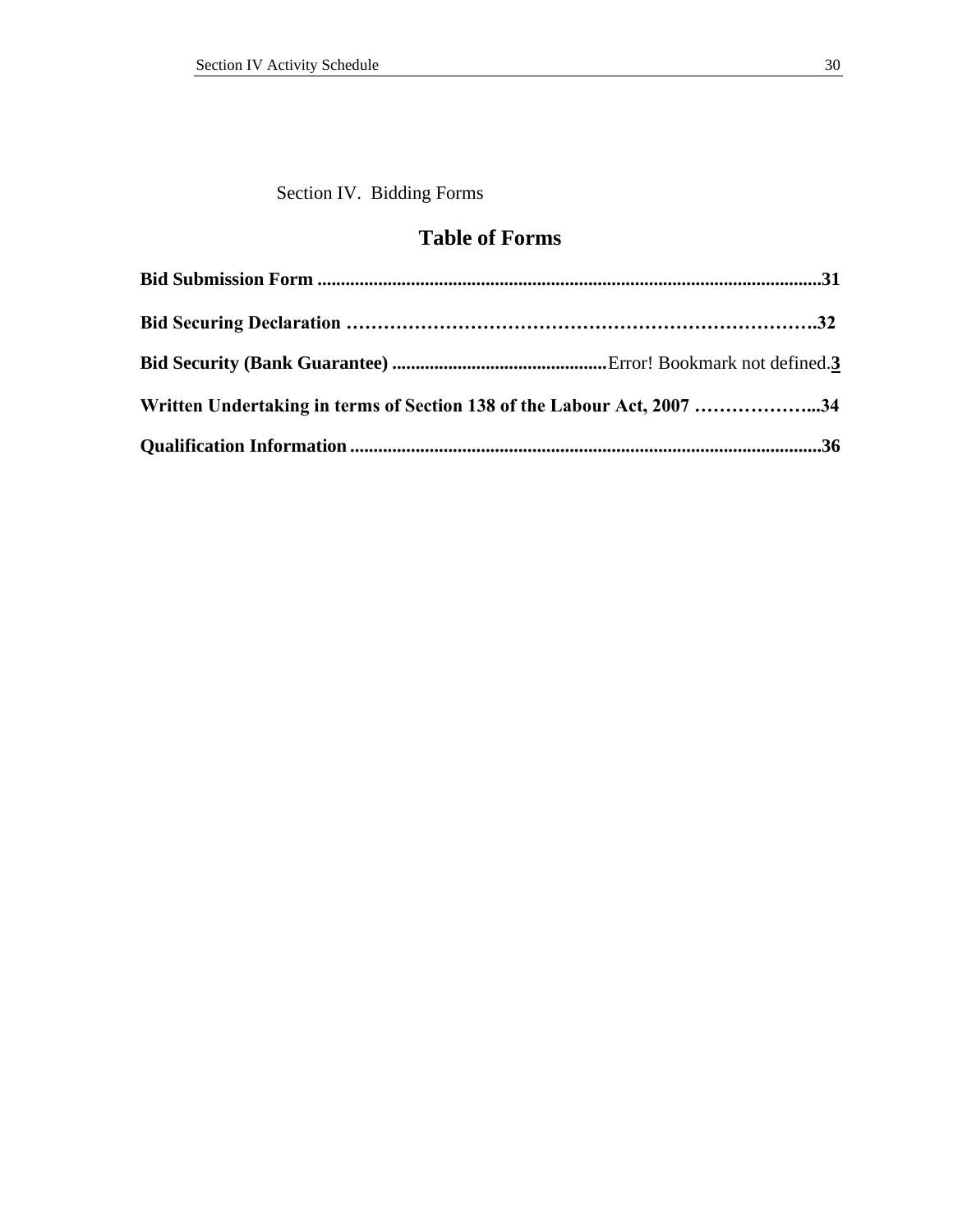### <span id="page-34-0"></span>**Bid Submission Form**

| Date:                     |
|---------------------------|
| Bidder's Reference No.:   |
| Procurement Reference No: |

To: ……………………………………………………………………

We, the undersigned, declare that:

- (a) We have examined and have no reservations to the Bidding Documents, including Addenda issued in accordance with Instructions to Bidders (ITB) Clause 11;
- (b) We offer to execute the Provision of Flight Services (Air Tickets) to Omusati Regional Council in accordance with the Conditions of Contract, Scope of Service and Performance Specifications, and Activity Schedule accompanying this Bid.
- (c) The total price of our Bid in Namibian Dollars, after discounts offered in item (d) below is:

| Amount payable in Namibia |  |
|---------------------------|--|
| <b>Dollars</b>            |  |
|                           |  |
| (11                       |  |

- (d) The discounts offered and the methodology for their application are:  $\ddot{\hspace{1cm}}$ :
- (e) Our bid shall be valid for a period of \_\_\_\_\_\_\_\_ [insert validity period as specified in ITB 16.1.] days from the date fixed for the bid submission deadline in accordance with the Bidding Documents, and it shall remain binding upon us and may be accepted at any time before the expiration of that period;
- (f) If our bid is accepted, we commit to obtain a Performance Security in accordance with the Bidding Document;
- (g) We, including any subcontractors or suppliers for any part of the contract, do not have any conflict of interest in accordance with ITB 6;
- (h) We are not participating, as a Bidder in more than one bid in this bidding process.
- (i) Our firm, its affiliates or subsidiaries, including any Subcontractors or Suppliers for any part of the contract, has not been declared ineligible under the laws of Namibia;
- (j) We are not a government owned entity / We are a government owned entity but meet the requirements of ITB  $4.5$ ;<sup>5</sup>
- (k) We hereby confirm that we have read and understood the content of the Bid Securing Declaration attached herewith and subscribe fully to the terms and conditions contained therein, if required. We understand that non-compliance to the conditions

<sup>5</sup> *Use one of the two options as appropriate.*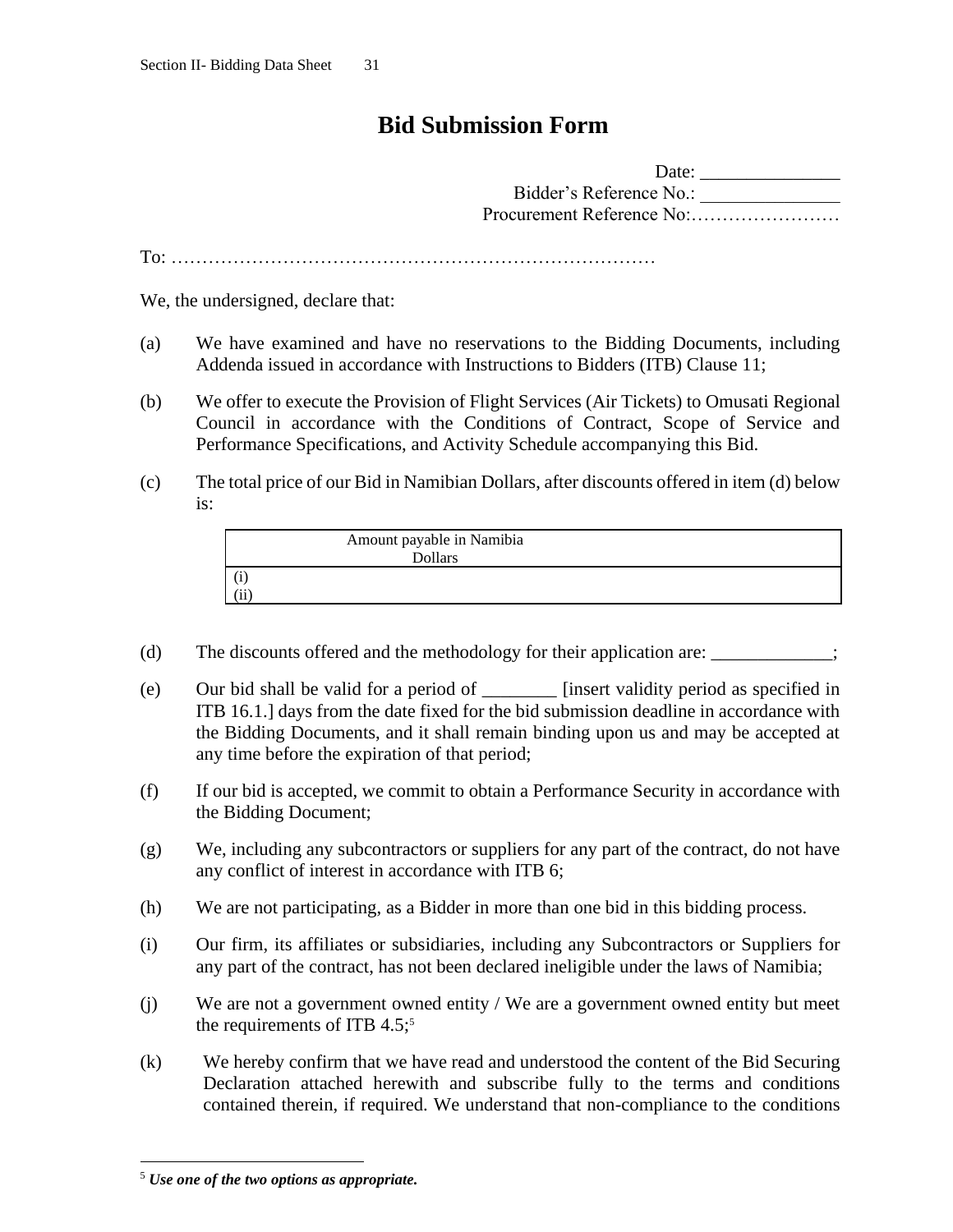mentioned may lead to disqualification.

- (l) We understand that this bid, together with your written acceptance thereof included in your Notification of award, shall constitute a binding contract between us, until a formal contract is prepared and executed;
- (m) Commissions or gratuities, if any, paid or to be paid by us to agents relating to this Bid, and to contract execution if we are awarded the contract, are listed below:

| Name and address of agent | Amount in Namibian<br><b>Dollars</b> | Purpose of Commission or gratuity |
|---------------------------|--------------------------------------|-----------------------------------|
|                           |                                      |                                   |
| (if none, state "none")   |                                      |                                   |

- (n) We understand that you are not bound to accept the lowest evaluated bid or any other bid that you may receive; and
- (o) If awarded the contract, the person named below shall act as Contractor's Representative: \_\_\_\_\_\_\_\_\_\_\_\_\_\_\_\_\_\_\_\_\_\_\_\_\_\_\_\_\_\_\_\_\_\_\_\_\_\_\_\_\_\_\_\_\_\_\_\_\_\_\_\_\_\_\_\_

| Name:                                                       |  |
|-------------------------------------------------------------|--|
| In the capacity of:                                         |  |
| Signed:                                                     |  |
| Duly authorized to<br>sign the Bid for and<br>on behalf of: |  |
| Date:                                                       |  |
| Seal of Company                                             |  |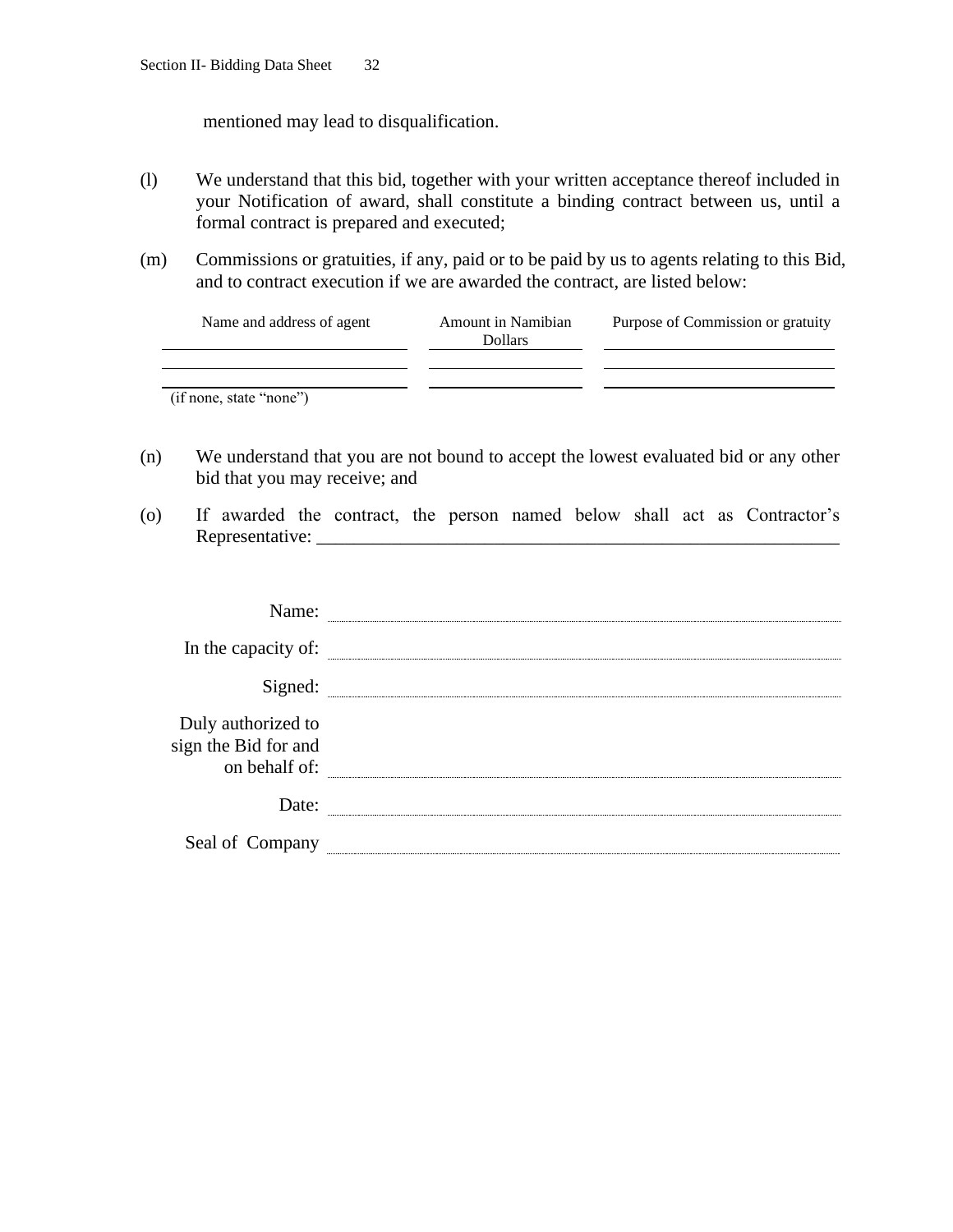#### *Appendix to Bid Submission Form*

### **BID SECURING DECLARATION (Section 45 of Act) (Regulation 37(1)(b) and 37(5))**

**Date:** .......*………………………………...........*

**Procurement Ref No.: ..................................................**

**To:** ........*……………………………………........*

I/We\* understand that in terms of section 45 of the Act a public entity must include in the bidding document the requirement for a declaration as an alternative form of bid security.

I/We\* accept that under section 45 of the Act, I/we\* may be suspended or disqualified in the event of

- **(a) a modification or withdrawal of a bid after the deadline for submission of bids during the period of validity;**
- **(b) refusal by a bidder to accept a correction of an error appearing on the face of a bid;**
- **(c) failure to sign a procurement contract in accordance with the terms and conditions set forth in the bidding document, should I/We\* be successful bidder; or**
- **(d) failure to provide security for the performance of the procurement contract if required to do so by the bidding document.**

I/We\* understand this bid securing declaration ceases to be valid if I am/We are\* not the successful Bidder

Signed: ..................................................................................................................................................

Capacity of:

Name: ...................................................................................................................................................

Duly authorized to sign the bid for and on behalf of: …………………………………………………

Dated on \_\_\_\_\_\_\_\_\_\_\_\_ day of \_\_\_\_\_\_\_\_\_\_\_\_\_\_\_\_\_\_, \_\_\_\_\_\_\_

Corporate Seal (where appropriate)

[Note\*: In case of a joint venture, the bid securing declaration must be in the name of all partners to the joint venture that submits the bid.]

*\*delete if not applicable / appropriate*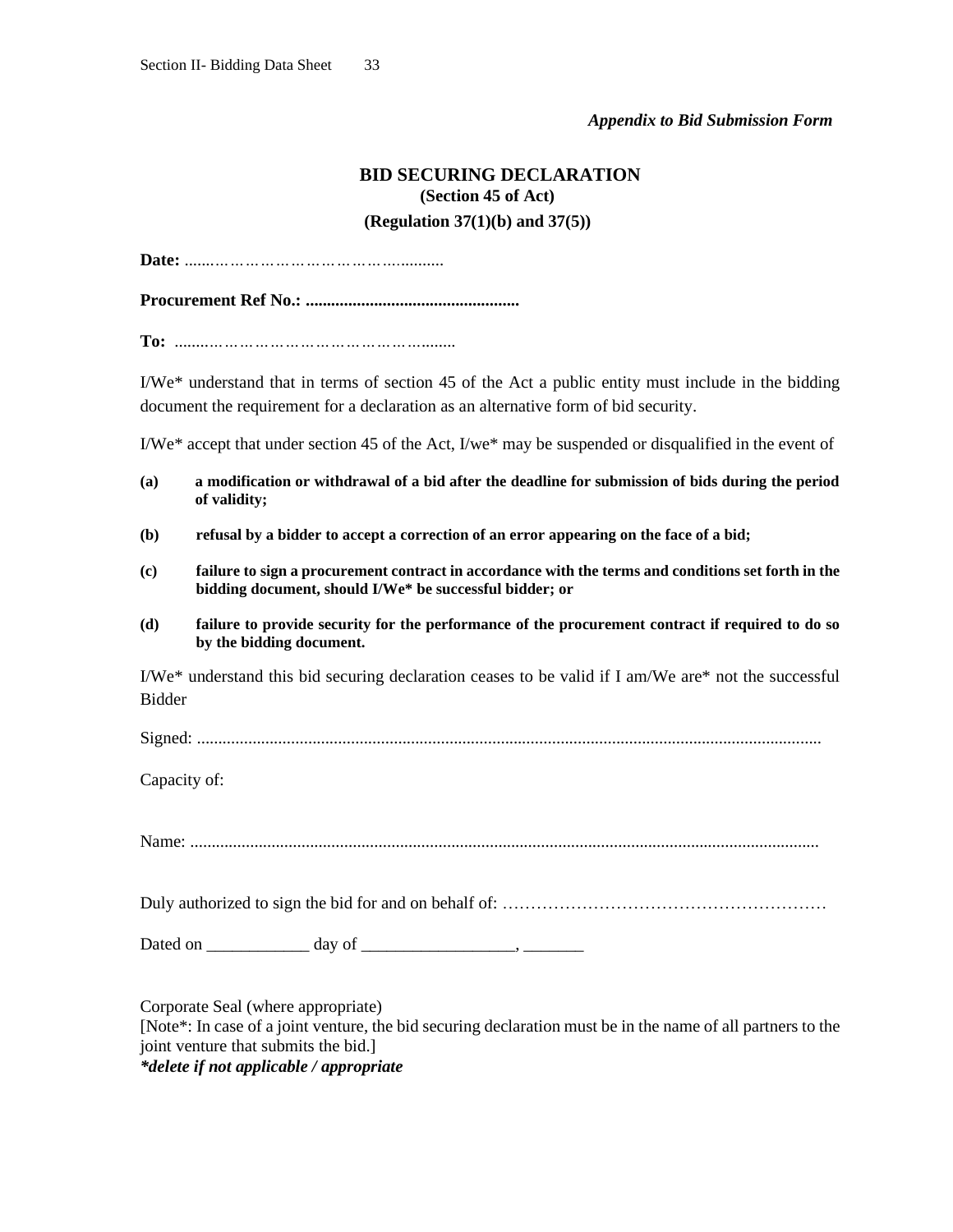

### **Republic Of Namibia**

### **Ministry of Labour, Industrial Relations and Employment Creation**

### <span id="page-37-0"></span>**Witten undertaking in terms of section 138 of the Labour Act, 2015 and section 50(2)(D) of the public procurement act, 2015**

### **1. EMPLOYERS DETAILS**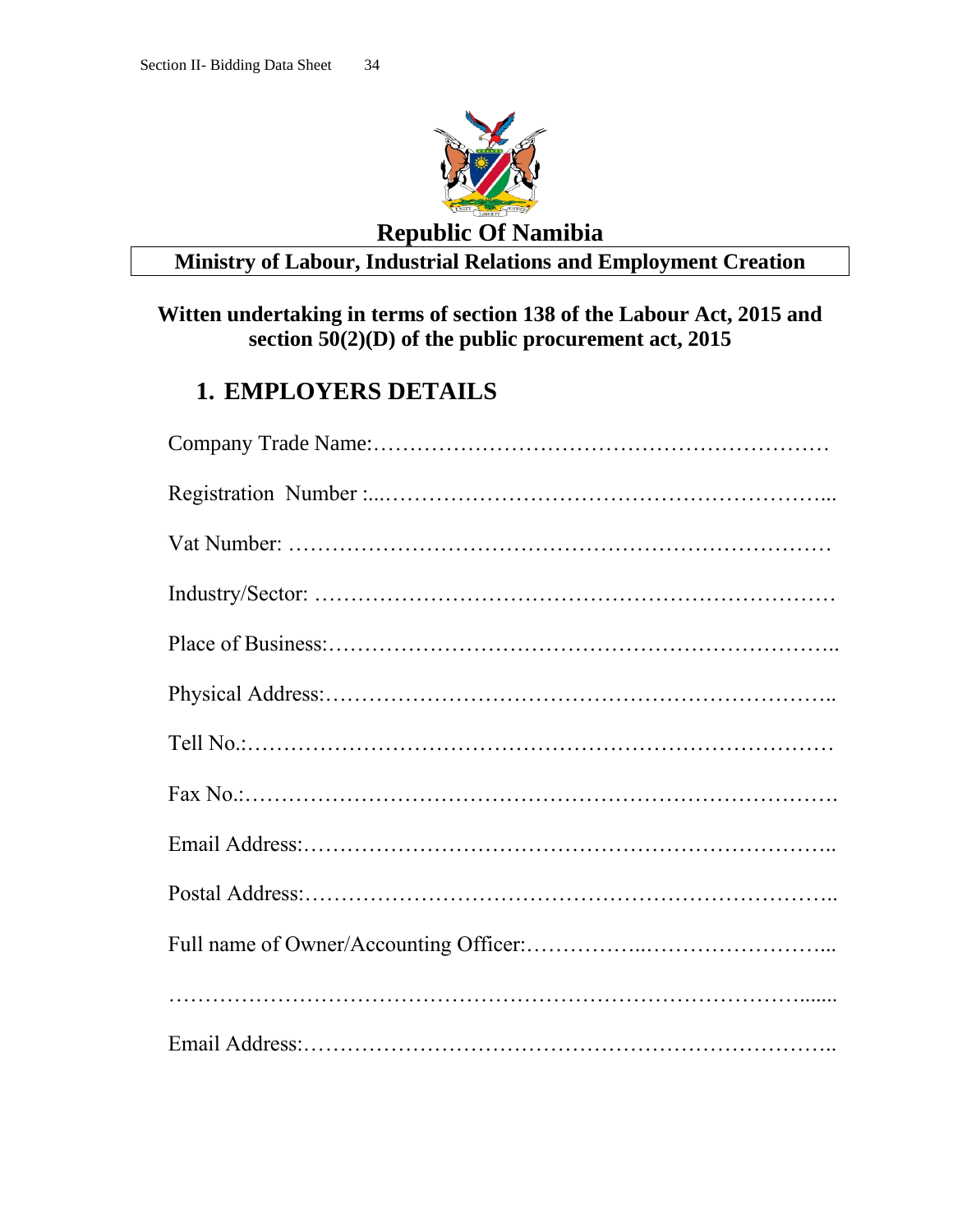### **2. PROCUREMENT DETAILS**

| Location where work will be done, good/services will be delivered: |
|--------------------------------------------------------------------|
|                                                                    |
| $\sim$ $\sim$ $\sim$ $\sim$ $\sim$ $\sim$ $\sim$ $\sim$            |

### **3. UNDERTAKING**

I ……………………………………………[insert full name], owner/representative of ………………………………………………………….[insert full name of company]

hereby undertake in writing that my company will at all relevant times comply fully with the relevant provisions of the Labour Act and the Terms and Conditions of Collective Agreements as applicable.

I am fully aware that failure to abide to such shall lead to the action as stipulated in section 138 of the labour Act, 2007, which include but not limited to the cancellation of the contract/licence/grant/permit or concession.

**Signature: ……………………………..**

**Date: …………………………………..**

**Seal:…………………………………….**

*Please take note:*

- *1. A labour inspector may conduct unannounced inspections to assess the level of compliance*
- *2. This undertaking must be displayed at the workplace where it will be readily accessible and visible by the employees rendering service(s) in relations to the goods and services being procured under this contract.*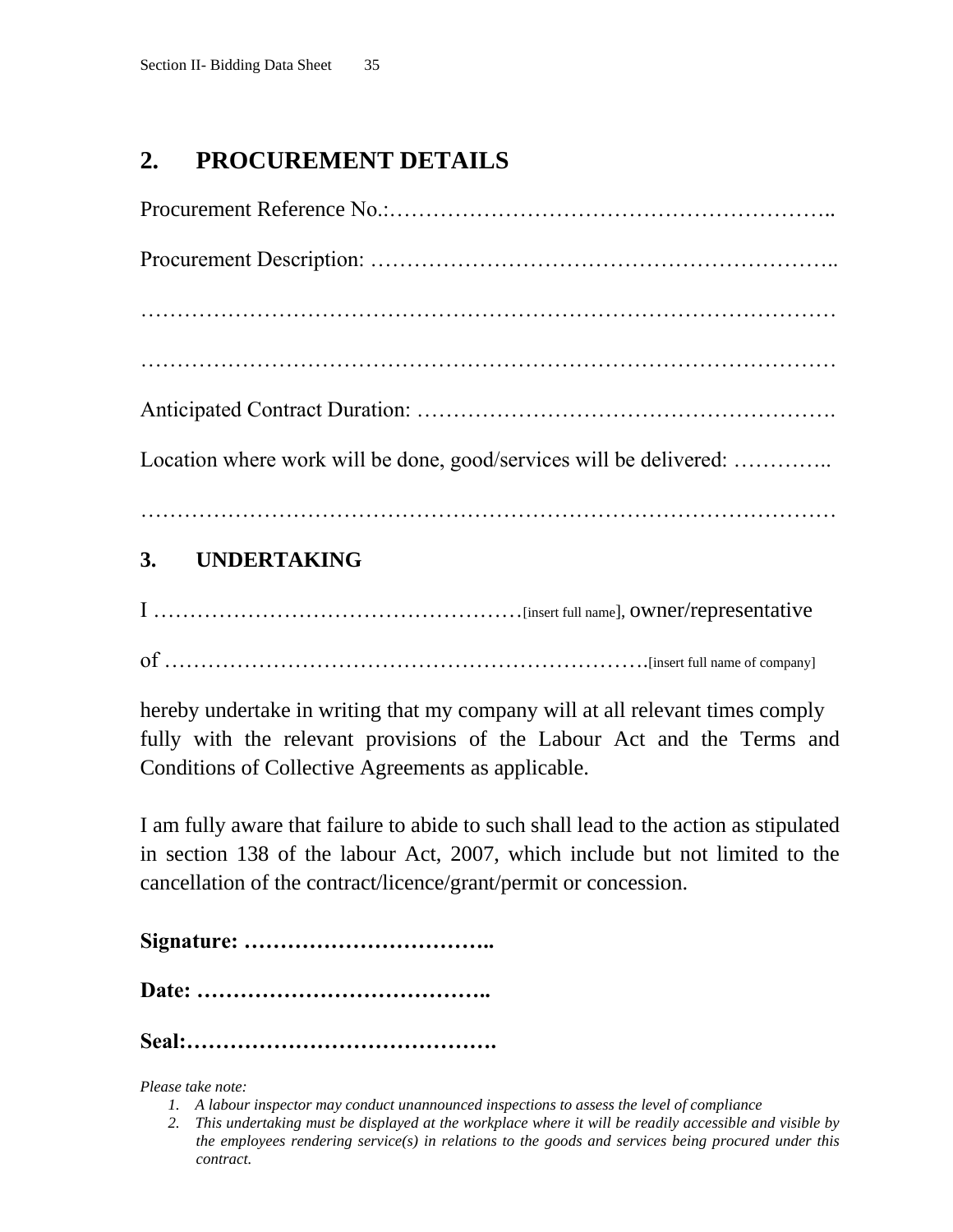## **Qualification Information**

<span id="page-39-0"></span>

| 1. Individual                                                                        | 1.1 |                                                                                                                                                                                                                                                                                                                   |  |  |  |  |
|--------------------------------------------------------------------------------------|-----|-------------------------------------------------------------------------------------------------------------------------------------------------------------------------------------------------------------------------------------------------------------------------------------------------------------------|--|--|--|--|
| <b>Bidders or</b><br><b>Individual</b><br><b>Members of</b><br><b>Joint Ventures</b> |     | Power of attorney or other acceptable document of signatory of                                                                                                                                                                                                                                                    |  |  |  |  |
|                                                                                      |     | 1.2 Total annual volume of Services performed in five years, in the<br>internationally traded currency specified in the BDS:                                                                                                                                                                                      |  |  |  |  |
|                                                                                      | 1.3 | Services performed as prime Service Provider on the provision of<br>Services of a similar nature and volume over the last five years.<br>The values should be indicated in the same currency used for Item<br>1.2 above. Also list details of work under way or committed,<br>including expected completion date. |  |  |  |  |

| Project name and | Name of employer   | Type of Services     | Value of contract |
|------------------|--------------------|----------------------|-------------------|
| country          | and contact person | provided and year of |                   |
|                  |                    | completion           |                   |
| (a)              |                    |                      |                   |
| (b)              |                    |                      |                   |
|                  |                    |                      |                   |
| (c)              |                    |                      |                   |
| (d)              |                    |                      |                   |

1.4 Major items of Service Provider's Equipment proposed for carrying out the Services. List all information requested below. Refer also to ITB Sub-Clause 5.5(c).

| Item of   | Description,  | Condition (new, good, | Owned, leased (from whom?), |
|-----------|---------------|-----------------------|-----------------------------|
| equipment | make, and age | poor) and number      | or to be purchased (from    |
|           | (years)       | available             | whom?)                      |
| (a)       |               |                       |                             |
| (b)       |               |                       |                             |
| (c)       |               |                       |                             |
| (d)       |               |                       |                             |

1.5 Qualifications and experience of key personnel proposed for administration and execution of the Contract. Attach biographical data. Refer also to ITB Sub-Clause 5.5(e) and GCC Clause 4.1.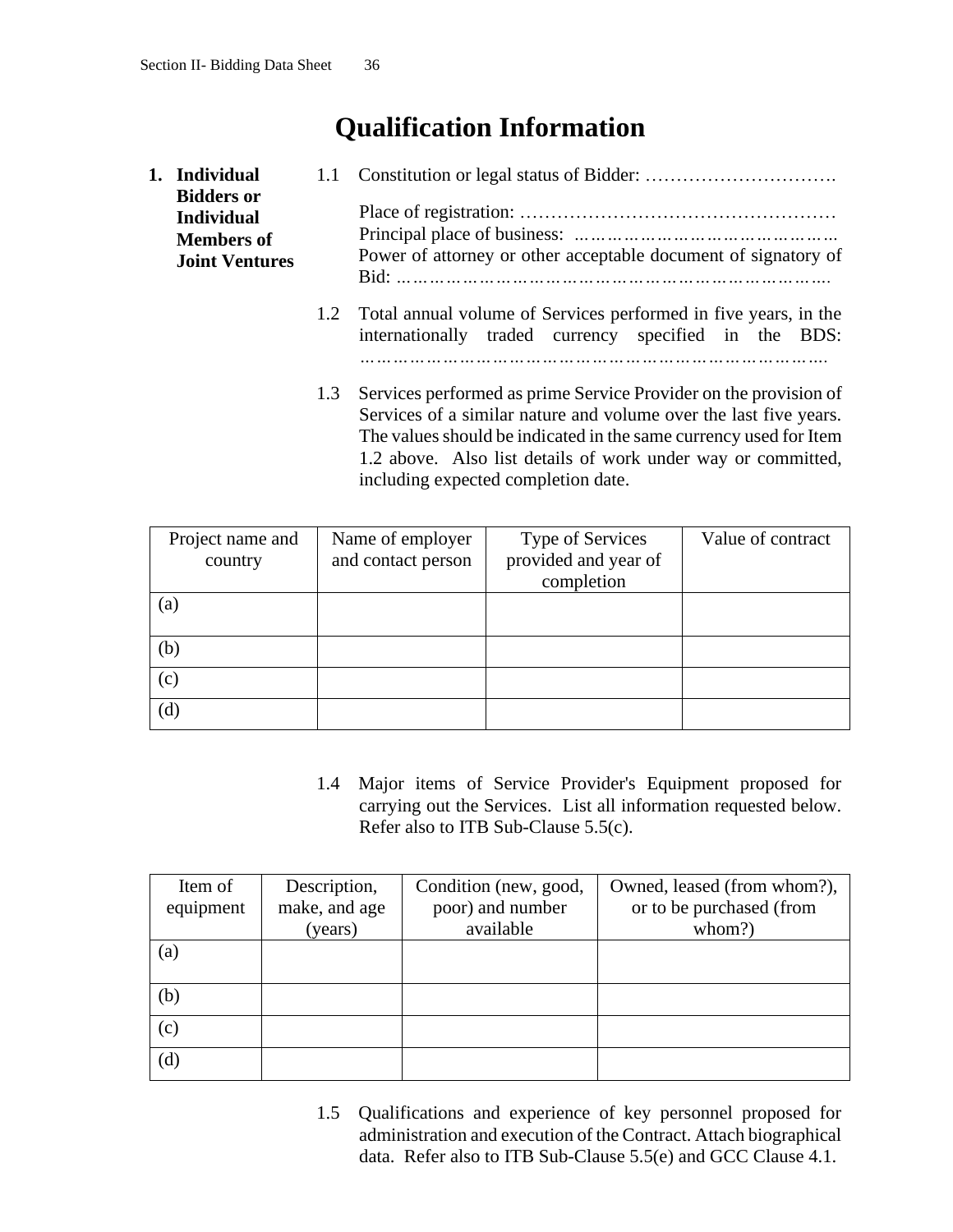| Position | Name | Years of experience | Years of experience |
|----------|------|---------------------|---------------------|
|          |      | (general)           | in proposed         |
|          |      |                     | position            |
| (a)      |      |                     |                     |
| (b)      |      |                     |                     |
| (c)      |      |                     |                     |
| (d)      |      |                     |                     |

### 1.6 Proposed subcontracts and firms involved. Refer to GCC Clause 4.1.

| Sections of the<br>Services | Value of<br>subcontract | Subcontractor<br>(name and address) | Experience in providing<br>similar Services |
|-----------------------------|-------------------------|-------------------------------------|---------------------------------------------|
| (a)                         |                         |                                     |                                             |
| (b)                         |                         |                                     |                                             |
| (c)                         |                         |                                     |                                             |
| (d)                         |                         |                                     |                                             |

- 1.7 Financial reports for the last three years: balance sheets, profit and loss statements, auditors' reports, etc. List below and attach copies.
- 1.8 Evidence of access to financial resources to meet the qualification requirements: cash in hand, lines of credit, etc. List below and attach copies of support documents. We certify/confirm that we comply with eligibility requirements as per ITB Clause 4.
- 1.9 Name, address, and telephone and facsimile numbers of banks that may provide references if contacted by the Employer.
- 1.10 Information regarding any litigation, current or within the last five years, in which the Bidder is or has been involved.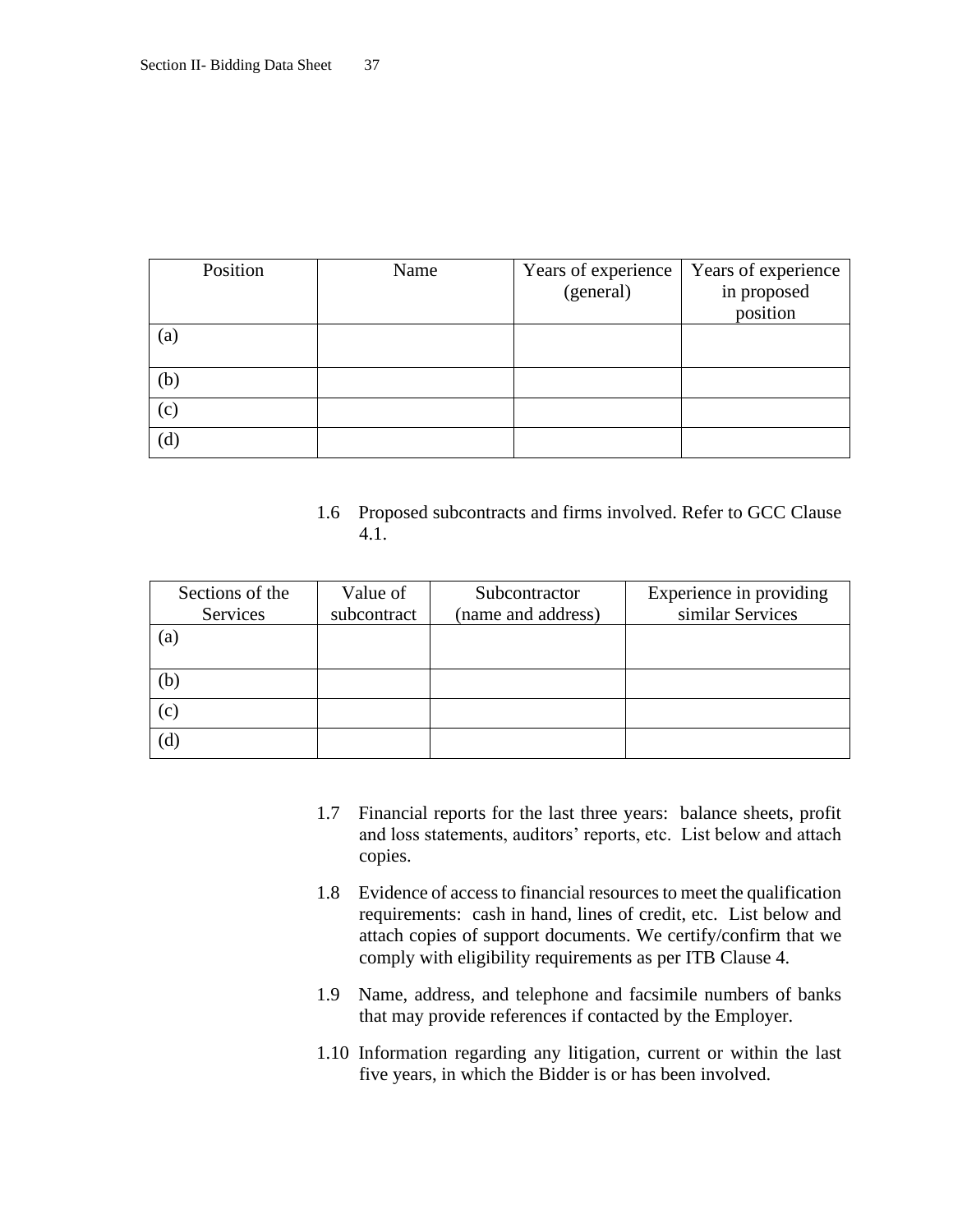| Other party(ies) | Cause of dispute | Details of litigation<br>award |  | Amount   |
|------------------|------------------|--------------------------------|--|----------|
|                  |                  |                                |  | involved |
| (a)              |                  |                                |  |          |
|                  |                  |                                |  |          |
| (b)              |                  |                                |  |          |
| (c)              |                  |                                |  |          |
| (d)              |                  |                                |  |          |

- 1.11 Statement of compliance with the requirements of ITB Sub-Clause 4.2.
- 1.12 Proposed Program (service work method and schedule). Descriptions, drawings, and charts, as necessary, to comply with the requirements of the bidding documents.
- **2. Joint Ventures** 2.1 The information listed in 1.1 1.11 above shall be provided for each partner of the joint venture.
	- 2.2 The information in 1.12 above shall be provided for the joint venture.
	- 2.3 Attach the power of attorney or other acceptable document of the signatory (ies) of the Bid authorizing signature of the Bid on behalf of the joint venture.
	- 2.4 Attach the Agreement among all partners of the joint venture (and which is legally binding on all partners), which shows that
		- (a) all partners shall be jointly and severally liable for the execution of the Contract in accordance with the Contract terms.
		- (b) one of the partners will be nominated as being in charge, authorized to incur liabilities, and receive instructions for and on behalf of all partners of the joint venture; and
		- (c) the execution of the entire Contract, including payment, shall be done exclusively with the partner in charge.
- **3. Additional Requirements** 3.1 Bidders should provide any additional information required in the BDS and to fulfil the requirements of ITB Sub-Clause 5.1, if applicable.
-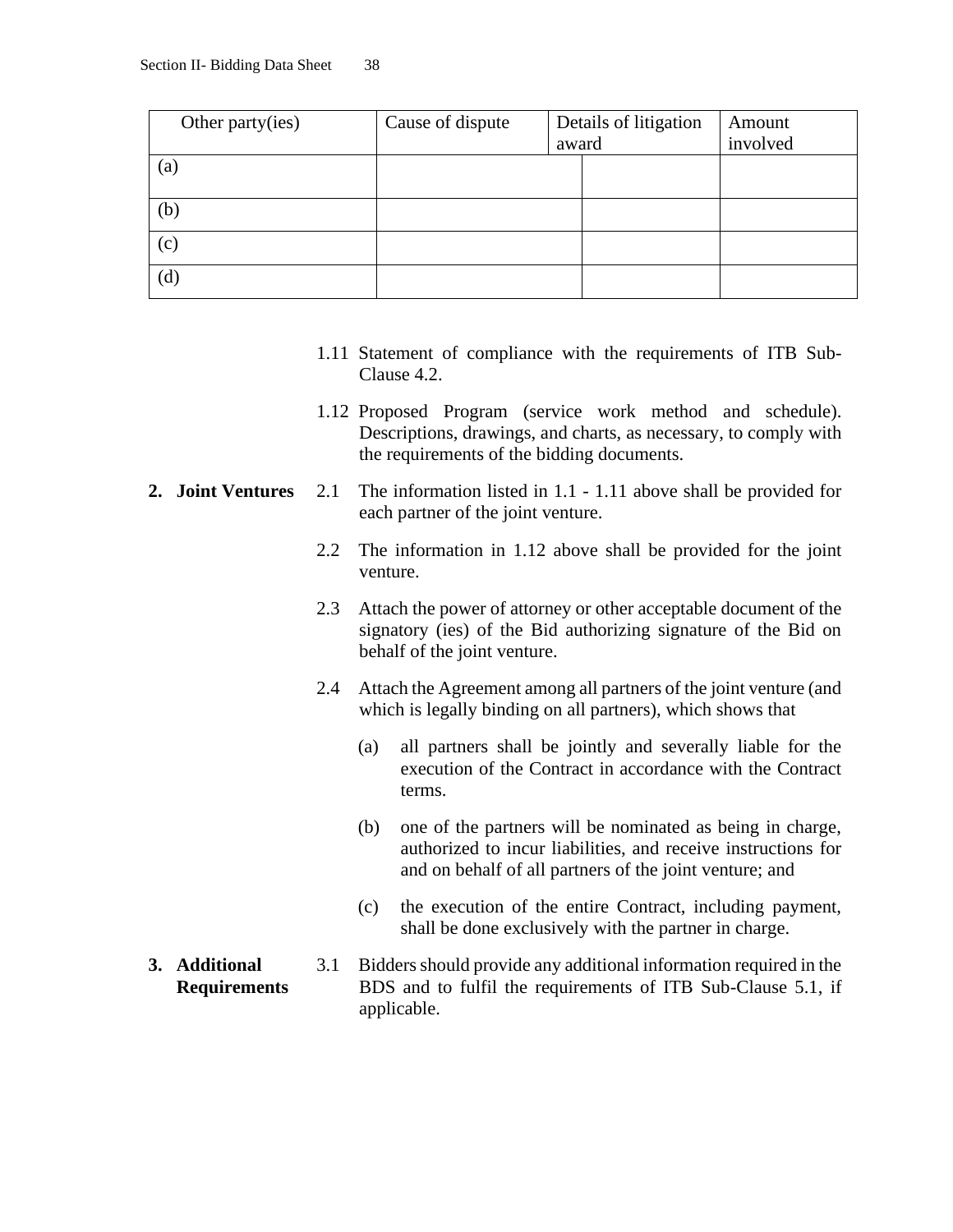## <span id="page-42-0"></span>**Section V. Activity Schedule**

## **PRICED ACTIVITY SCHEDULE YEAR 1**

Procurement Reference Number:

**Currency of Bid: Namibian Dollars**

| <b>Item</b><br>N <sub>0</sub> | <b>Brief Description of Services</b>                                   | Quantity                      | Unit<br>of<br><b>Measure</b> | <b>Unit Price</b> | <b>Total Price</b> |
|-------------------------------|------------------------------------------------------------------------|-------------------------------|------------------------------|-------------------|--------------------|
| $A^*$                         | $B^*$                                                                  | $C^*$                         | $D^*$                        | E                 | F                  |
| $\mathbf{1}$                  | Single Air Ticket                                                      |                               | Each                         |                   |                    |
| $\overline{2}$                | Return Air Ticket                                                      |                               | Each                         |                   |                    |
|                               |                                                                        | <b>Other additional costs</b> |                              |                   |                    |
|                               |                                                                        |                               | <b>Subtotal</b>              |                   |                    |
|                               | Enter 0% VAT rate if VAT exempt and<br>attach the proof of exemptions. |                               |                              | $\frac{0}{0}$     |                    |
|                               |                                                                        | <b>Total</b>                  |                              |                   |                    |

### **Priced Activity Schedule Authorised By:**

| Name:     |                                             |  | Signature: |  |
|-----------|---------------------------------------------|--|------------|--|
| Position: |                                             |  | Date:      |  |
|           | Authorised for and on behalf of:<br>Company |  |            |  |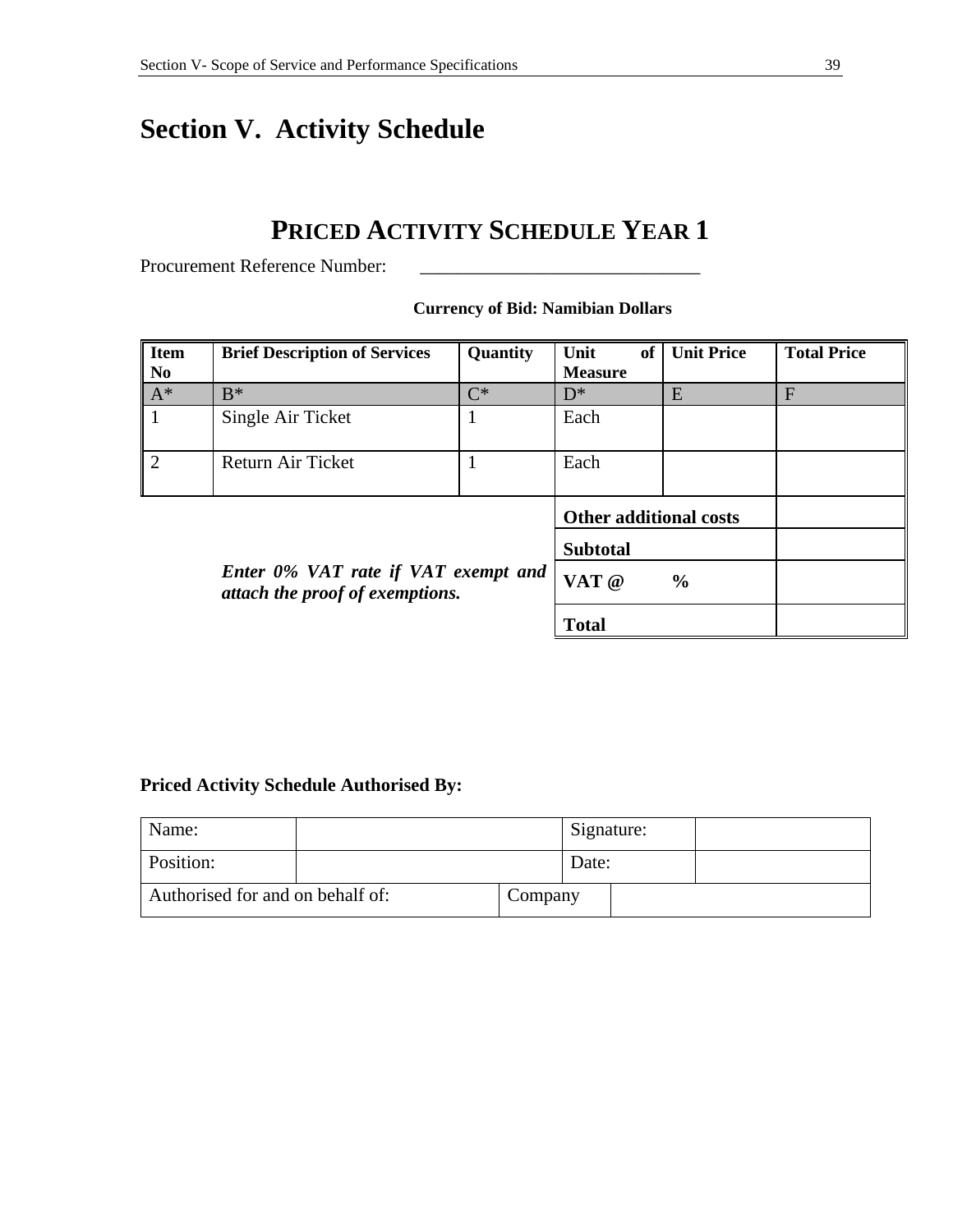## **Section V. Activity Schedule**

## **PRICED ACTIVITY SCHEDULE YEAR 2**

Procurement Reference Number:

| <b>Item</b><br>N <sub>0</sub> | <b>Brief Description of Services</b>                                   | Quantity | Unit<br>of<br><b>Measure</b>  | <b>Unit Price</b> | <b>Total Price</b> |
|-------------------------------|------------------------------------------------------------------------|----------|-------------------------------|-------------------|--------------------|
| $A^*$                         | $B^*$                                                                  | $C^*$    | $D^*$                         | E                 | F                  |
| $\mathbf{1}$                  | Single Air Ticket                                                      |          | Each                          |                   |                    |
| $\overline{2}$                | Return Air Ticket                                                      |          | Each                          |                   |                    |
|                               |                                                                        |          | <b>Other additional costs</b> |                   |                    |
|                               |                                                                        |          | <b>Subtotal</b>               |                   |                    |
|                               | Enter 0% VAT rate if VAT exempt .and<br>attach the proof of exemption. |          | VAT @                         | $\frac{0}{0}$     |                    |
|                               |                                                                        |          | <b>Total</b>                  |                   |                    |

#### **Currency of Bid: Namibian Dollars**

### **Priced Activity Schedule Authorised By:**

<span id="page-43-0"></span>

| Name:     |                                             |  | Signature: |  |
|-----------|---------------------------------------------|--|------------|--|
| Position: |                                             |  | Date:      |  |
|           | Authorised for and on behalf of:<br>Company |  |            |  |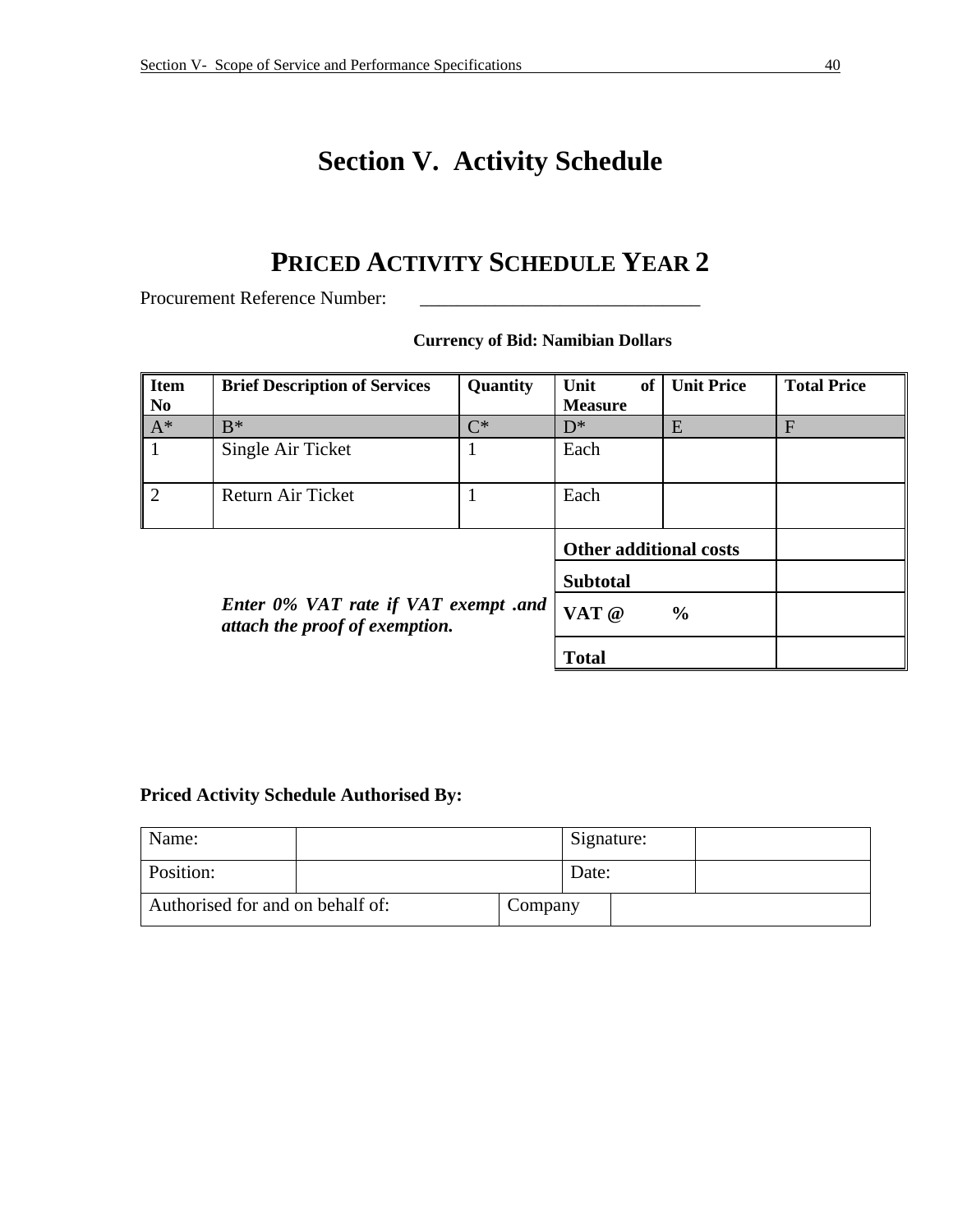## **Section V. Scope of Service and Performance Specifications**

To provide flight services to the Honourable and staff of Omusati Regional Council to the different parts of the country, from any airport in Namibia using the rate as determined by the bidder and agreed upon by the Council through contract signing between the two parties.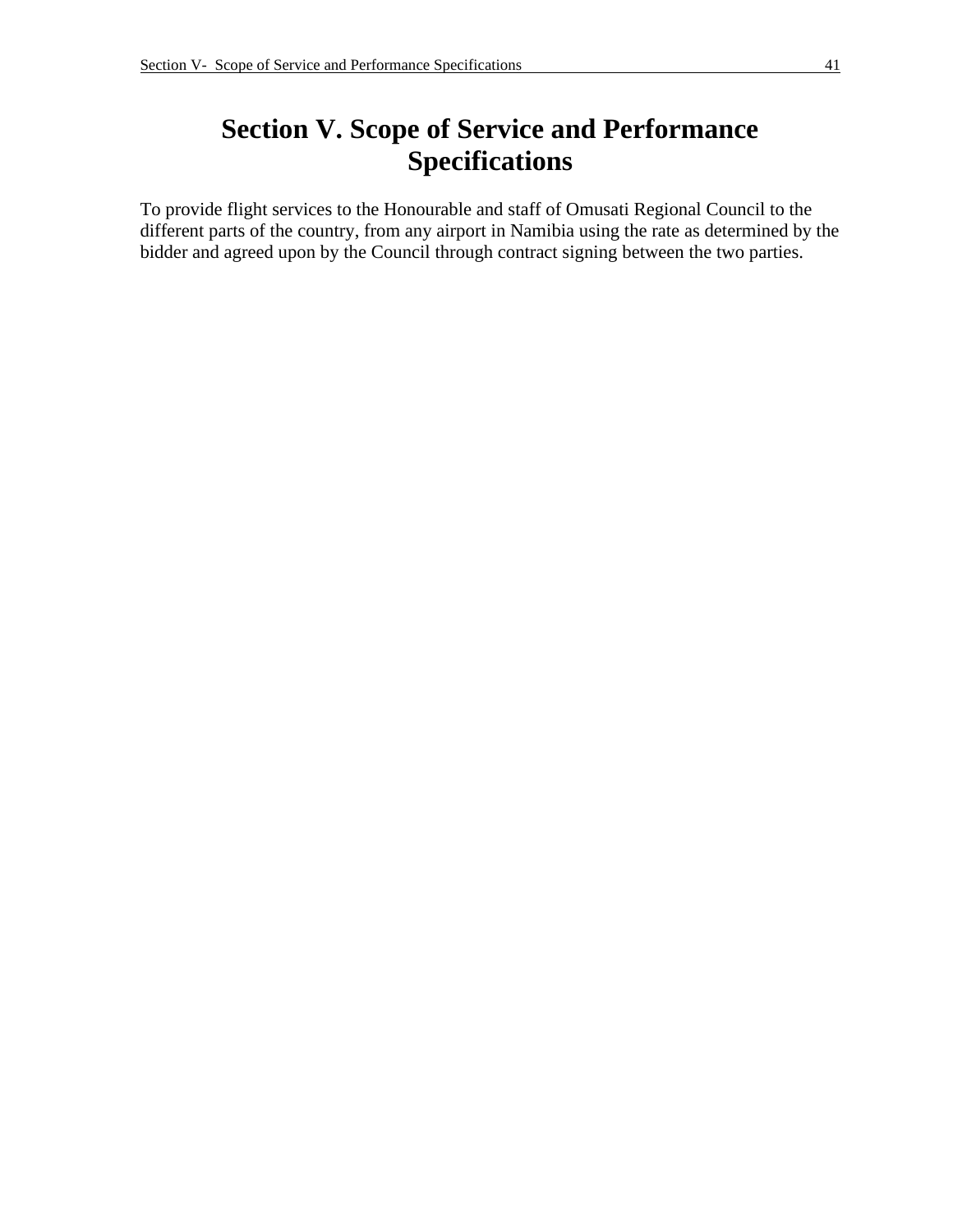## <span id="page-45-1"></span><span id="page-45-0"></span>**Part III –Contract**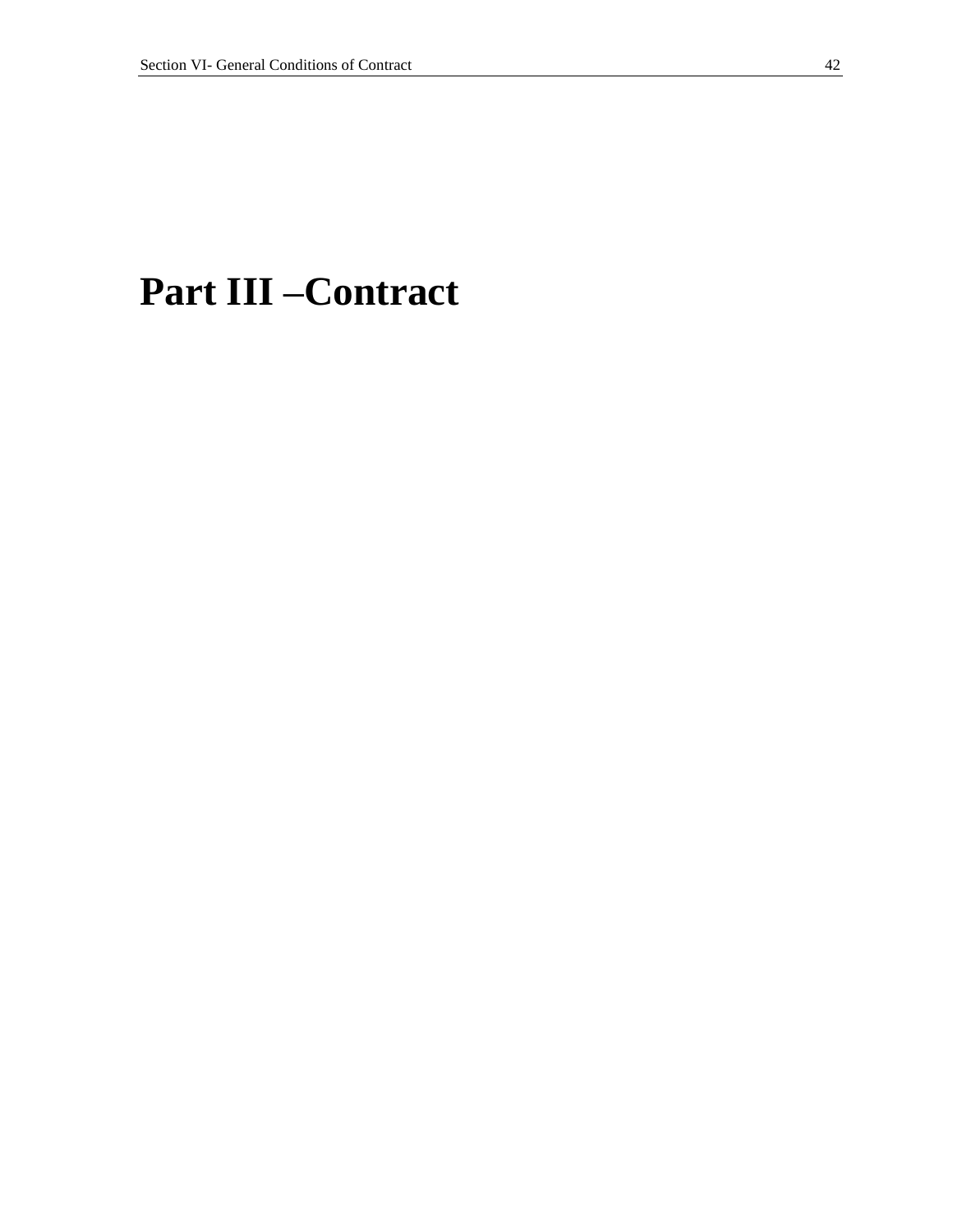# **Section VI. General Conditions of Contract**

### **Table of Clauses**

| 1.1  |                                                                          |  |
|------|--------------------------------------------------------------------------|--|
| 1.2  |                                                                          |  |
| 1.3  |                                                                          |  |
| 1.4  |                                                                          |  |
| 1.5  |                                                                          |  |
| 1.6  |                                                                          |  |
| 1.7  |                                                                          |  |
| 1.8  |                                                                          |  |
|      | 2. Commencement, Completion, Modification, and Termination of Contract47 |  |
| 2.1  |                                                                          |  |
| 2.3  |                                                                          |  |
| 2.4  |                                                                          |  |
| 2.5  |                                                                          |  |
| 2.6  |                                                                          |  |
|      |                                                                          |  |
| 3.1  |                                                                          |  |
| 3.2  |                                                                          |  |
| 3.3  |                                                                          |  |
| 3.4  |                                                                          |  |
| 3.5  |                                                                          |  |
| 3.6  |                                                                          |  |
| 3.7  | Service Provider's Actions Requiring Employer's Prior Approval52         |  |
| 3.8  |                                                                          |  |
| 3.9  | Documents Prepared by the Service Provider to Be the Property of the     |  |
|      |                                                                          |  |
| 3.10 |                                                                          |  |
| 3.11 |                                                                          |  |
|      |                                                                          |  |
| 4.1  |                                                                          |  |
| 4.2  |                                                                          |  |
|      |                                                                          |  |
| 5.1  |                                                                          |  |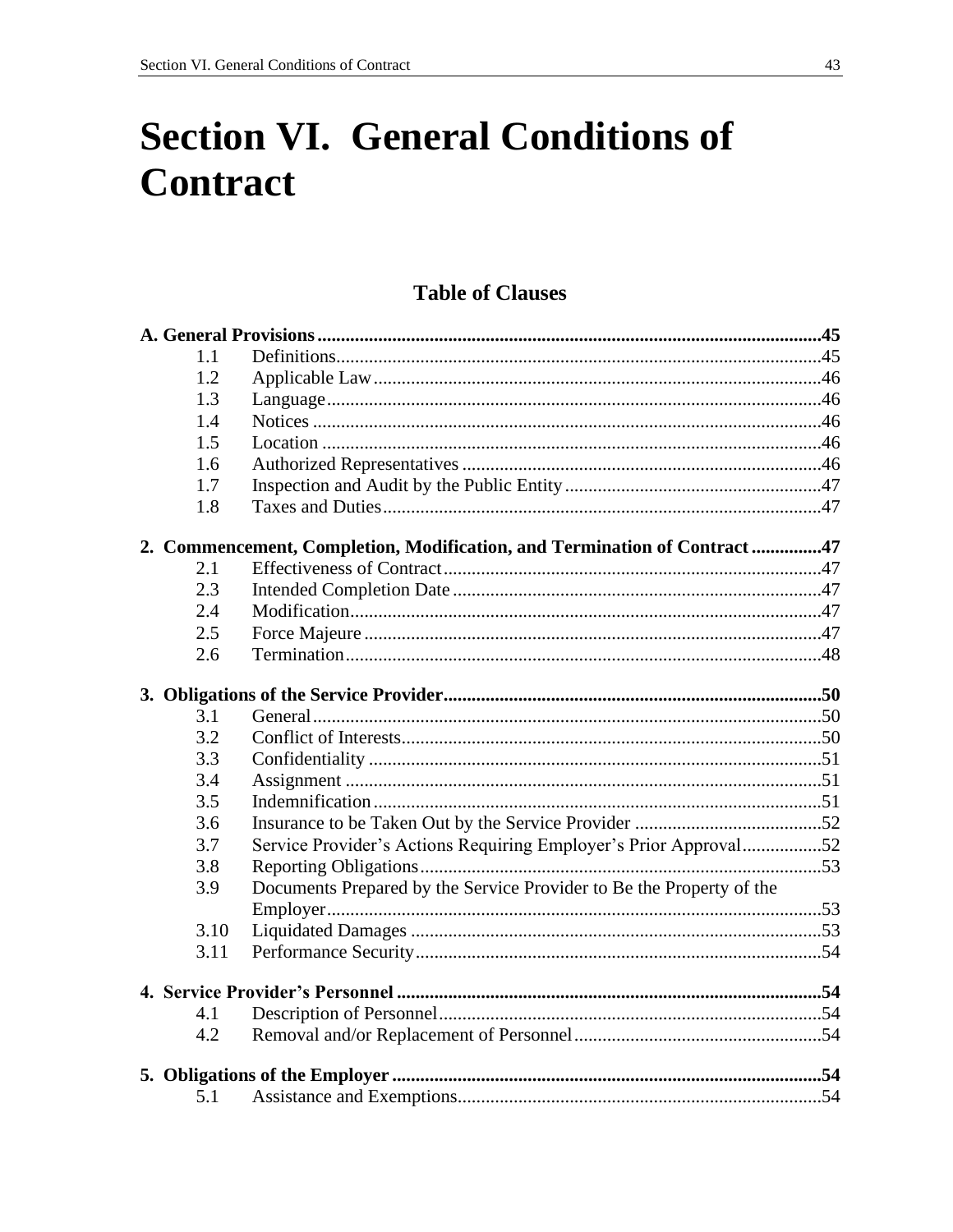| 5.2 |                                                            |  |
|-----|------------------------------------------------------------|--|
| 5.3 |                                                            |  |
|     |                                                            |  |
| 6.1 |                                                            |  |
| 6.2 |                                                            |  |
| 6.3 | Payment for Additional Services, and Performance Incentive |  |
|     |                                                            |  |
| 6.4 |                                                            |  |
| 6.5 |                                                            |  |
| 6.6 |                                                            |  |
| 6.7 |                                                            |  |
| 6.8 |                                                            |  |
|     |                                                            |  |
| 7.1 |                                                            |  |
| 7.2 |                                                            |  |
|     |                                                            |  |
| 8.1 |                                                            |  |
| 8.2 |                                                            |  |
|     |                                                            |  |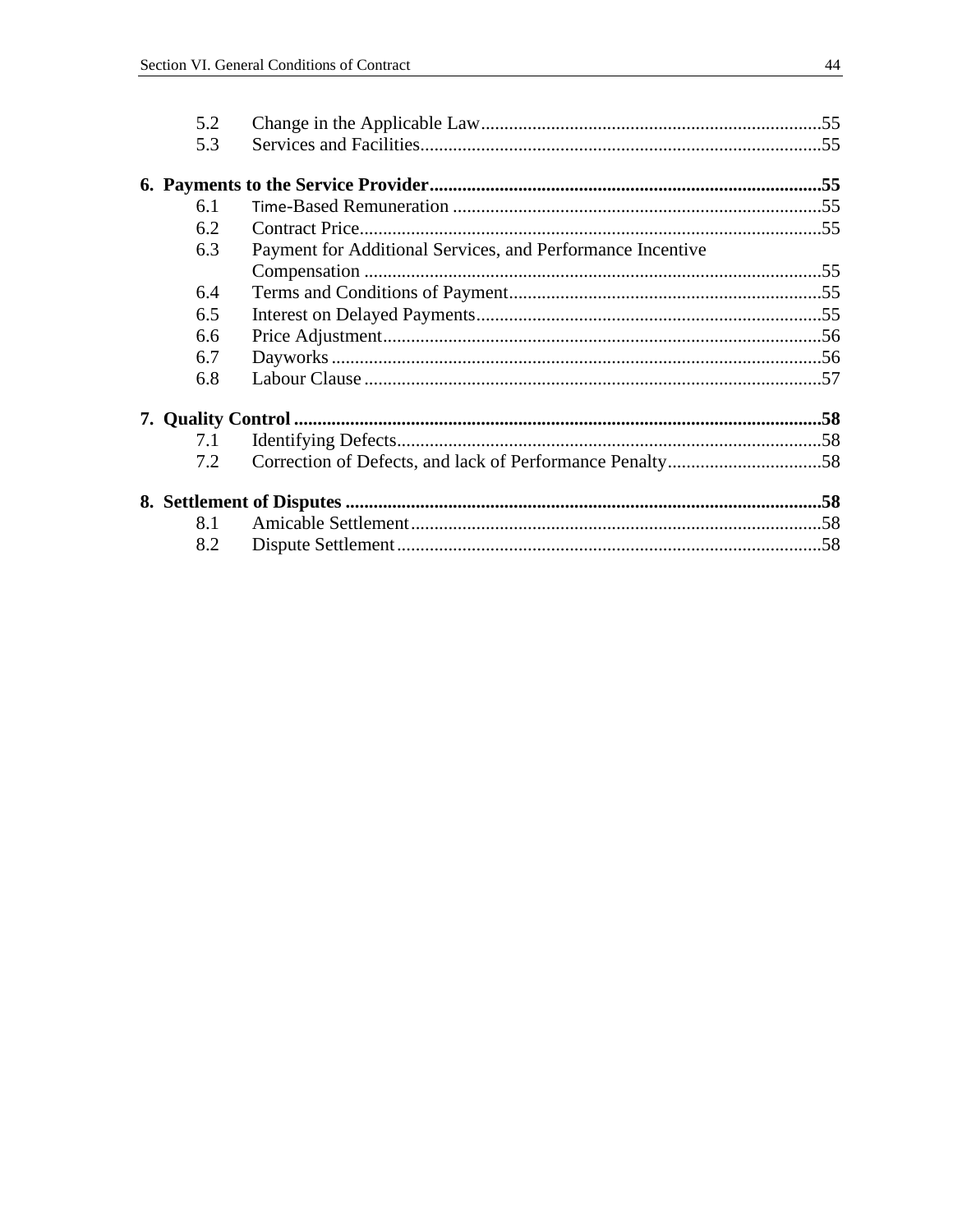### **Section VI. General Conditions of Contract**

### **A. General Provisions**

#### <span id="page-48-1"></span><span id="page-48-0"></span>**1.1 Definitions** Unless the context otherwise requires, the following terms whenever used in this Contract have the following meanings:

- (a) The Adjudicator is the person appointed jointly by the Employer and the Contractor to resolve disputes in the first instance, as provided for in Sub-Clause 8.2 hereunder **as specified in SCC.**
- (b) "Activity Schedule" is the priced and completed list of items of Services to be performed by the Service Provider forming part of his Bid.
- (c) "Contract Period" means the period which the Services are required to be provided by the Service Provider as certified by the Employer **as indicated in the SCC**.
- (d) "Contract" means the Contract signed by the Parties, to which these General Conditions of Contract (GCC) are attached, together with all the documents listed in Clause 1 of such signed Contract **as indicated in the SCC**.
- (e) "Contract Price" means the price to be paid for the performance of the Services, in accordance with Clause 6.2.
- (f) "Dayworks" means varied work inputs subject to payment on a time basis for the Service Provider's employees and equipment, in addition to payments for associated materials and administration.
- (g) "Employer" means the party who employs the Service Provider **as specified in the SCC**
- (h) "GCC" means these General Conditions of Contract.
- (i) "Government" means the Government of the Republic of Namibia.
- (j) "Local Currency" means Namibian Dollars.
- (k) "Member," in case the Service Provider consist of a joint venture of more than one entity, means any of these entities; "Members" means all these entities, and "Member in Charge" means the entity **specified in the SCC** to act on their behalf in exercising all the Service Provider' rights and obligations towards the Employer under this Contract.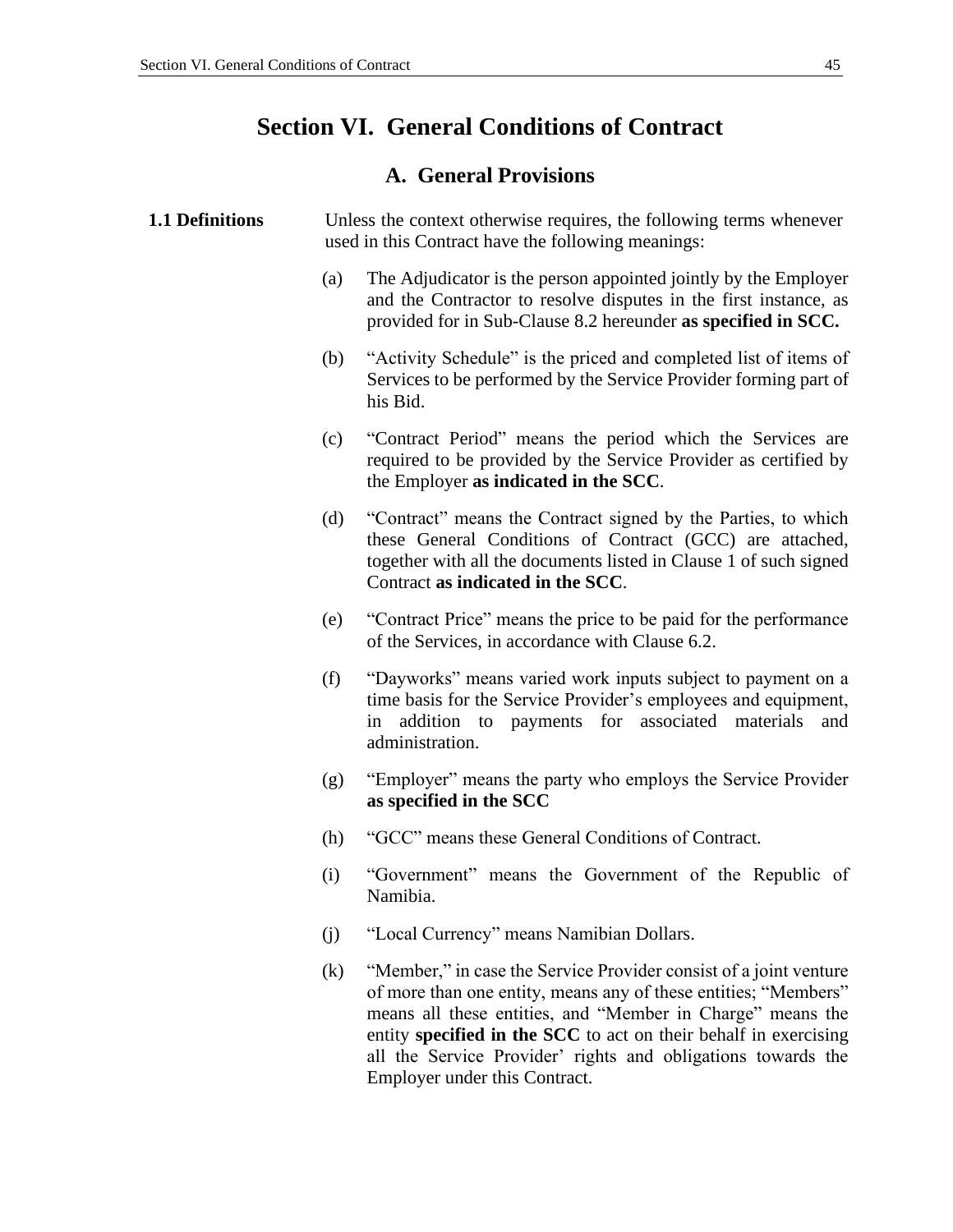- (l) "Party" means the Employer or the Service Provider, as the case may be, and "Parties" means both.
- (m) "Personnel" means persons hired by the Service Provider or by any Subcontractor as employees and assigned to the performance of the Services or any part thereof.
- (n) "Service Provider" is a person or corporate body whose Bid to provide the Services has been accepted by the Employer.
- (o) "Service Provider's Bid" means the completed bidding document submitted by the Service Provider to the Employer
- (p) "SCC" means the Special Conditions of Contract by which the GCC may be amended or supplemented.
- (q) "Specifications" means the specifications of the service included in the bidding document submitted by the Service Provider to the Employer
- (r) "Services" means the work to be performed by the Service Provider pursuant to this Contract, as described in Appendix A; and in the Specifications and Schedule of Activities included in the Service Provider's Bid.
- (s) "Subcontractor" means any entity to which the Service Provider subcontracts any part of the Services in accordance with the provisions of Sub-Clauses 3.5 and 4.
- <span id="page-49-0"></span>**1.2 Applicable Law** The Contract shall be interpreted in accordance with the laws of Namibia**.**
- <span id="page-49-1"></span>**1.3 Language** This Contract has been executed in English**,** which shall be the binding and controlling language for all matters relating to the meaning or interpretation of this Contract.
- <span id="page-49-2"></span>**1.4** Notices Any notice, request, or consent made pursuant to this Contract shall be in writing and shall be deemed to have been made when delivered in person to an authorized representative of the Party to whom the communication is addressed, or when sent by registered mail, or facsimile to such Party at the address **specified in the SCC.**
- <span id="page-49-3"></span>**1.5** Location The Services shall be performed at such locations as are specified in **Appendix A**, in the specifications and, where the location of a particular task is not so specified, at such locations, whether in Republic of Namibia or elsewhere, as the Employer may approve.
- <span id="page-49-4"></span>**1.6 Authorized Representatives** Any action required or permitted to be taken, and any document required or permitted to be executed, under this Contract by the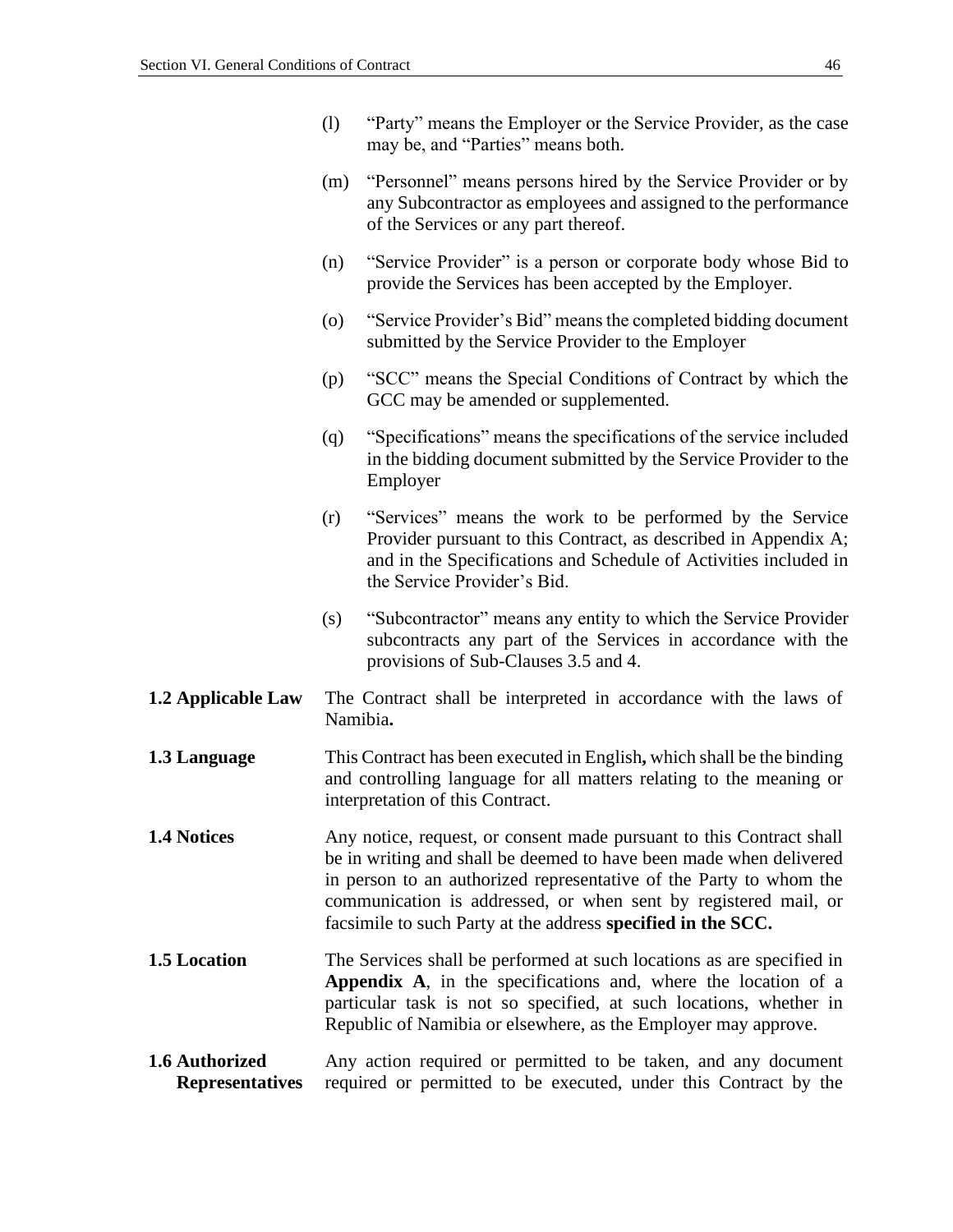Employer or the Service Provider may be taken or executed by the officials **specified in the SCC.**

- <span id="page-50-0"></span>**1.7 Inspection and Audit by the Public Entity** The Service Provider shall permit the Employer to inspect its accounts and records relating to the performance of the Services and to have them audited by auditors appointed by the Employer, if so required by the Latter.
- <span id="page-50-1"></span>**1.8 Taxes and Duties** The Service Provider, Subcontractors, and their Personnel shall pay such taxes, duties, fees, and other impositions as may be levied under the Applicable Law, the amount of which is deemed to have been included in the Contract Price.

### <span id="page-50-2"></span>**2. Commencement, Completion, Modification, and Termination of Contract**

<span id="page-50-3"></span>

| 2.1 Effectiveness of | This Contract shall come into effect on the date the Contract is signed       |
|----------------------|-------------------------------------------------------------------------------|
| <b>Contract</b>      | by both parties or such other later date as may be <b>stated in the SCC</b> , |
|                      | not later than 30 days after the notification of award was issued.            |
|                      |                                                                               |

### **2.2 Commencement**

**of Services**

- **2.2.1 Program** Before commencement of the Services, the Service Provider shall submit to the Employer for approval a Program showing the general methods, arrangements, order, and timing for all activities. The Services shall be carried out in accordance with the approved Program as updated.
- **2.2.2 Starting Date**  The Service Provider shall start carrying out the Services thirty (30) days after the date the Contract becomes effective, or at such other date as may be **specified in the SCC.**
- <span id="page-50-4"></span>**2.3 Intended Completion Date** Unless terminated earlier pursuant to Sub-Clause 2.6, the Service Provider shall complete the activities by the Intended Completion Date, as is **specified in the SCC.** If the Service Provider does not complete the activities by the Intended Completion Date, it shall be liable to pay liquidated damage as per Sub-Clause 3.10. In this case, the Completion Date will be the date of completion of all activities.
- <span id="page-50-5"></span>**2.4 Modification** Modification of the terms and conditions of this Contract, including any modification of the scope of the Services or of the Contract Price, may only be made by written agreement between the Parties.

### <span id="page-50-6"></span>**2.5 Force Majeure**

**2.5.1 Definition** For the purposes of this Contract, "Force Majeure" means an event which is beyond the reasonable control of a Party and which makes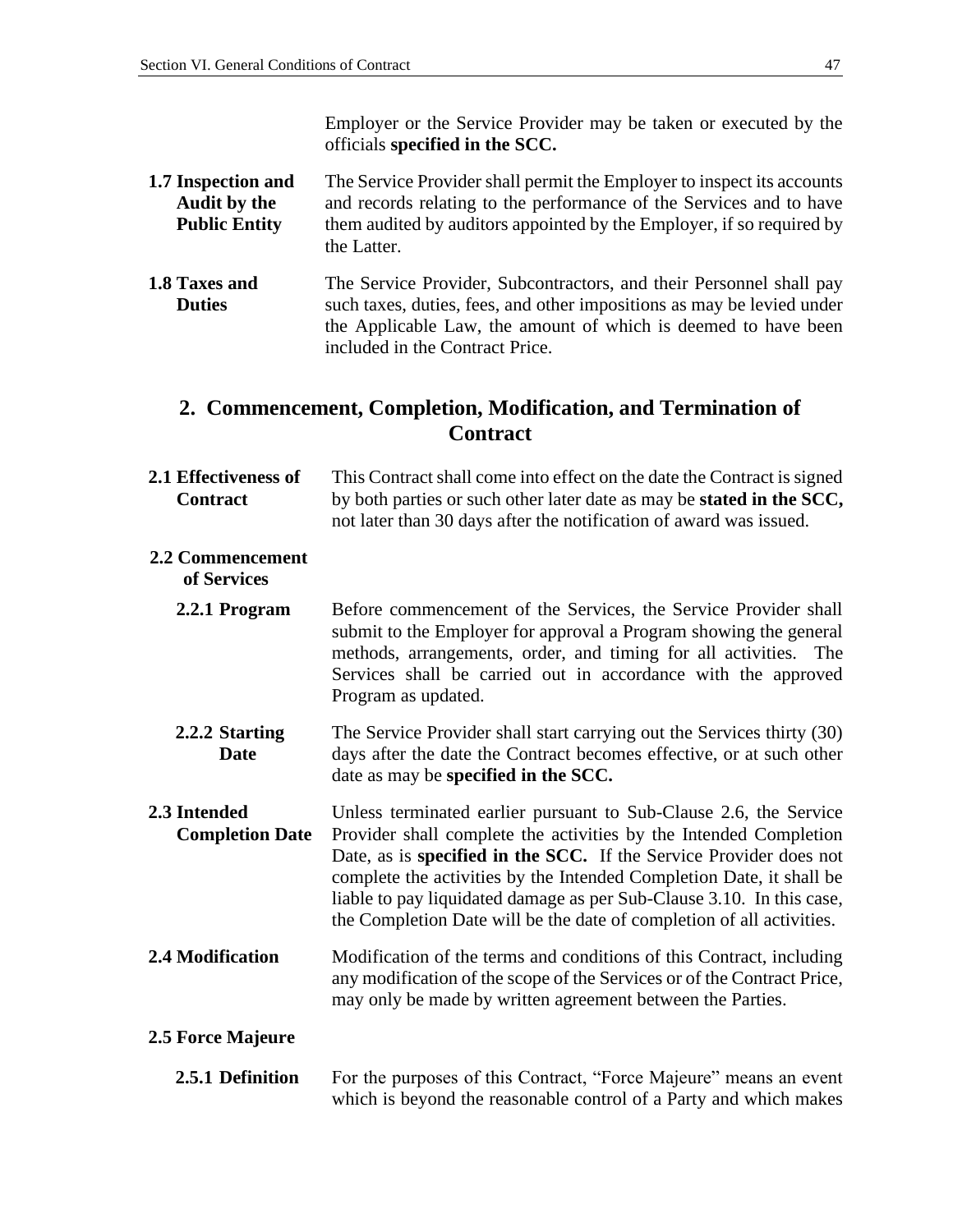a Party's performance of its obligations under the Contract impossible or so impractical as to be considered impossible under the circumstances.

- **2.5.2 No Breach of Contract** The failure of a Party to fulfil any of its obligations under the contract shall not be considered to be a breach of, or default under, this Contract insofar as such inability arises from an event of Force Majeure, provided that the Party affected by such an event (a) has taken all reasonable precautions, due care and reasonable alternative measures in order to carry out the terms and conditions of this Contract, and (b) has informed the other Party as soon as possible about the occurrence of such an event.
- **2.5.3 Extension of Time** Any period within which a Party shall, pursuant to this Contract, complete any action or task, shall be extended for a period equal to the time during which such Party was unable to perform such action because of Force Majeure.

#### <span id="page-51-0"></span>**2.6 Termination**

#### **2.6.1 By the Employer** The Employer may terminate this Contract, by not less than thirty (30) days' written notice of termination to the Service Provider, to be given after the occurrence of any of the events specified in paragraphs (a) through (d) of this Sub-Clause 2.6.1:

- (a) if the Service Provider does not remedy a failure in the performance of its obligations under the Contract, within thirty (30) days after being notified or within any further period as the Employer may have subsequently approved in writing.
- (b) if the Service Provider become insolvent or bankrupt.
- (c) if, as the result of Force Majeure, the Service Provider is unable to perform a material portion of the Services for a period of not less than sixty (60) days; or
- (d) if the Service Provider, in the judgment of the Employer has engaged in corrupt or fraudulent practices in competing for or in executing the Contract.

For the purposes of this Sub-Clause: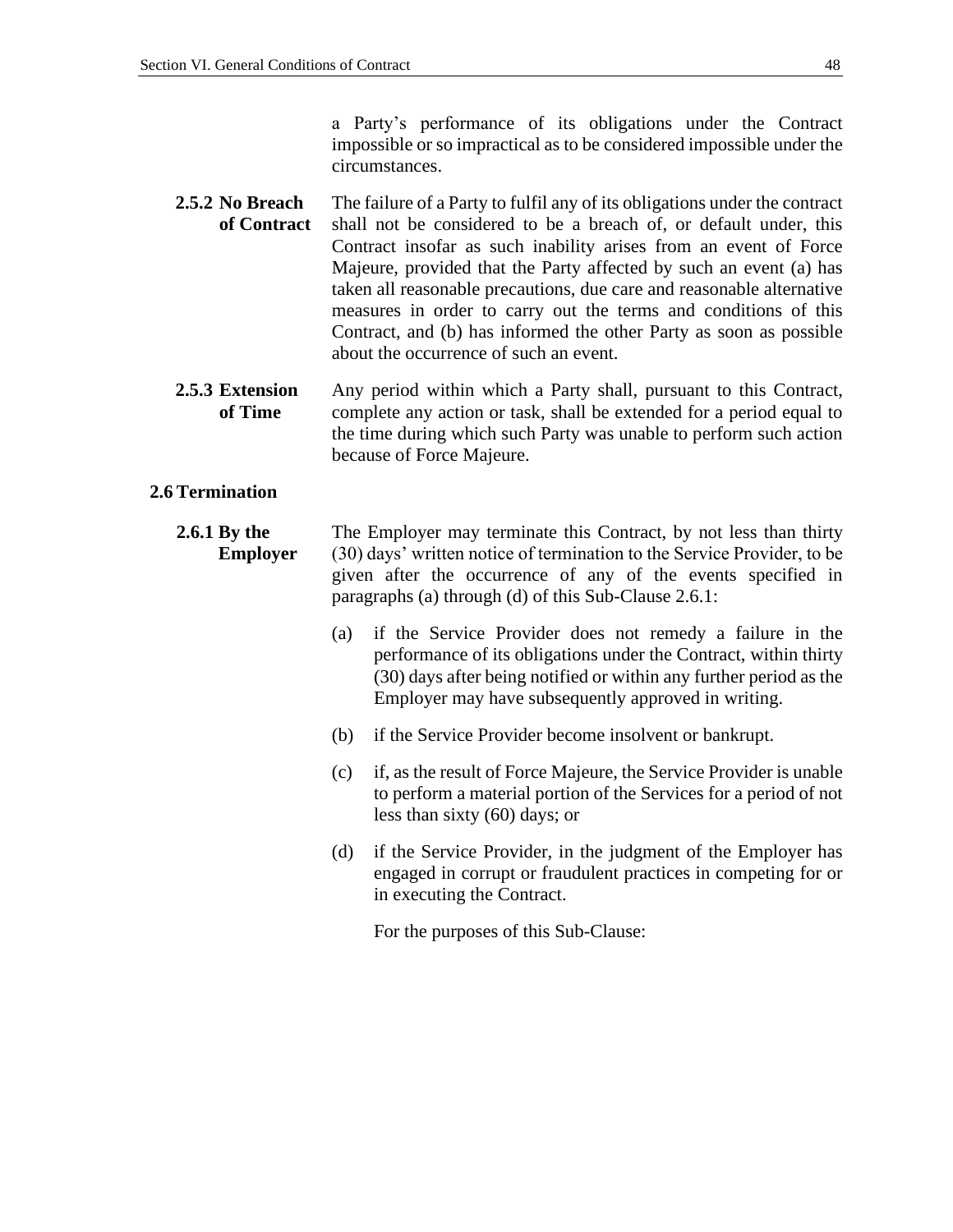- (i) "corrupt practice"<sup>6</sup> is the offering, giving, receiving or soliciting, directly or indirectly, of anything of value to influence improperly the actions of another party.
- (ii) "fraudulent practice"<sup>7</sup> is any act or omission, including a misrepresentation, that knowingly or recklessly misleads, or attempts to mislead, a party to obtain a financial or other benefit or to avoid an obligation.
- (iii) "collusive practice"<sup>8</sup> is an arrangement between two or more parties designed to achieve an improper purpose, including to influence improperly the actions of another party.
- (iv) "coercive practice"<sup>9</sup> is impairing or harming, or threatening to impair or harm, directly or indirectly, any party or the property of the party to influence improperly the actions of a party.
- (v) "obstructive practice" is
	- (aa) deliberately destroying, falsifying, altering or concealing of evidence material to the investigation or making false statements to investigators in order to materially impede an investigation into allegations of a corrupt, fraudulent, coercive or collusive practice; and/or threatening, harassing or intimidating any party to prevent it from disclosing its knowledge of matters relevant to the investigation or from pursuing the investigation.

(e) In case the liquidated damage reaches the maximum as per subclause 3.10.1.

(f) Notwithstanding the above the Employer may terminate the contract for its convenience after giving a prior notice of 30 days.

The Service Provider may terminate this Contract, by not less than thirty (30) days' written notice to the Employer, such notice to be

**2.6.2 By the Service Provider**

<sup>&</sup>lt;sup>6</sup> For the purpose of this Contract, "another party" refers to a public official acting in relation to the procurement process or contract execution. In this context, "public official" includes Omusati Regional Council staff and employees of other organizations taking or reviewing procurement decisions.

<sup>&</sup>lt;sup>7</sup> For the purpose of this Contract, "party" refers to a public official; the terms "benefit" and "obligation" relate to the procurement process or contract execution; and the "act or omission" is intended to influence the procurement process or contract execution.

<sup>&</sup>lt;sup>8</sup> For the purpose of this Contract, "parties" refers to participants in the procurement process (including public officials) attempting to establish bid prices at artificial, non-competitive levels.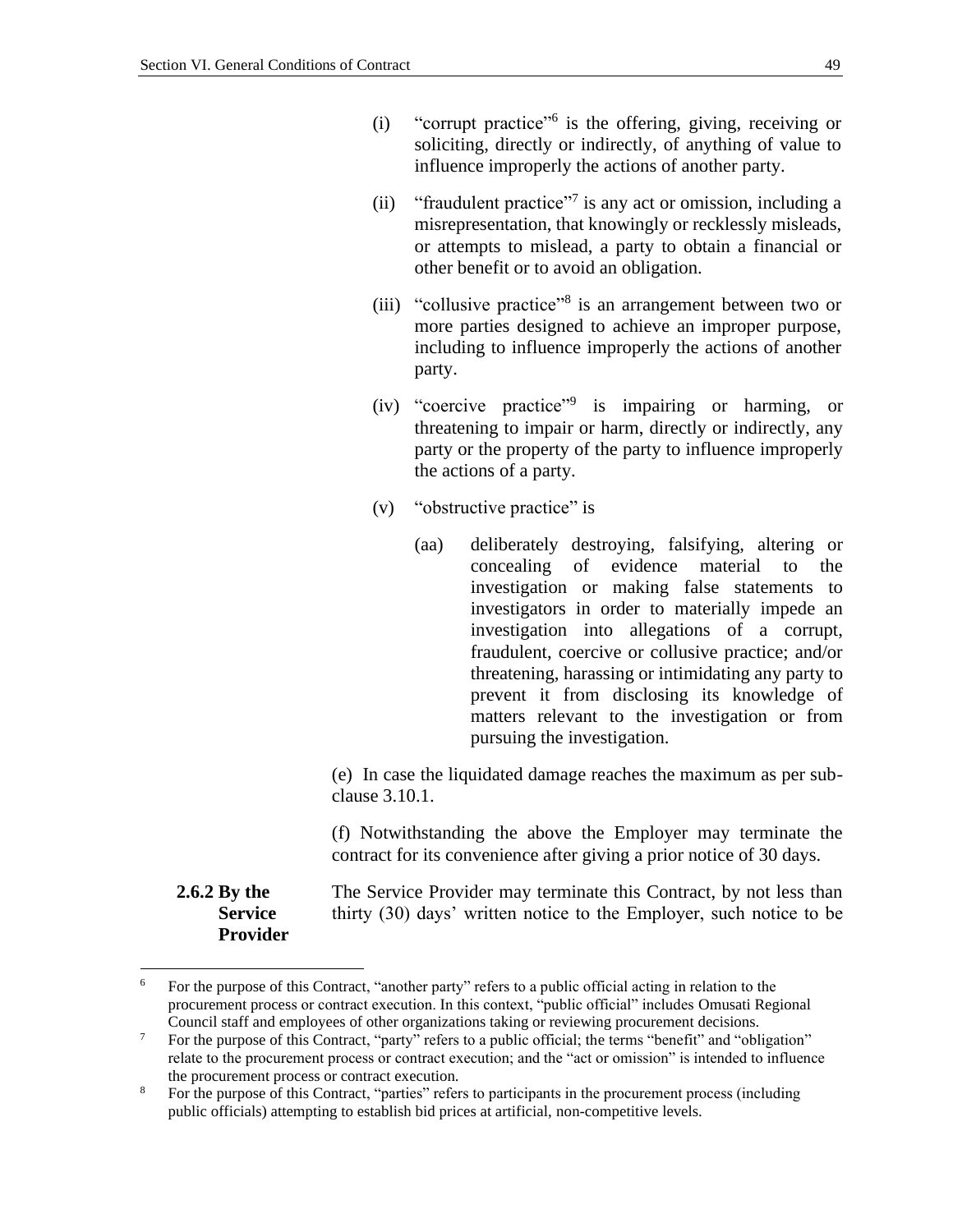given after the occurrence of any of the events specified in paragraphs (a) and (b) of this Sub-Clause 2.6.2:

- (a) if the Employer fails to pay any monies due to the Service Provider pursuant to this Contract and not subject to dispute pursuant to Clause 7 within Sixty (60) days after receiving written notice from the Service Provider that such payment is overdue; or
- (b) if, as the result of Force Majeure, the Service Provider is unable to perform a material portion of the Services for a period of not less than sixty (60) days.

#### **2.6.3 Payment upon Termination** Provider: Upon termination of this Contract pursuant to Sub-Clauses 2.6.1 or 2.6.2, the Employer shall make the following payments to the Service

- (a) remuneration pursuant to Clause 6 for Services satisfactorily performed prior to the effective date of termination.
- (b) except in the case of termination pursuant to paragraphs (a), (b), (d) of Sub-Clause 2.6.1, reimbursement of any reasonable cost incident to the prompt and orderly termination of the Contract, including the cost of the return travel of the Personnel.

### **3. Obligations of the Service Provider**

<span id="page-53-1"></span><span id="page-53-0"></span>**3.1 General** The Service Provider shall perform the Services in accordance with the Specifications and the Activity Schedule, and carry out its obligations with all due diligence, efficiency, and economy, in accordance with generally accepted professional techniques and practices, and shall observe sound management practices, and employ appropriate advanced technology and safe methods. The Service Provider shall always act, in respect of any matter relating to this Contract or to the Services, as faithful adviser to the Employer, and shall always support and safeguard the Employer's legitimate interests in any dealings with Subcontractors or third parties.

### <span id="page-53-2"></span>**3.2 Conflict of Interests**

#### **3.2.1 Service Provider Not to Benefit**

The remuneration of the Service Provider pursuant to Clause 6 shall constitute the Service Provider's sole remuneration in connection with this Contract or the Services, and the Service Provider shall not accept for their own benefit any trade commission, discount, or

<sup>&</sup>lt;sup>9</sup> For the purpose of this Contract, "party" refers to a participant in the procurement process or contract execution.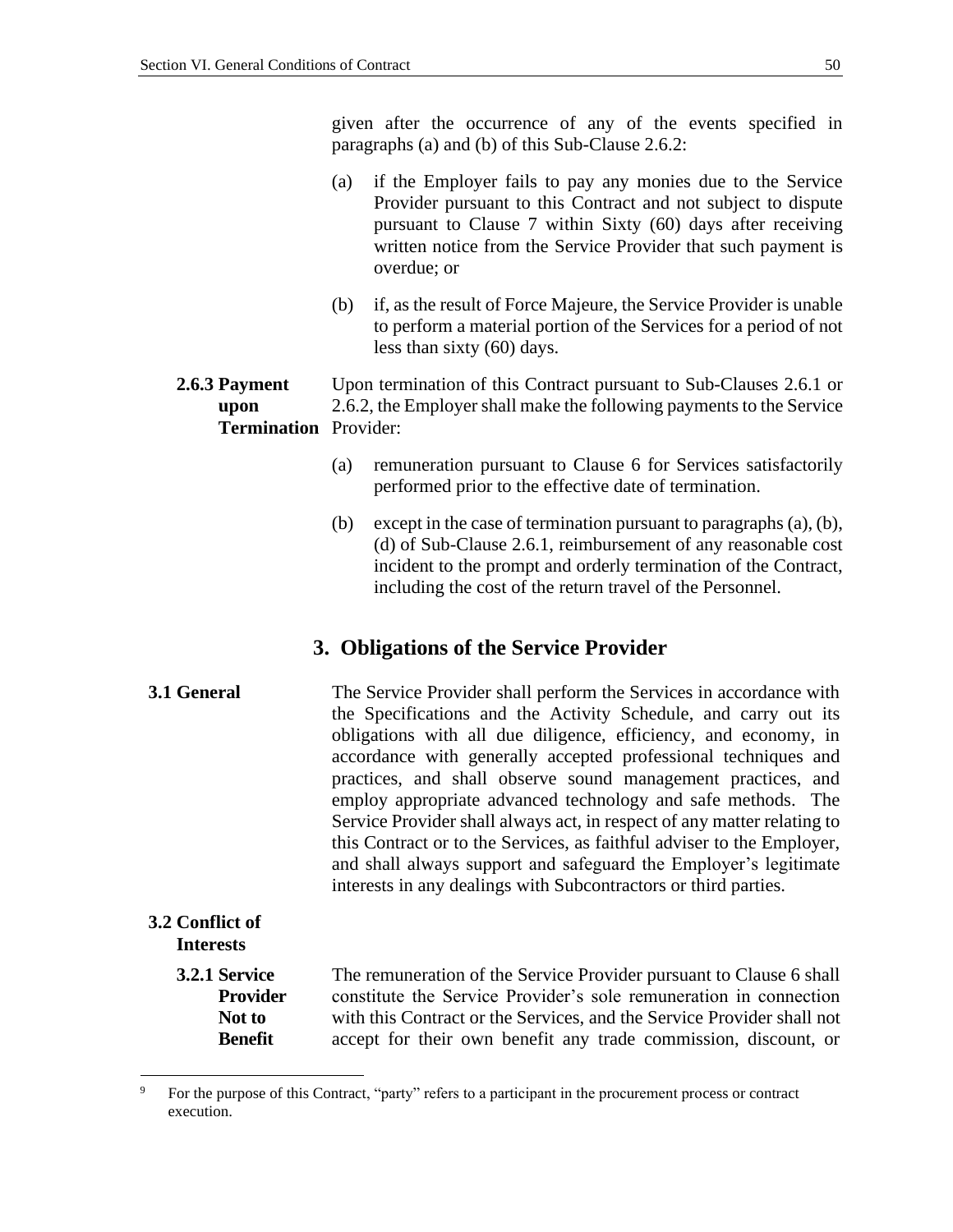<span id="page-54-2"></span><span id="page-54-1"></span><span id="page-54-0"></span>

| from<br><b>Commissio</b><br>ns and<br>Discounts.                                                                          | similar payment in connection with activities pursuant to this<br>Contract or to the Services or in the discharge of their obligations<br>under the Contract, and the Service Provider shall use their best<br>efforts to ensure that the Personnel, any Subcontractors, and agents<br>of either of them similarly shall not receive any such additional<br>remuneration.                              |
|---------------------------------------------------------------------------------------------------------------------------|--------------------------------------------------------------------------------------------------------------------------------------------------------------------------------------------------------------------------------------------------------------------------------------------------------------------------------------------------------------------------------------------------------|
| 3.2.2 Service<br>Provider<br>and<br><b>Affiliates</b><br>Not to be<br><b>Otherwise</b><br><b>Interested</b><br>in Project | The Service Provider agree that, during the term of this Contract and<br>after its termination, the Service Provider, and its affiliates, as well<br>as any Subcontractor and any of its affiliates, shall be disqualified<br>from providing goods, works, or Services (other than the Services<br>and any continuation thereof) for any project resulting from or<br>closely related to the Services. |
| 3.2.3 Prohibition<br><b>of</b><br><b>Conflicting</b>                                                                      | Neither the Service Provider nor its Subcontractors nor the Personnel<br>shall engage, either directly or indirectly, in any of the following<br>activities:                                                                                                                                                                                                                                           |
| <b>Activities</b>                                                                                                         | during the term of this Contract, any business or professional<br>(a)<br>activities in the Republic of Namibia which would conflict with<br>the activities assigned to them under this Contract.                                                                                                                                                                                                       |
|                                                                                                                           | during the term of this Contract, neither the Service Provider<br>(b)<br>nor their Subcontractors shall hire public employees in active<br>duty or on any type of leave, to perform any activity under this<br>Contract.                                                                                                                                                                               |
|                                                                                                                           | after the termination of this Contract, such other activities as<br>(c)<br>may be specified in the SCC.                                                                                                                                                                                                                                                                                                |
| 3.3 Confidentiality                                                                                                       | The Service Provider, its Subcontractors, and the Personnel of either<br>of them shall not, either during the term or within two (2) years after<br>the expiration of this Contract, disclose any proprietary or<br>confidential information relating to the Project, the Services, this<br>Contract, or the Employer's business or operations without the prior<br>written consent of the Employer.   |
| 3.4 Assignment                                                                                                            | The Service Provider shall not assign, transfer, pledge or make other<br>disposition of this Contract or any part thereof, or any of the<br>Contractor's rights, claims or obligations under this Contract except<br>with the prior written consent of the Employer.                                                                                                                                   |
| 3.5 Indemnification                                                                                                       | The Service Provider shall indemnify, hold and save harmless, and<br>defend, at its own expense, the Employer, its officials, agents,<br>servants and employees from and against all suits, claims, demands,<br>and liability of any nature or kind, including their costs and expenses,<br>arising out of acts or omissions of the Service Provider, or the                                           |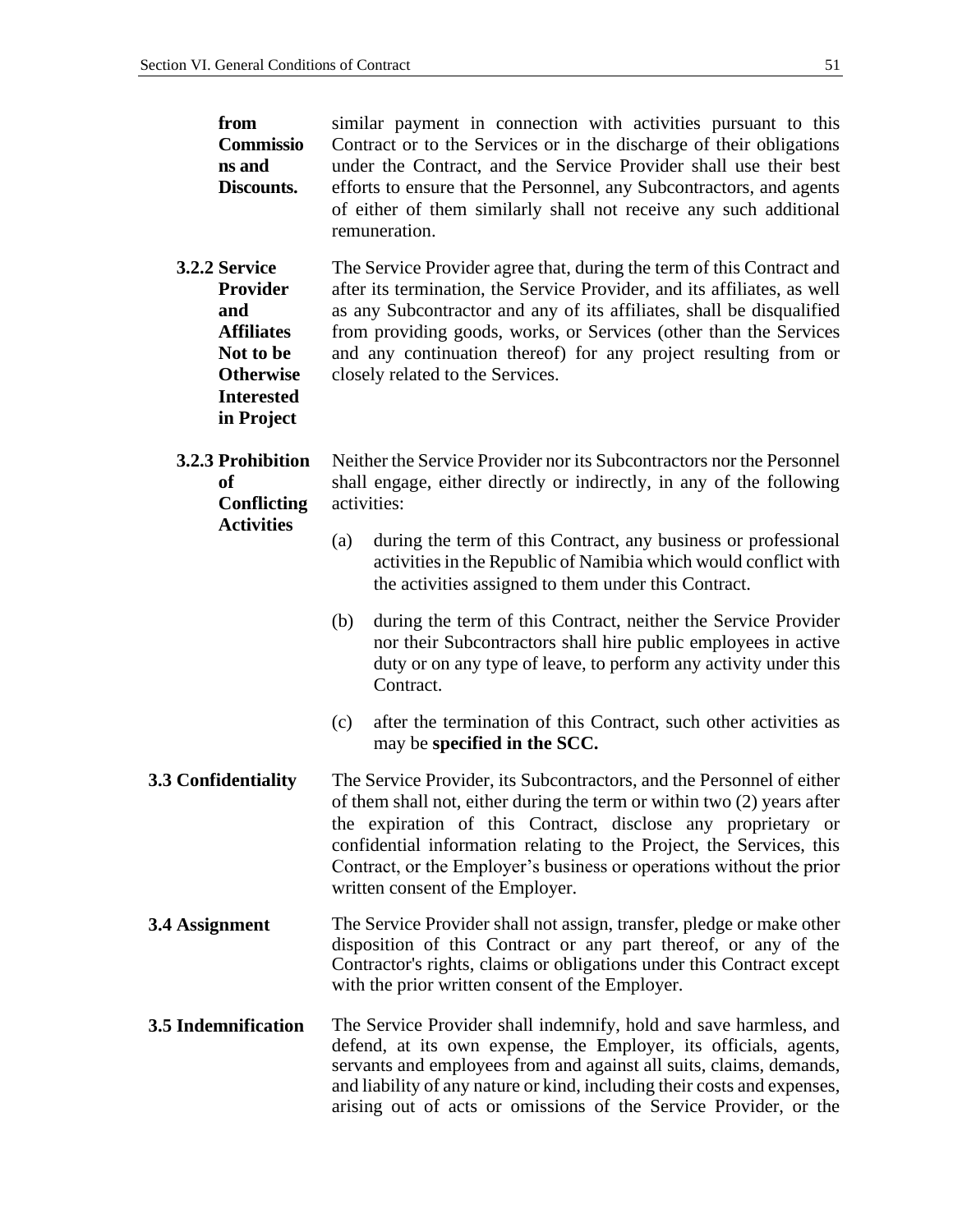Service Provider's employees, officers, agents or sub-contractors, in the performance of this Contract. This provision shall extend, inter alia, to claims and liability in Employer's liability and Workmen's compensation, products liability and liability arising out of the use of patented inventions or devices, copyrighted material or other intellectual property by the Contractor, its employees, officers, agents, servants, or sub-contractors. The obligations under this clause do not lapse upon termination of this Contract.

- (a) The Service Provider shall provide and thereafter maintain insurance against all risks in respect of its property and any equipment used for the execution of this Contract.
- (b) The Service Provider shall provide and thereafter maintain all appropriate Employer's Liability and Workmen's compensation insurance, or its equivalent, with respect to its employees to cover claims for personal injury or death in connection with this Contract.
- (c) The Service Provider shall also provide and thereafter maintain liability insurance in an adequate amount to cover third party claims for death or bodily injury, or loss of or damage to property, arising from or in connection with the provision of services under this Contract or the operation of any vehicles, or other equipment owned or leased by the Service Provider or its agents, servants, employees, or sub-contractors performing work or services in connection with this Contract.
- (d) Except for the Employer's Liability and Workmen's compensation insurance, the insurance policies under this clause shall:
	- (i) Name the Employer as additional insured.
	- (ii) Include a waiver of subrogation of the Service Provider's rights to the insurance carrier against the Employer.
	- (iii)Provide that the Employer shall receive thirty (30) days written notice from the insurers prior to any cancellation or change of coverage.

<span id="page-55-1"></span>**3.7 Service Provider's Actions**  The Service Provider shall obtain the Employer's prior approval in writing before taking any of the following actions:

**Requiring** 

<span id="page-55-0"></span>**3.6 Insurance to be Taken Out by the Service Provider**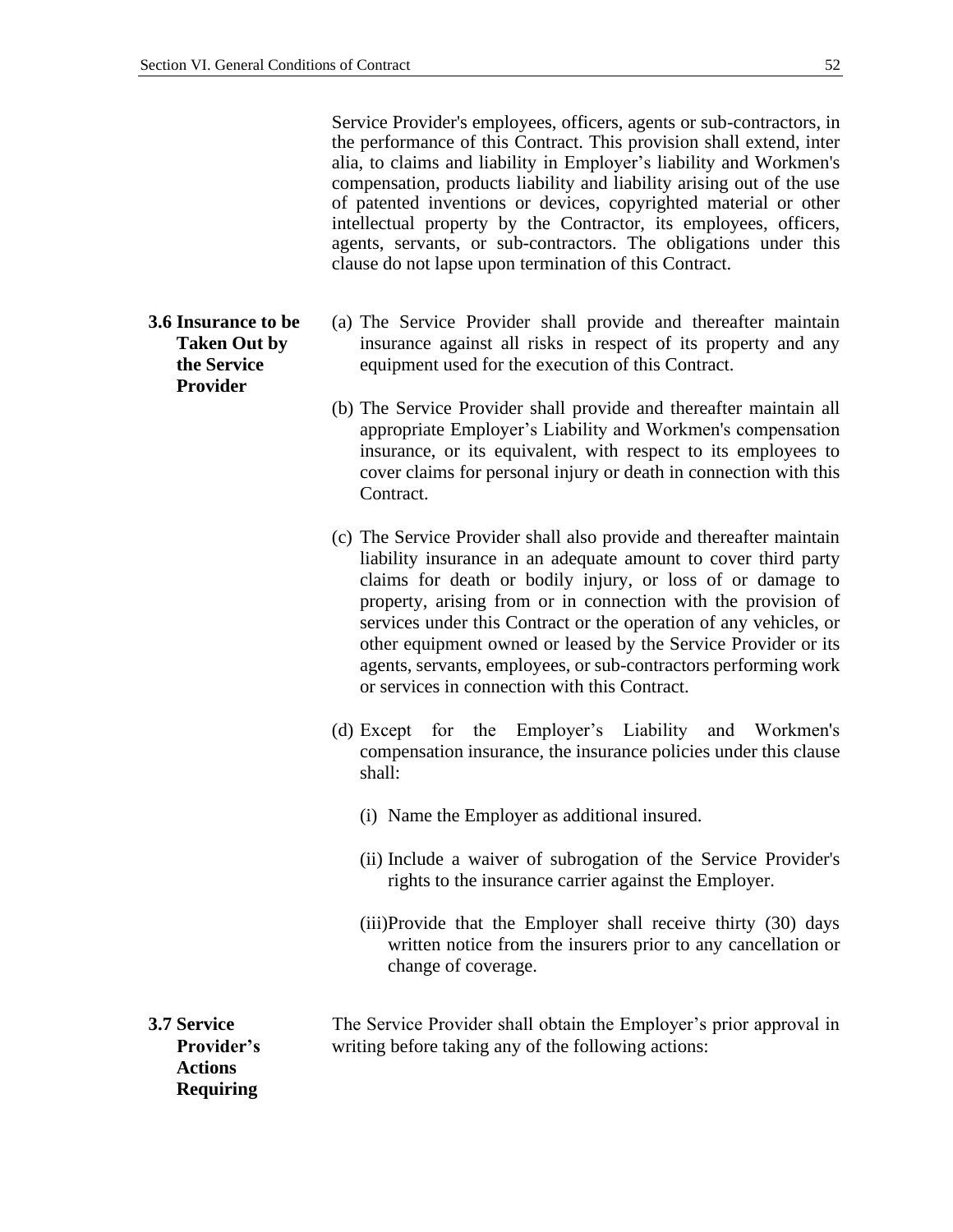<span id="page-56-2"></span><span id="page-56-1"></span><span id="page-56-0"></span>

| Employer's<br><b>Prior Approval</b>                                                                                  | entering into a subcontract for the performance of any part of<br>(a)<br>the Services,                                                                                                                                                                                                                                                                                                                                                                                                                                                                                                                             |  |  |
|----------------------------------------------------------------------------------------------------------------------|--------------------------------------------------------------------------------------------------------------------------------------------------------------------------------------------------------------------------------------------------------------------------------------------------------------------------------------------------------------------------------------------------------------------------------------------------------------------------------------------------------------------------------------------------------------------------------------------------------------------|--|--|
|                                                                                                                      | appointing such members of the Personnel not listed by name<br>(b)<br>in Appendix C ("Key Personnel and Subcontractors"),                                                                                                                                                                                                                                                                                                                                                                                                                                                                                          |  |  |
|                                                                                                                      | changing the Program of activities; and<br>(c)                                                                                                                                                                                                                                                                                                                                                                                                                                                                                                                                                                     |  |  |
|                                                                                                                      | (d)<br>any other action that may be specified in the SCC.                                                                                                                                                                                                                                                                                                                                                                                                                                                                                                                                                          |  |  |
| <b>3.8 Reporting</b><br><b>Obligations</b>                                                                           | The Service Provider shall submit to the Employer the reports and<br>documents specified in Appendix B in the form, in the numbers, and<br>within the periods set forth in the said Appendix.                                                                                                                                                                                                                                                                                                                                                                                                                      |  |  |
| 3.9Documents<br><b>Prepared by the</b><br><b>Service</b><br><b>Provider to Be</b><br>the Property of<br>the Employer | All plans, drawings, specifications, designs, reports, and other<br>documents and software submitted by the Service Provider in<br>accordance with Sub-Clause 3.8 shall become and remain the<br>property of the Employer, and the Service Provider shall, not later<br>than upon termination or expiration of this Contract, deliver all such<br>documents and software to the Employer, together with a detailed<br>inventory thereof. The Service Provider may retain a copy of such<br>documents and software. Restrictions about the future use of these<br>documents, if any, shall be specified in the SCC. |  |  |
| 3.10 Liquidated<br><b>Damages</b>                                                                                    |                                                                                                                                                                                                                                                                                                                                                                                                                                                                                                                                                                                                                    |  |  |
| 3.10.1 Payments of<br><b>Liquidated Damages</b>                                                                      | The Service Provider shall pay liquidated damages to the Employer<br>at the rate per day stated in the SCC for each day that the<br>Completion Date is later than the Intended Completion Date. The<br>total amount of liquidated damages shall not exceed the amount<br>defined in the SCC. The Employer may deduct liquidated damages<br>from payments due to the Service Provider. Payment of liquidated<br>damages shall not affect the Service Provider's liabilities.                                                                                                                                        |  |  |
| Over-payment                                                                                                         | <b>3.10.2 Correction for</b> If the Intended Completion Date is extended after liquidated<br>damages have been paid, the Employer shall correct any<br>overpayment of liquidated damages by the Service Provider by<br>adjusting the next payment certificate. The Service Provider shall be<br>paid interest on the overpayment, calculated from the date of<br>payment to the date of repayment, at the rates specified in Sub-<br>Clause 6.5.                                                                                                                                                                   |  |  |
| <b>Lack of</b><br>3.10.3<br>performance penalty                                                                      | If the Service Provider has not corrected a Defect within the time<br>specified in the Employer's notice, a penalty for Lack of<br>performance will be paid by the Service Provider. The amount to be<br>paid will be calculated as a percentage of the cost of having the                                                                                                                                                                                                                                                                                                                                         |  |  |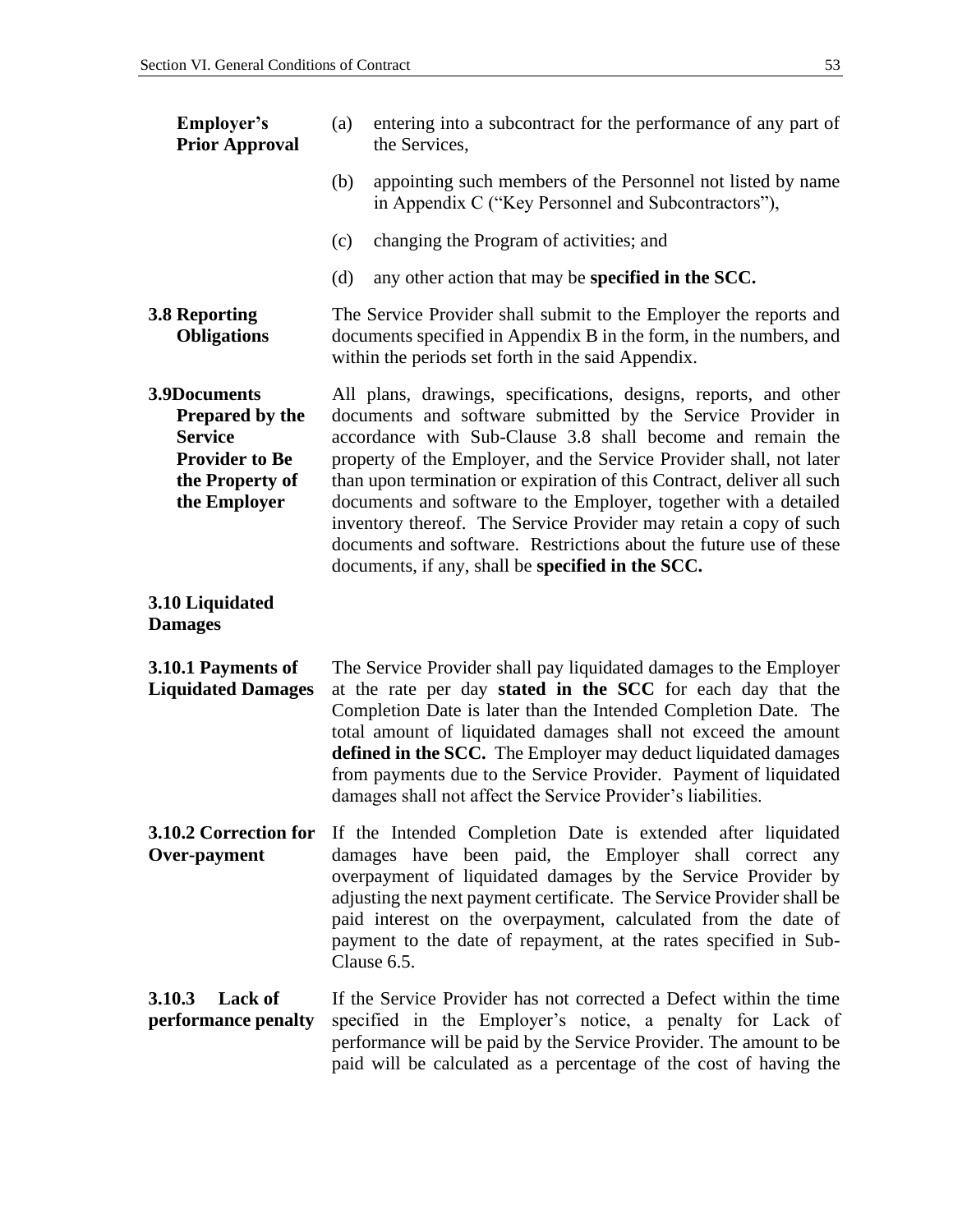Defect corrected, assessed as described in Sub-Clause 7.2 and **specified in the SCC.** 

<span id="page-57-0"></span>**3.11 Performance Security** The Service Provider shall provide the Performance Security to the Employer no later than the date specified in the Notification of award. The Performance Security shall be issued in an amount and form and by a bank acceptable to the Employer and denominated in Namibian Dollars. The performance Security shall be valid until a date 30 days from the Completion Date of the Contract.

### **4. Service Provider's Personnel**

- <span id="page-57-2"></span><span id="page-57-1"></span>**4.1 Description of Personnel** The titles, agreed job descriptions, minimum qualifications, and estimated periods of engagement in the carrying out of the Services of the Service Provider's Key Personnel are described in Appendix C. The Key Personnel and Subcontractors listed by title as well as by name in Appendix C are hereby approved by the Employer.
- <span id="page-57-3"></span>**4.2 Removal and/or Replacement of Personnel** (a) Except as the Employer may otherwise agree, no changes shall be made in the Key Personnel. If, for any reason beyond the reasonable control of the Service Provider, it becomes necessary to replace any of the Key Personnel, the Service Provider shall provide as a replacement a person of equivalent or better qualifications.
	- (b) If the Employer finds that any of the Personnel have:

 (i) committed serious misconduct or have been charged with having committed a criminal action, or

 (ii) have reasonable cause to be dissatisfied with the performance of any of the Personnel,

 then the Service Provider shall, at the Employer's written request specifying the grounds thereof, provide as a replacement a person with qualifications and experience acceptable to the Employer.

(c) The Service Provider shall have no claim for additional costs arising out of or incidental to any removal and/or replacement of Personnel.

### **5. Obligations of the Employer**

#### <span id="page-57-5"></span><span id="page-57-4"></span>**5.1 Assistance and Exemptions** The Employer shall use its best efforts to ensure that the Government shall provide the Service Provider such assistance and exemptions as **specified in the SCC.**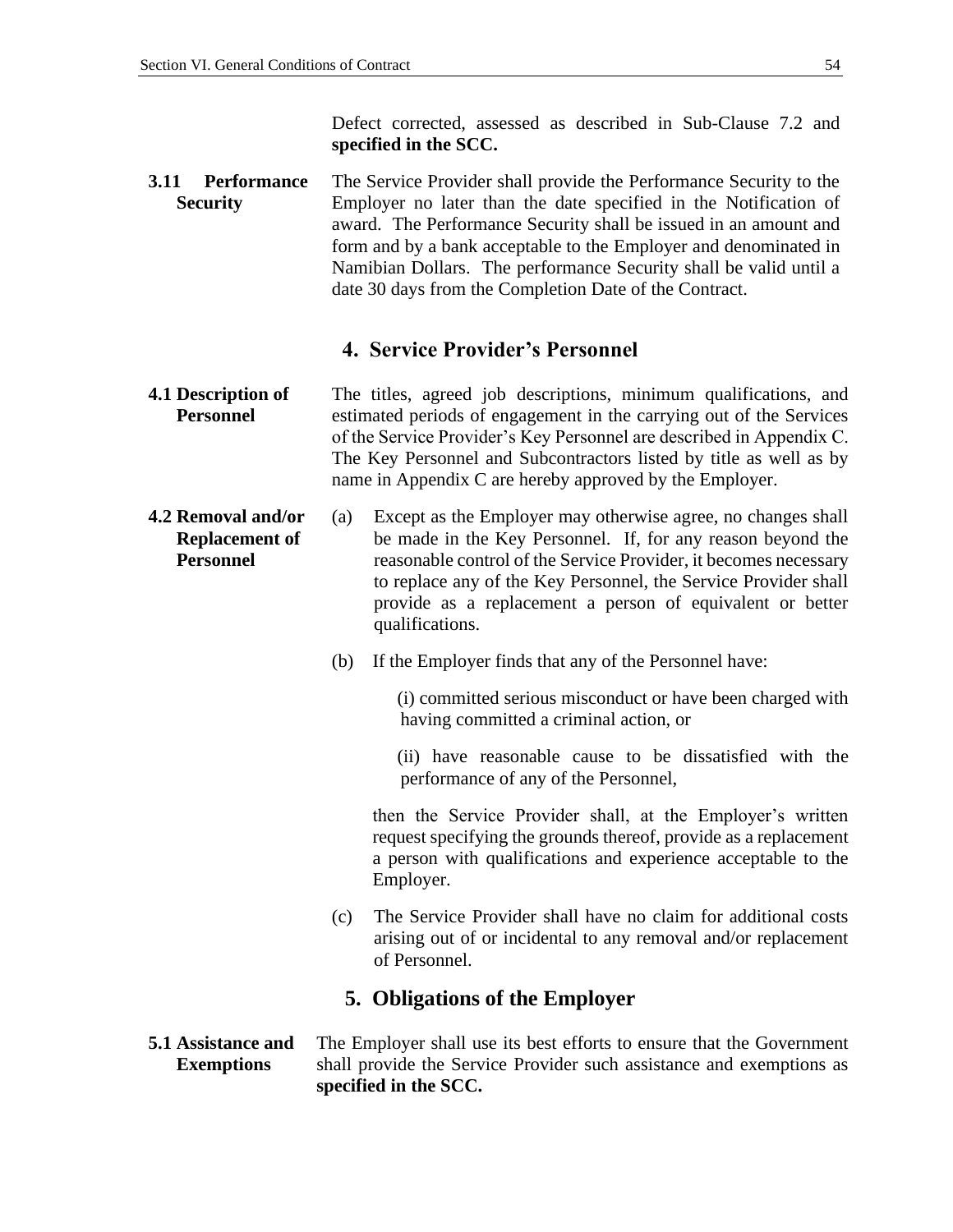**Compensation**

<span id="page-58-0"></span>

| 5.2 Change in the | If, after the date of this Contract, there is any change in the Applicable |
|-------------------|----------------------------------------------------------------------------|
| <b>Applicable</b> | Law with respect to taxes and duties which increases or decreases the      |
| Law               | cost of the Services rendered by the Service Provider, then the            |
|                   | remuneration and reimbursable expenses otherwise payable to the            |
|                   | Service Provider under this Contract shall be increased or decreased       |
|                   | accordingly by agreement between the Parties, and corresponding            |
|                   | adjustments shall be made to the amounts referred to in Sub-Clauses 6.2    |
|                   | (a) or (b), as the case may be.                                            |

<span id="page-58-1"></span>**5.3 Services and Facilities** The Employer shall make available to the Service Provider the Services and Facilities listed under Appendix E.

#### **6. Payments to the Service Provider**

- <span id="page-58-3"></span><span id="page-58-2"></span>**6.1 Time-Based Remuneration** The Service Provider's remuneration shall not exceed the Contract Price rates and shall be subject to the quantities performed as agreed with the purchaser including all Subcontractors' costs, and all other costs incurred by the Service Provider in carrying out the Services described in Appendix A. Except as provided in Sub-Clause 5.2, the Contract Price may only be increased above the amounts stated in Sub-Clause 6.2 if the Parties have agreed to additional payments in accordance with Sub-Clauses 2.4 and 6.3.
- <span id="page-58-4"></span>**6.2 Contract Price** (a) The price payable in Namibian Dollars is the Contract Agreement signed by the Parties.
- <span id="page-58-5"></span>**6.3 Payment for Additional Services, and Performance Incentive**  6.3.1 For determining the remuneration due for additional Services as may be agreed under Sub-Clause 2.4, an increase in the remuneration may be done by increasing the quantities multiplied by the unit price thereto provided in Appendices D and E.
- <span id="page-58-6"></span>**6.4 Terms and Conditions of Payment** 6.4 Payments will be made to the Service Provider according to the payment schedule **stated in the SCC. Unless otherwise stated in the SCC**, the advance payment (Advance for Mobilization, Materials and Supplies) shall be made against the provision by the Service Provider of a bank guarantee from a bank operating in Namibia for the same amount and shall be valid for the period **stated in the SCC.** Any other payment shall be made after the conditions **listed in the SCC** for such payment have been met, and the Service Provider have submitted an invoice to the Employer specifying the amount due.
- <span id="page-58-7"></span>**6.5 Interest on Delayed Payments** 6.5 If the Employer has delayed payments beyond fifteen (15) days after the due date stated in the SCC, interest shall be paid to the Service Provider for each day of delay at the rate stated in the SCC.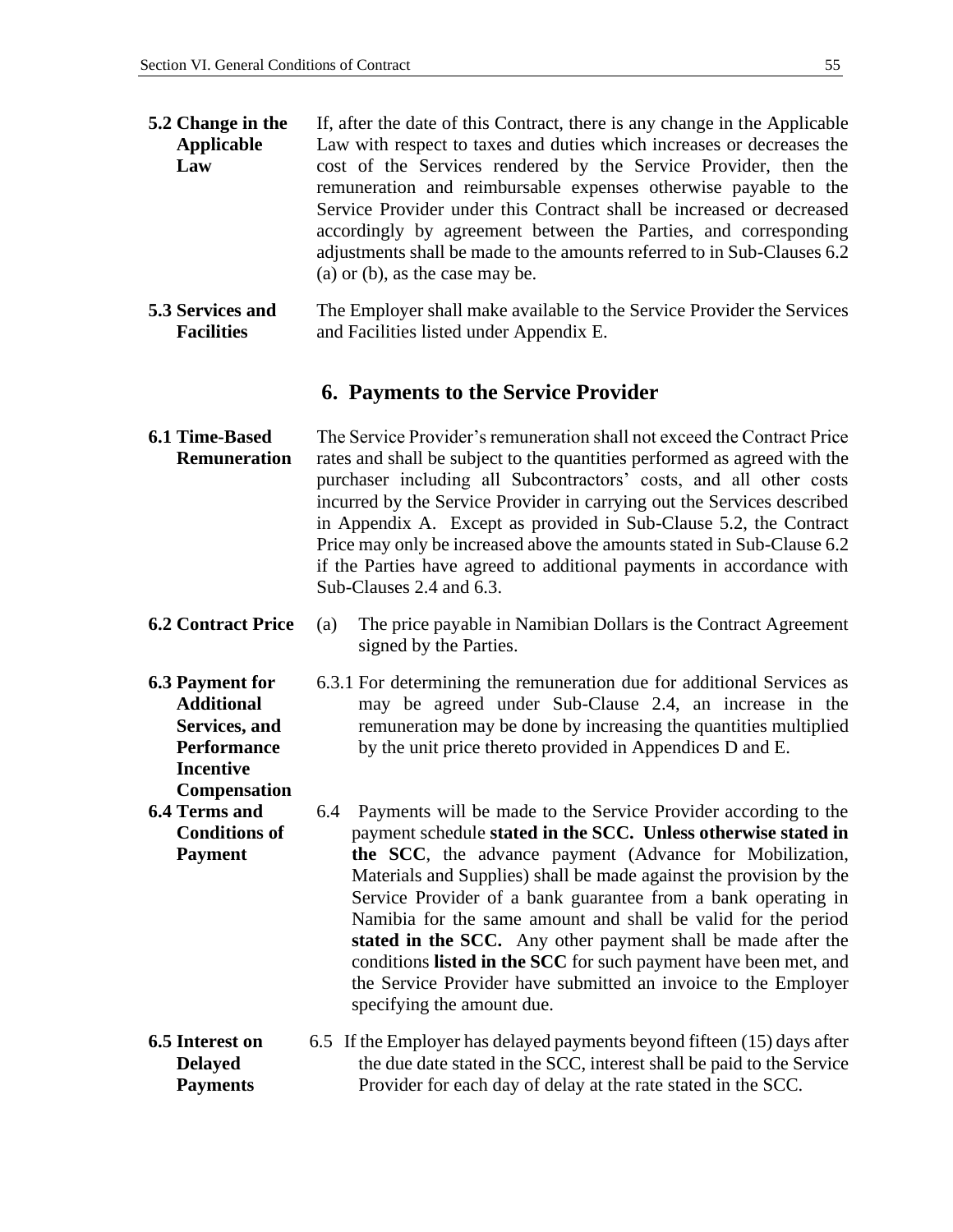<span id="page-59-0"></span>**6.6 Price Adjustment** 6.6.1 Prices shall be adjusted for fluctuations in the cost of inputs only if **provided for in the SCC.** If so provided, the amounts certified in each payment certificate, after deducting for Advance Payment, shall be adjusted by applying the respective price adjustment factor to the payment amounts due in each currency. A separate formula of the type indicated below applies to each Contract currency:

#### $P_c = A_c + B_c$  **Lmc/Loc** +  $C_c$  **Imc/Ioc**

Where:

 $P_c$  is the adjustment factor for the portion of the Contract Price payable in a specific currency "c".

 $A_c$ ,  $B_c$  and  $C_c$  are coefficients specified in the SCC, representing  $A_c$  the nonadjustable portion;  $B_c$  the adjustable portion relative to labor costs and  $C_c$  the adjustable portion for other inputs, of the Contract Price payable in that specific currency "c"; and

Lmc is the index prevailing at the first day of the month of the corresponding invoice date and Loc is the index prevailing 30 days before Bid opening for labor: both in the specific currency "c".

Imc is the index prevailing at the first day of the month of the corresponding invoice date and Ioc is the index prevailing 30 days before Bid opening for other inputs payable: both in the specific currency "c".

If a price adjustment factor is applied to payments made in a currency other than the currency of the source of the index for a particular indexed input, a correction factor Zo/Zn will be applied to the respective component factor of pn for the formula of the relevant currency. Zo is the number of units of currency of the country of the index, equivalent to one unit of the currency payment on the date of the base index, and Zn is the corresponding number of such currency units on the date of the current index.

- 6.6.2 If the value of the index is changed after it has been used in a calculation, the calculation shall be corrected, and an adjustment made in the next payment certificate. The index value shall be deemed to take account of all changes in cost due to fluctuations in costs.
- <span id="page-59-1"></span>**6.7 Dayworks** 6.7.1 If applicable, the Daywork rates in the Service Provider's Bid shall be used for small additional amounts of Services only when the Employer has given written instructions in advance for additional services to be paid in that way.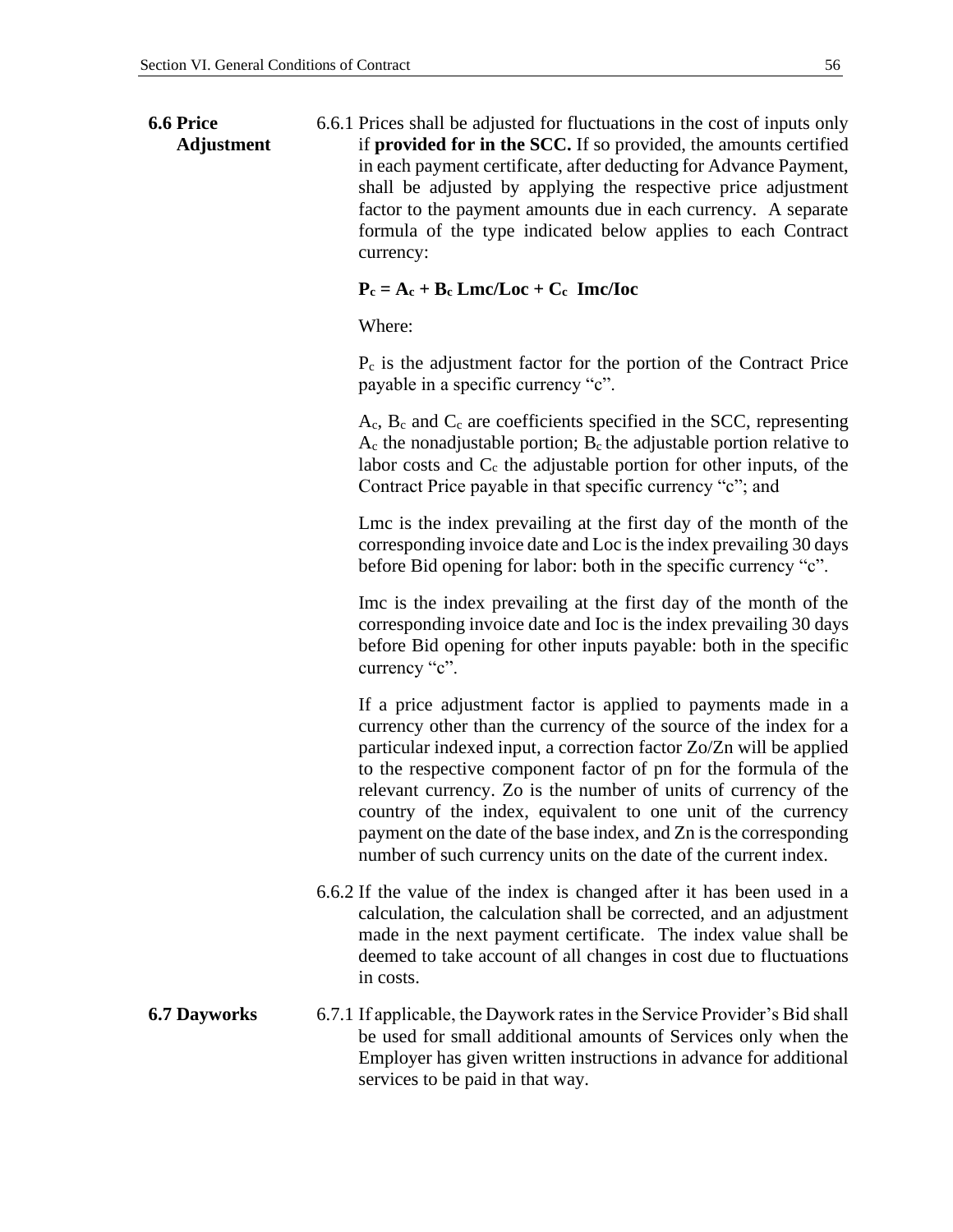- 6.7.2 All work to be paid for as Dayworks shall be recorded by the Service Provider on forms approved by the Employer. Each completed form shall be verified and signed by the Employer representative as indicated in Sub-Clause 1.6 within two days of the Services being performed.
- 6.7.3 The Service Provider shall be paid for Dayworks subject to obtaining signed Dayworks forms as indicated in Sub-Clause 6.7.2
- <span id="page-60-0"></span>**6.8 Labour Clause** 6.8.1(a) The remuneration and other conditions of work of the employees of the Service Provider shall not be less favourable than those established for work of the same character in the trade concerned-
	- (i) by collective agreement applying to a substantial proportion of the employees and employers in the trade concerned.
	- (ii) by arbitration awards; or
	- (iii) by Remuneration Orders.
	- (b) Where remuneration and conditions of work are not regulated in a manner referred to at (a) above, the rates of the remuneration and other conditions of work shall be not less favourable than the general level observed in the trade in which the contractor is engaged by employers whose general circumstances are similar.
	- 6.8.2 No Service Provider shall be entitled to any payment in respect of work performed in the execution of the contract unless he has, together with his claim for payment filed a certificate:
		- (a) showing the rates of remuneration and hours of work of the various categories of employees employed in the execution of the contracts.
		- (b) stating whether any remuneration payable in respect of work done is due.
		- (c) containing such other information as the Accounting Officer of the Public Entity administering the contract may require satisfying himself that the provisions under this clause have been complied with.
	- 6.8.3 Where the Accounting Officer of the Public Entity administering the contract is satisfied that remuneration is still due to an employee employed under this contract at the time the claim for payment is filed under subsection 1, he may, unless the remuneration is sooner paid by the Service Provider, arrange for the payment of the remuneration out of the money payable under this contract.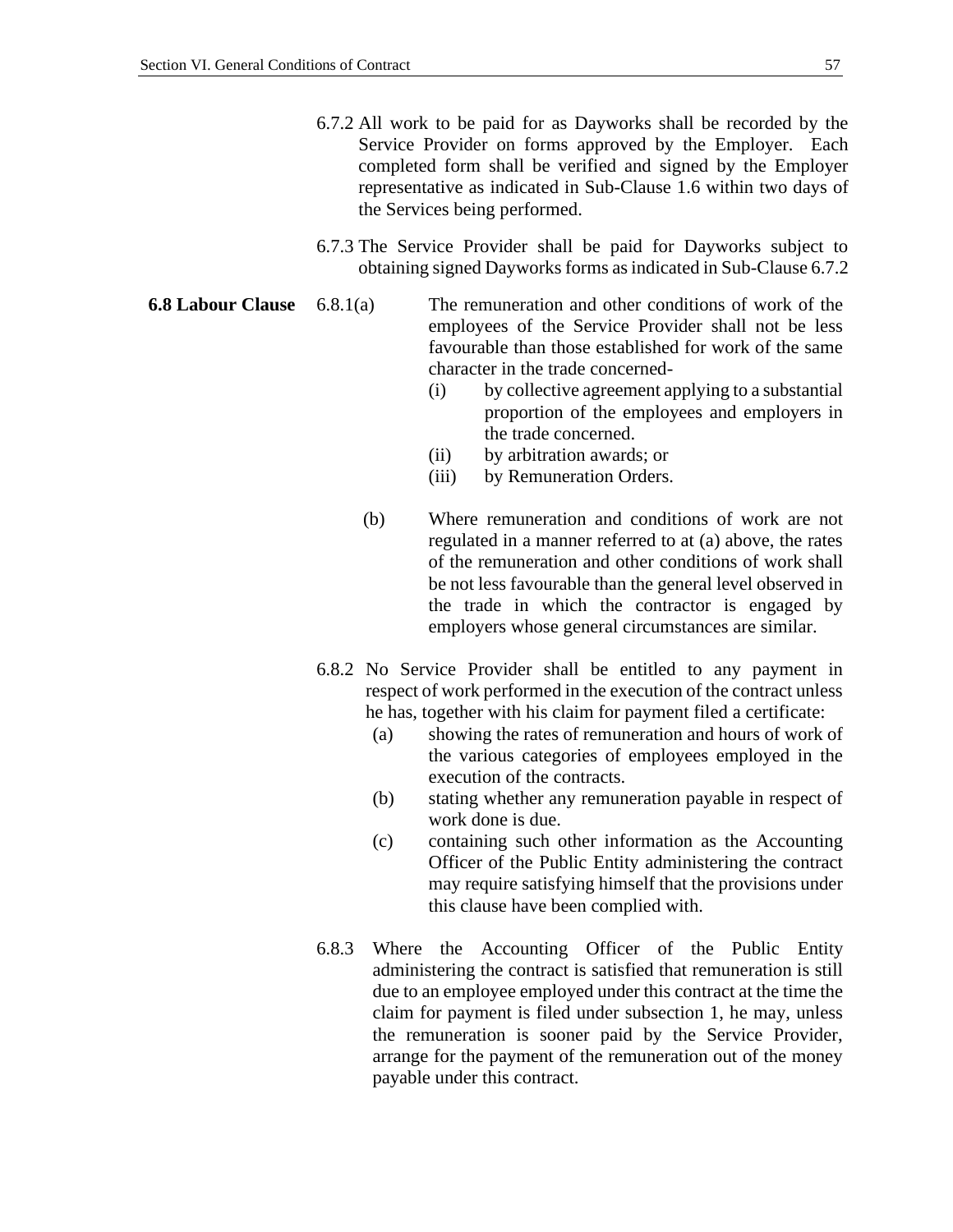6.8.4 Every Service Provider shall display a copy of this clause of the contract at the place at which the work required by the contract is performed.

### **7. Quality Control**

- <span id="page-61-1"></span><span id="page-61-0"></span>**7.1 Identifying Defects** The principle and modalities of Inspection of the Services by the Employer shall be as **indicated in the SCC.** The Employer shall check the Service Provider's performance and notify him of any Defects that are found. Such checking shall not affect the Service Provider's responsibilities. The Employer may instruct the Service Provider to search for a Defect and to uncover and test any service that the Employer considers may have a Defect. Defect Liability Period is as **defined in the SCC**.
- <span id="page-61-2"></span>7.2 **Correction of Defects, and lack of Performance Penalty** (a) The Employer shall give notice to the Service Provider of any Defects before the end of the Contract. The Defects liability period shall be extended for as long as Defects remain to be corrected.
	- (b) Every time notice of a Defect is given, the Service Provider shall correct the notified Defect within the length of time specified by the Employer's notice.
	- (c) If the Service Provider has not corrected a Defect within the time specified in the Employer's notice, the Employer will assess the cost of having the Defect corrected, the Service Provider will pay this amount, and a Penalty for Lack of Performance calculated as described in Sub-Clause 3.10.3

### **8. Settlement of Disputes**

- <span id="page-61-4"></span><span id="page-61-3"></span>**8.1 Amicable Settlement** The Parties shall use their best efforts to settle amicably all disputes arising out of or in connection with this Contract or its interpretation.
- <span id="page-61-5"></span>**8.2 Dispute Settlement** 8.2.1 If any dispute arises between the Employer and the Service Provider in connection with, or arising out of, the Contract or the provision of the Services, whether during carrying out the Services or after their completion, the matter shall be referred to the Adjudicator within 15 days of the notification of disagreement of one party to the other.
	- 8.2.2 The Adjudicator shall give a decision in writing within 30 days of receipt of a notification of a dispute.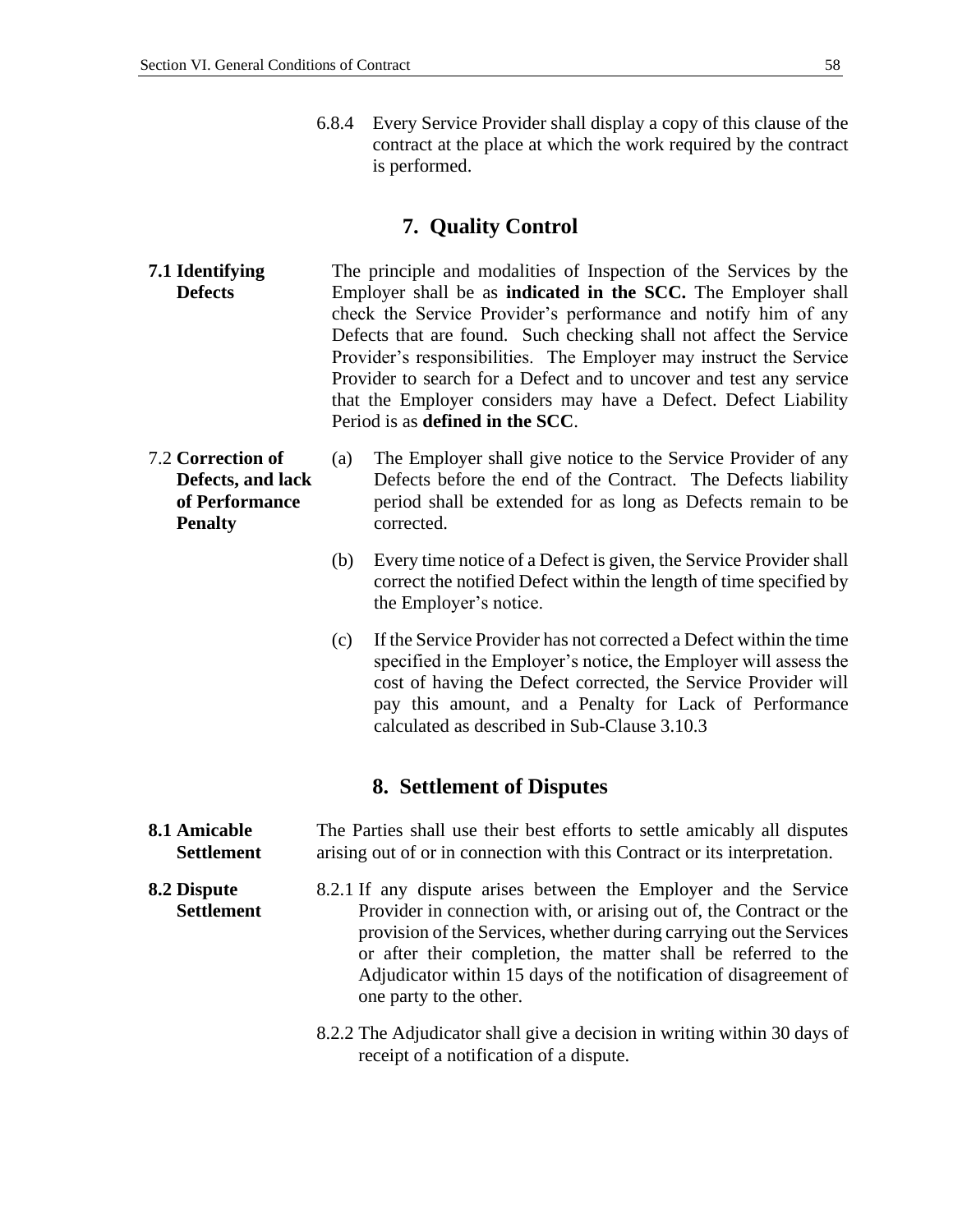- 8.2.3 The Adjudicator shall be paid by the hour at the rate **specified in the BDS and SCC,** together with reimbursable expenses of the types **specified in the SCC**, and the cost shall be divided equally between the Employer and the Service Provider, whatever decision is reached by the Adjudicator. Either party may refer a decision of the Adjudicator to an Arbitrator within 30 days of the Adjudicator's written decision. If neither party refers the dispute to arbitration within the above 30 days, the Adjudicator's decision will be final and binding.
- 8.2.4 The arbitration shall be conducted in accordance with the arbitration procedure published by the institution named and, in the place, **shown in the SCC.**
- 8.2.5 Should the Adjudicator resign or die or should the Employer and the Service Provider agree that the Adjudicator is not functioning in accordance with the provisions of the Contract, a new Adjudicator will be jointly appointed by the Employer and the Service Provider. In case of disagreement between the Employer and the Service Provider, within 30 days, the Adjudicator shall be designated by the Appointing Authority **designated in the SCC** at the request of either party, within 15 days of receipt of such request.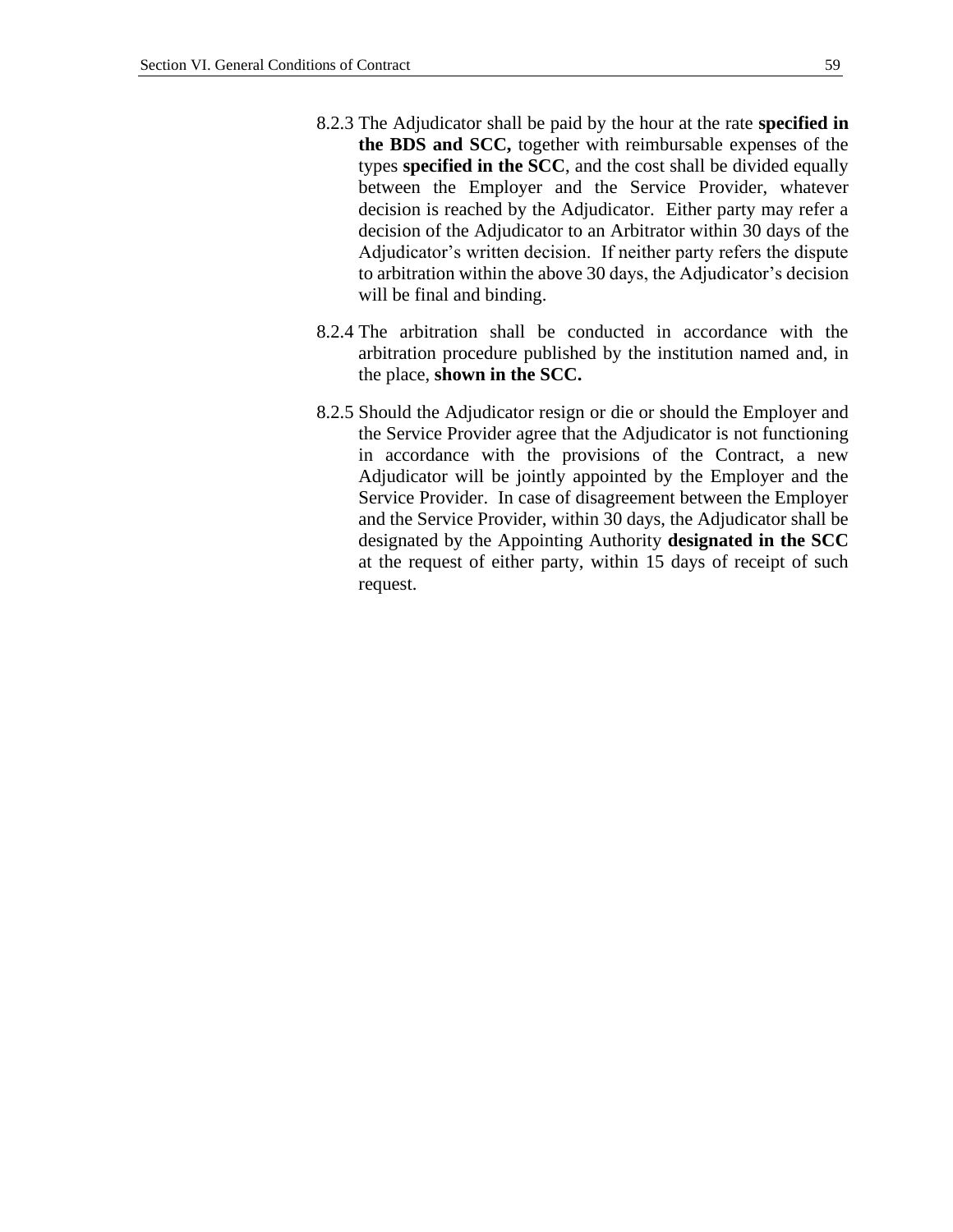## **Section VII. Special Conditions of Contract**

<span id="page-63-0"></span>The following Special Conditions of Contract (SCC) shall supplement and / or amend the General Conditions of Contract (GCC). Whenever there is a conflict, the provisions herein shall prevail over those in the GCC*.* 

| <b>Number of</b><br><b>GC</b> Clause | Amendments of, and Supplements to, Clauses in the General Conditions<br>of Contract                                                          |
|--------------------------------------|----------------------------------------------------------------------------------------------------------------------------------------------|
| 1.1(a)                               | The Adjudicator: Omusati Regional Council. as an entity will follow the law<br>and decide who will be the adjudicator or as the case may be. |
| 1.1(c)                               | The Contract Period is: 24 Months                                                                                                            |
| 1.1(d)                               | The contract name is Provision of Flight Services (Air Tickets) to Omusati<br>Regional Council.                                              |
| 1.1(g)                               | The Employer is Omusati Regional Council                                                                                                     |
| 1.1(k)                               | The Member in Charge is: Auxiliary Services- Sub- division                                                                                   |
| 1.4                                  | The addresses for delivery of notices are:                                                                                                   |
|                                      | Omusati Regional Council, Private Bag 523, Namaungu<br>Employer:<br><b>Street, OUTAPI</b>                                                    |
|                                      | Attention:<br><b>Mr Ervin Kamati</b>                                                                                                         |
|                                      | Facsimile:<br>$065 - 251078$                                                                                                                 |
|                                      | 065-251019<br>Tel:                                                                                                                           |
|                                      | E-mail: pmu-queries@omusatirc.gov.na                                                                                                         |
|                                      |                                                                                                                                              |
|                                      | Service Provider:                                                                                                                            |
|                                      |                                                                                                                                              |
|                                      | Attention:                                                                                                                                   |
|                                      |                                                                                                                                              |
|                                      | Facsimile:                                                                                                                                   |
|                                      |                                                                                                                                              |
| 1.6                                  | The Authorized Representatives are:                                                                                                          |
|                                      | Mr Gervasius Kashindi<br>For the Employer:                                                                                                   |
|                                      | <b>Chief Regional Officer</b>                                                                                                                |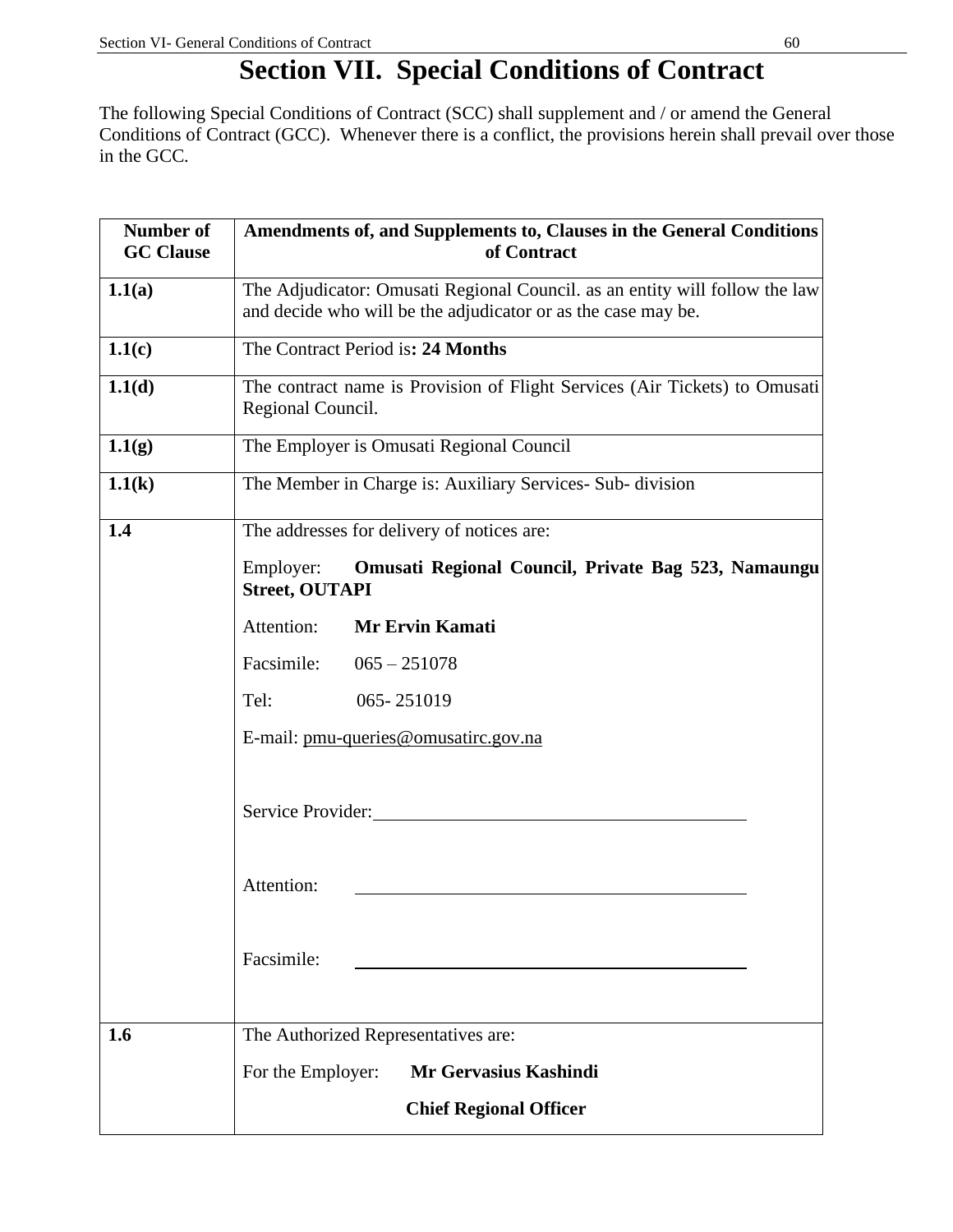|        | For the Service Provider:                                                                                                                                                                                                                                                                                                                                                          |
|--------|------------------------------------------------------------------------------------------------------------------------------------------------------------------------------------------------------------------------------------------------------------------------------------------------------------------------------------------------------------------------------------|
| 2.1    | The date on which this Contract shall come into effect is                                                                                                                                                                                                                                                                                                                          |
| 2.2.2  | The Intended Starting Date for the commencement of Services is                                                                                                                                                                                                                                                                                                                     |
| 2.3    | The Intended Completion Date is 24 months from the<br>intended<br>commencement date of the contract].                                                                                                                                                                                                                                                                              |
| 2.5.1. | Public Entity to define what is considered as extreme conditions: Air Tickets<br>to be available all the time when the Omusati Regional will need the services.                                                                                                                                                                                                                    |
| 3.2.3  | Activities prohibited after termination of this Contract are No activities will<br>be needed after the termination of the contract, unless there are liquidated<br>damages / outstanding payment from one party that need to be settled.                                                                                                                                           |
| 3.7(d) | The other actions: are information sharing related to new development in the<br>contract from the Employer and Service Provider.                                                                                                                                                                                                                                                   |
| 3.9    | Restrictions on the use of documents prepared by the Service Provider are:<br>The document will remain the property of the Omusati Regional Council and<br>it will be archived in terms of the National Archive Act                                                                                                                                                                |
| 3.10.1 | The liquidated damages rate: The Service Provider shall pay liquidated<br>damages for non-delivery to the Employer at 0.01% per day with a maximum<br>of 10% of the whole contract price. The Employer may deduct liquidated<br>damages from the payments due to the Service Provider. Payments of<br>liquidated damages shall not affect the Service Providers other liabilities. |
| 3.10.3 | The percentage of the cost of having a Defect corrected to be used for the<br>calculation of Lack of performance Penalty/(ies) will be applicable.                                                                                                                                                                                                                                 |
| 5.1    | The assistance and exemptions provided to the Service Provider are sharing<br>of information related to new development in the contract                                                                                                                                                                                                                                            |
| 6.4    | Payments shall be made upon receiving the invoice within 30 days or as the<br>case may be on the side of employer.                                                                                                                                                                                                                                                                 |
| 6.5    | Payment shall be made within 30 days or as the case may be upon receipt of<br>the invoice and the relevant documents specified in Sub-Clause 6.4, and<br>within 60 days in the case of the final payment.                                                                                                                                                                          |
|        | The interest rate is 0.001% and upon the agreement between Employer and<br>Service Provider.                                                                                                                                                                                                                                                                                       |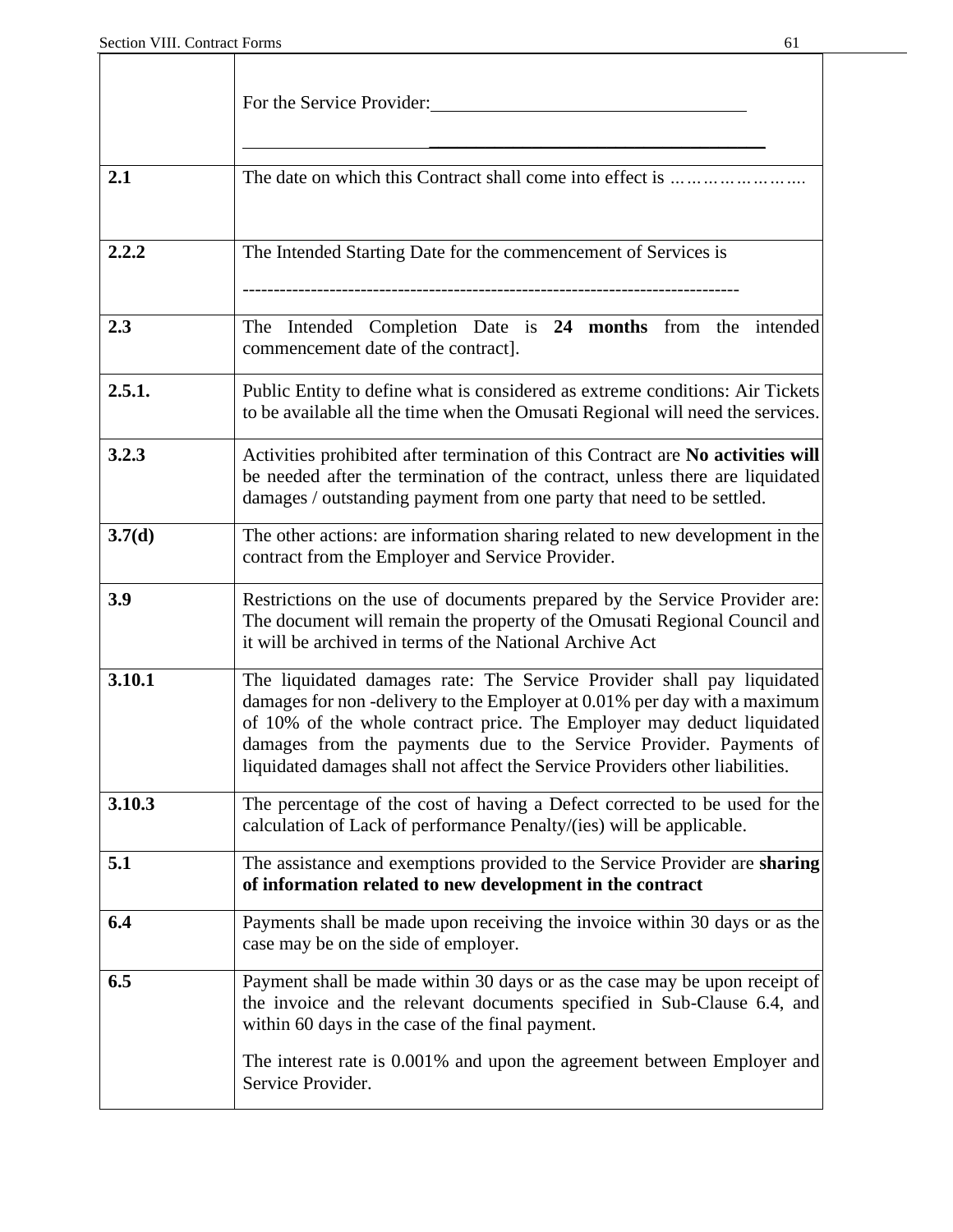<span id="page-65-0"></span>

| <b>Section VIII. Contract Forms</b> | 62                                                                                                                                                                                                                                          |
|-------------------------------------|---------------------------------------------------------------------------------------------------------------------------------------------------------------------------------------------------------------------------------------------|
| 6.6.1                               | Price adjustment is to be applied in accordance with Sub-Clause 6.6. and in<br>the agreement to be set by the Employer and Service Provider.                                                                                                |
| 7.1                                 | The procedures for inspection of the Services by the Employer are as follows:<br>Employer may visit the Service Provider's workplace and verify the freight<br>schedules and the general conditions of the freight as will be determined by |
| 8.2.3                               | the employer.<br>The Adjudicator: The employer may follow the Public Procurement Act to<br>handle the matter of concern during the contract period.                                                                                         |
| 8.2.4                               | The arbitration procedures of the following institutions will be used: Office of<br>the Attorney- General, Ministry of Justice and Ministry of Labour and Job<br>Creation.                                                                  |
| 8.2.5                               | The designated Appointing Authority for a new Adjudicator is <b>Omusati</b><br><b>Regional Council-Ministry of Finance/ Office of the attorney- General</b>                                                                                 |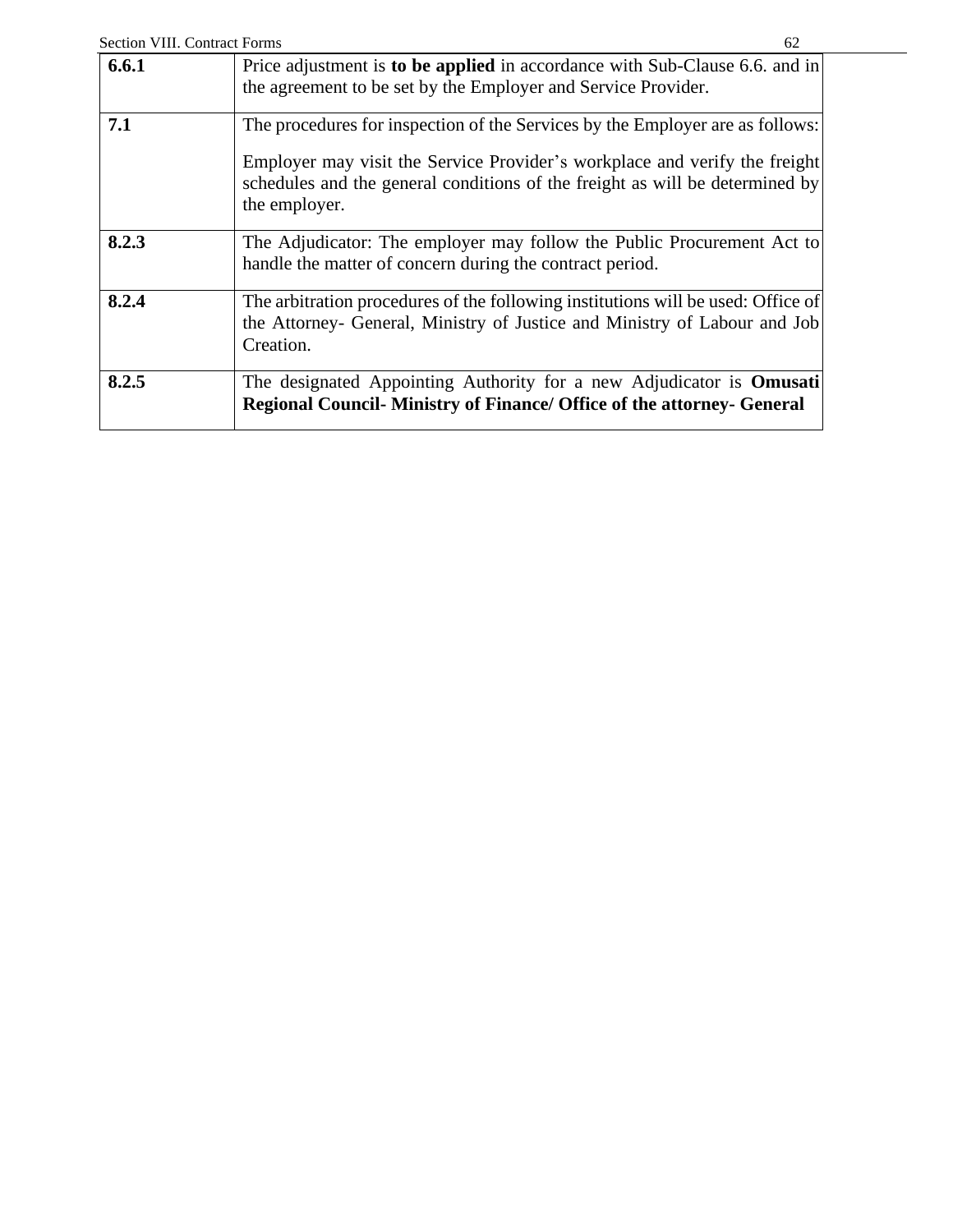### **Section VII. Contract Forms**

### **Table of Forms**

**Bank Guarantee for Advance Payment**Error! Bookmark not defined.

**Performance Security**Error! Bookmark not defined.

**Notification of award**Error! Bookmark not defined.

**[Form of Contract](#page-67-0)**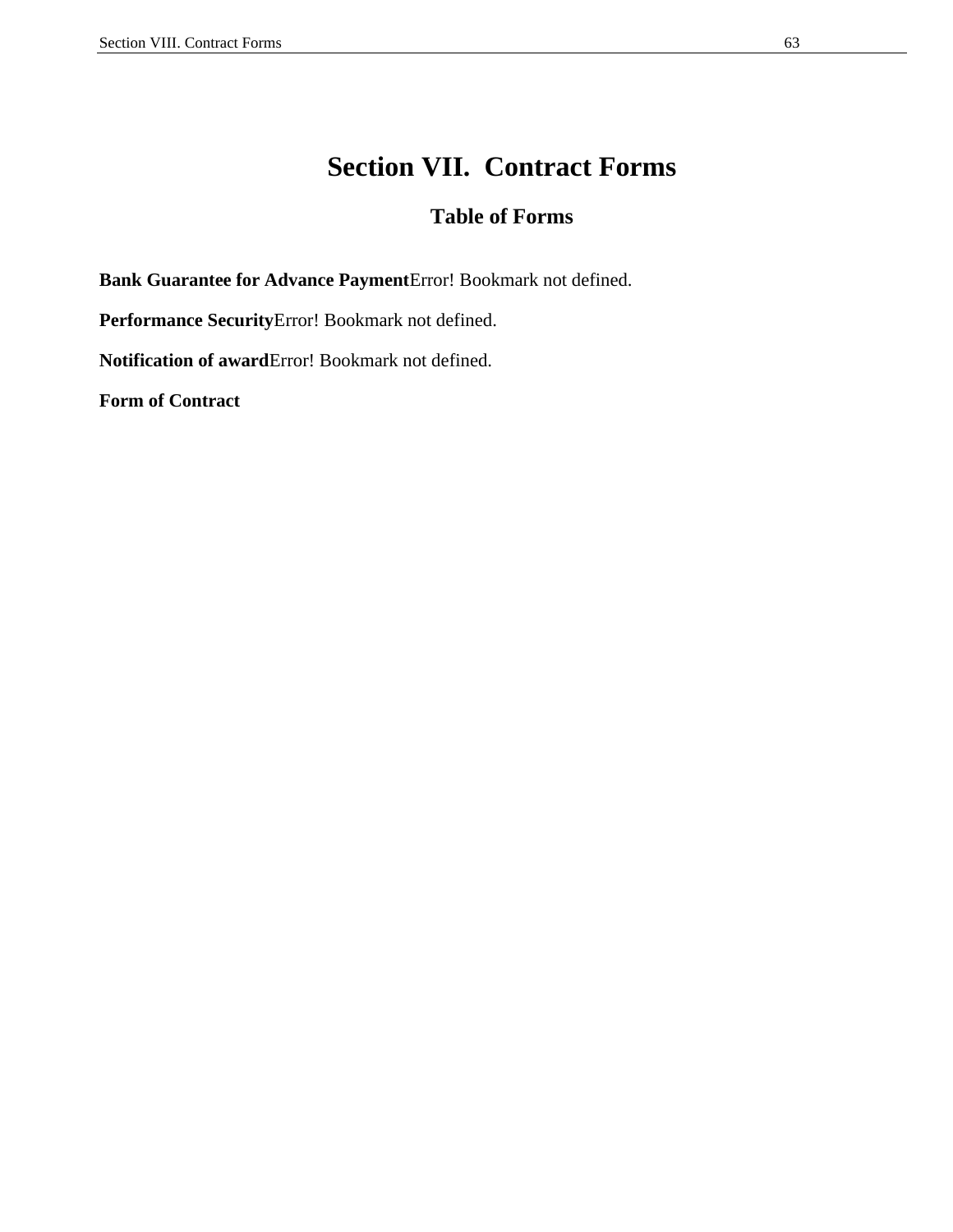## **Form of Contract**

**TIME-BASE REMUNERATION**

<span id="page-67-0"></span>This CONTRACT - **Provision of Flight Services (Air Tickets) to Omusati Regional Council** is made the *……..* day of the month of *………………..*, 2022, between, on the one hand, **Omusati Regional Council** (hereinafter called the "Employer") and, on the other hand, *……….……………………………………………………………………………………………………...*(hereinafter called the "Service Provider").

### WHEREAS

- (a) the Employer has requested the Service Provider to provide certain Services as defined in the General Conditions of Contract attached to this Contract (hereinafter called the "Services");
- (b) the Service Provider, having represented to the Employer that they have the required professional skills, and personnel and technical resources, have agreed to provide the Services on the terms and conditions set forth in this Contract at a contract price of ………………………………………………………………………………………………… ………………………………………………………………………………………………… ……………………………………………… at a rate of N\$............... per unit;

NOW THEREFORE the parties hereto hereby agree as follows:

1. The following documents shall be deemed to form and be read and construed as part of this Agreement, and the priority of the documents shall be as follows:

- (a) the Notification of award;
- (b) the Service Provider's Bid
- (c) the Special Conditions of Contract;
- (d) the General Conditions of Contract;
- (e) the Scope of Service and Performance Specifications;
- (f) the Priced Activity Schedule; and
- (g) The following Appendices:

[**Note**: If any of these Appendices are not used, the words "Not Used" should be inserted below next to the title of the Appendix and on the sheet attached hereto carrying the title of that Appendix.]

> Appendix A: Description of the Services Appendix B: Schedule of Payments Appendix C: Key Personnel and Subcontractors Appendix D: Breakdown of Contract Price in Local Currency Appendix E: Services and Facilities Provided by the Employer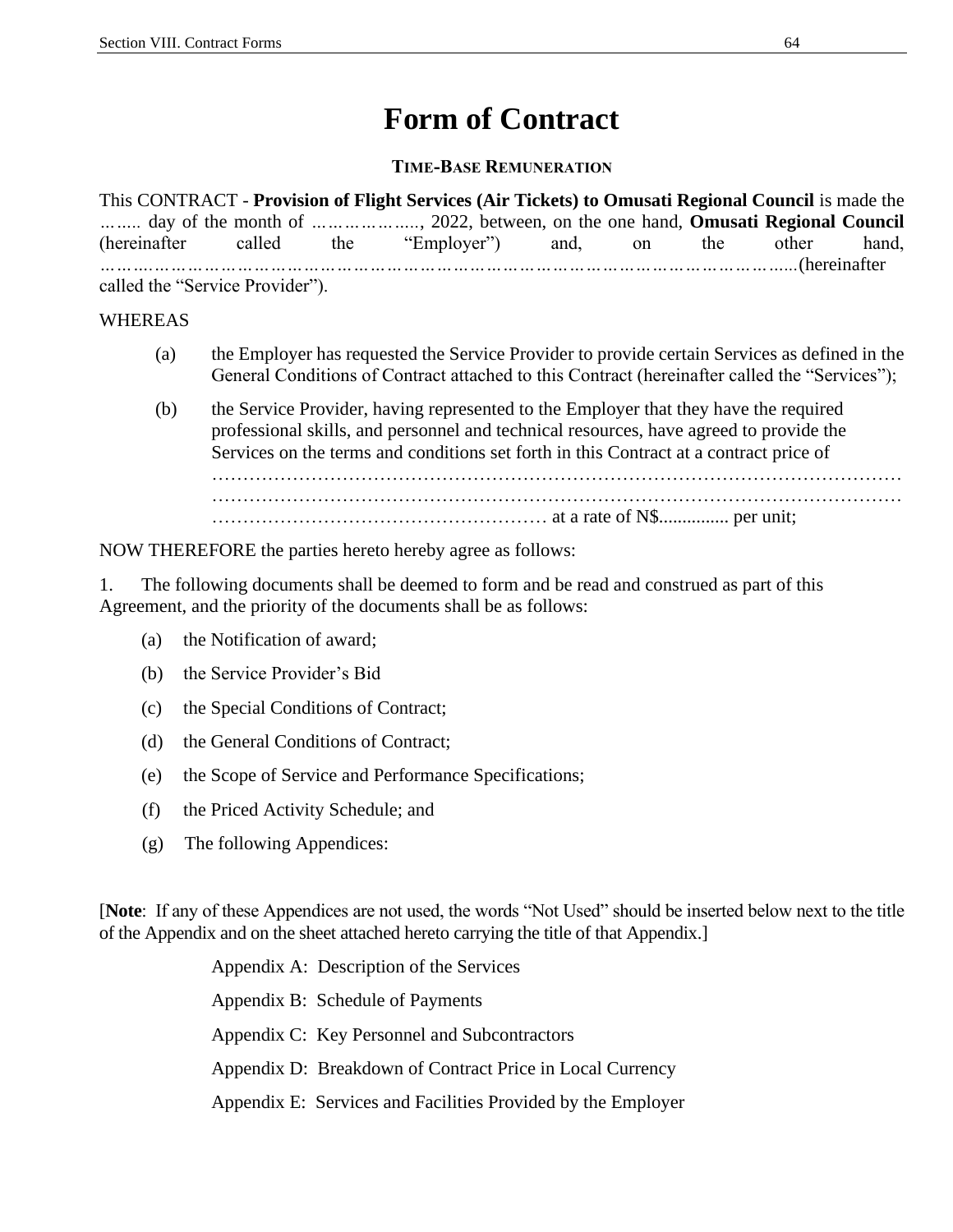- 2. The mutual rights and obligations of the Employer and the Service Provider shall be as set forth in the Contract, in particular:
	- (a) the Service Provider shall carry out the Services in accordance with the provisions of the Contract; and
	- (b) the Employer shall make payments to the Service Provider in accordance with the provisions of the Contract.

IN WITNESS WHEREOF, the Parties hereto have caused this Contract to be signed in their respective names as of the day and year first above written.

### **For and on behalf of the Employer**

Full Name: …………………………………….. Signed:*………………* Date *…………………* in the capacity of *……………………………………………………………………………………….* in the presence of *………………………………*……Signed…………… Date ………………….

### **For and on behalf of the Supplier**

[**Note**: If the Service Provider consists of more than one entity, all these entities should appear as signatories, e.g., in the following manner:

For and on behalf of each of the Members of the Service Provider

[name of member]

[Authorized Representative]

[name of member]

[Authorized Representative]